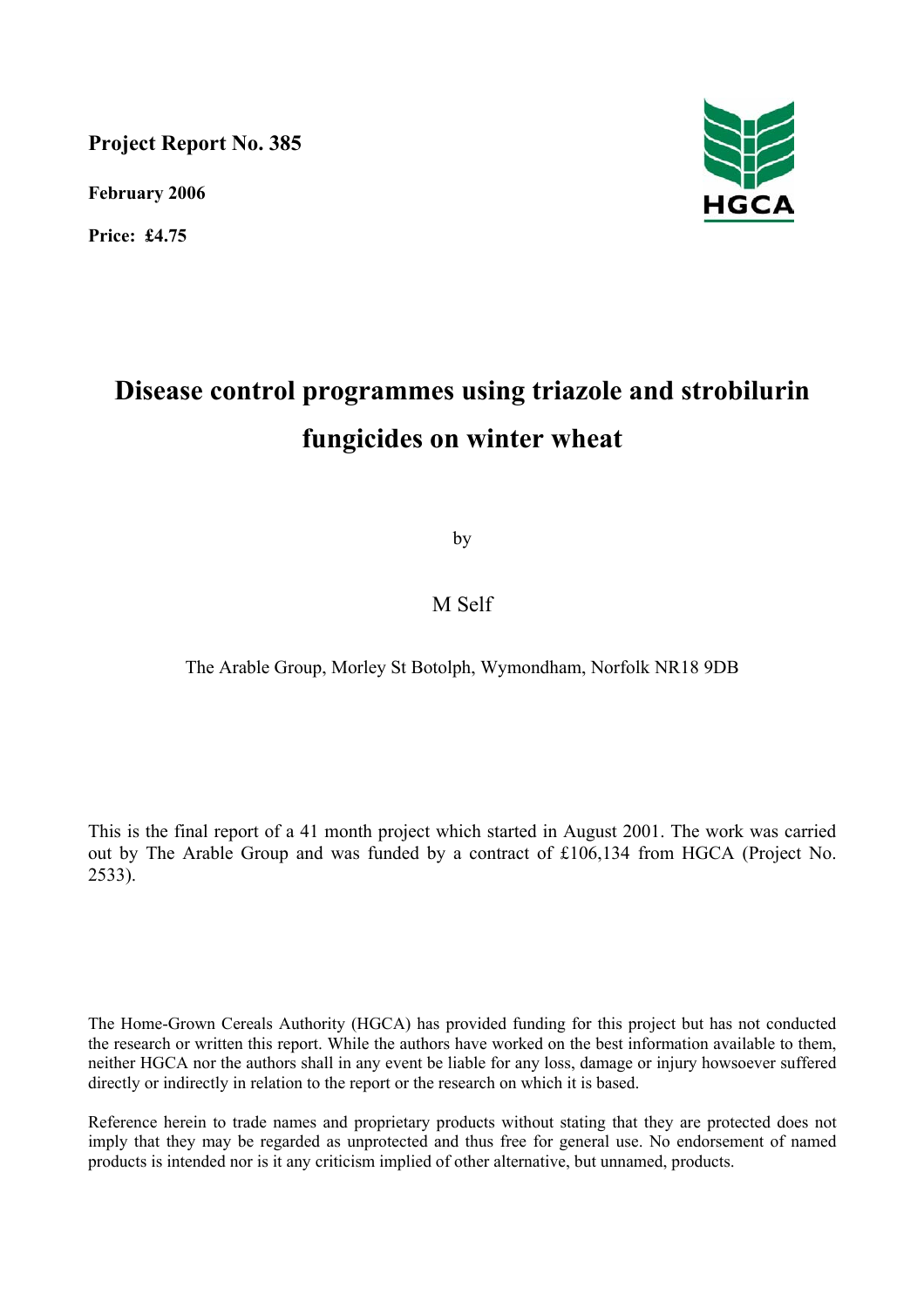## **Contents**

## **Page**

| $\mathbf{1}$   | Abstract                                              |
|----------------|-------------------------------------------------------|
| $\overline{2}$ | Summary                                               |
| 7              | Detailed technical report                             |
| 7              | 1. Introduction                                       |
| 12             | 2. Materials and methods                              |
| 12             | 2.1 Sites                                             |
| 15             | 2.2 Experimental design                               |
| 16             | 2.3 Data handling                                     |
| 16             | 2.4 Statistical analysis                              |
| 16             | 2.5 Fungicide treatments                              |
| 22             | 2.6 Assessment of foliar diseases and green leaf area |
| 23             | 2.7 Yield assessments                                 |
| 24             | 3. Results                                            |
| 24             | 3.1 Time interval between T1 and T2                   |
| 24             | 3.2 Disease pressure at each site                     |
| 26             | 3.3 Grain yields                                      |
| 41             | 4. Discussion and implications                        |
| 42             | 5. Acknowledgements                                   |
| 43             | Appendix                                              |
| 43             | Disease control and green leaf area retention - 2002  |
| 47             | Disease control and green leaf area retention $-2003$ |
| 51             | Disease control and green leaf area retention - 2004  |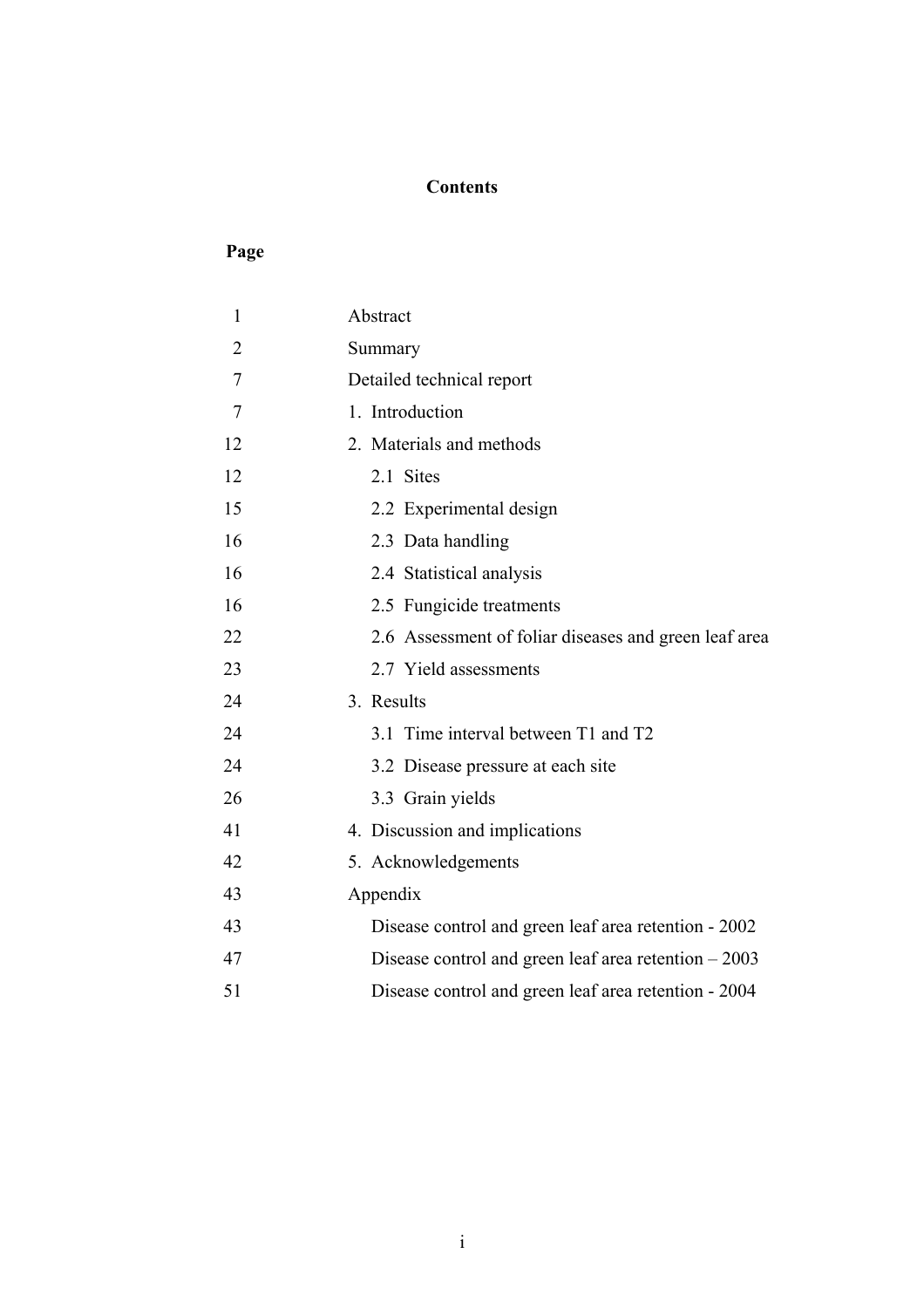## **Abstract**

The project was based upon eight experiments at various locations within Britain that were conducted to evaluate the timing of the addition of strobilurins to a three spray triazole programme in each growing season from 2002 to 2004. During this period, resistance of *Septoria tritici* to the strobilurins rose from a trace in 2002 to such an extent that in 2004 field control was severely compromised. All experiments were conducted on the winter wheat cultivar Consort which is relatively susceptible to *Septoria tritici* (HGCA Recommended List rating 4) and brown rust (*Puccinia recondita*) (HGCA Recommended List rating 4). At all sites and in all years *Septoria tritici* was the predominant foliar disease but its development between seasons and locations was diverse.

In 2002, and to a lesser extent in 2003, the optimum timing for the addition of two strobilurins was at T1 (third final leaf emerging) and T3 (mid-anthesis). This approach was identified in TAG trials in Norfolk in previous years but showed little advantage over an alternative strategy of adding strobilurins to the T2 (full flag leaf emergence) and T3 applications of triazoles. However, the T1 and T3 approach was not surpassed by any other combination of strobilurin addition to the programme in any of the national trials in 2002 and the approach was still the most robust in 2003. This strongly suggests that such an approach was appropriate nationally and there was no need for regional variations in fungicide strategy in terms of strobilurin timing.

However, the mutation that conferred resistance of *S. tritici* to the strobilurins was detected in almost 100% of isolates by the end of the 2004 season. In this year, the addition of the strobilurins did not significantly increase yields but trends suggested that they were best applied at T1 and T3 or T2 and T3. This was despite disease pressure only being significant early in the season. This suggested a change in role for any addition of the strobilurins from *S tritici* control and ear disease control to ear disease control alone. In addition, late strobilurin application has long been recognised to prolong green leaf area in the apparent absence of disease control and such a property can sometimes lead to an enhanced yield. Hence, the possible role for strobilurins in the future may be largely restricted to an application late in the season to control ear diseases, possibly supplement the triazoles on brown rust control and to prolong green leaf area. In addition, the experiments in 2004 identified the potential enhanced role of chlorothalonil in programmes where there was concern over the resistance of *S. tritici* to fungicides.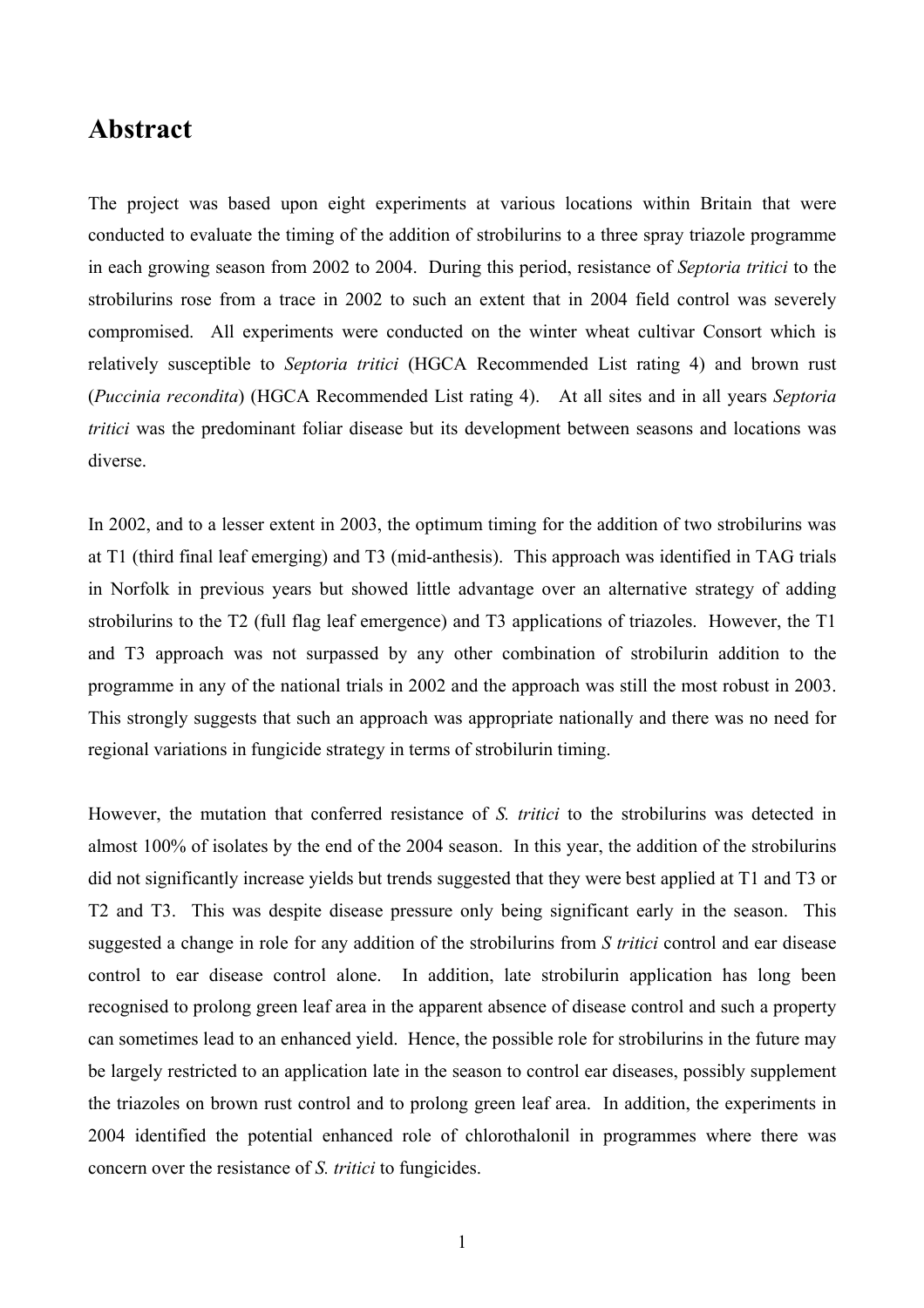# **Summary**

## **Objectives**

To identify whether the differences in past results on the timing of the use of the strobilurin based treatments are due to:

- i. The time interval between T1 and T2 or
- ii. The intensity of the disease pressure between T1 and T2

To identify whether using strobilurin based rather than triazole based treatments on the ear provides more reliable yield responses at this timing.

To evaluate a programme that adopts a strategy of using strobilurin-based treatments at T1 and T3 and a triazole-based treatment at T2.

To evaluate the benefit of a T0 application of chlorothalonil (year 3 only).

To evaluate the addition of chlorothalonil to strobilurin based treatments at T1 and T2 (year 3 only).

## **Methods**

Seven or eight experiments were conducted in each growing season from 2002 to 2004 at various locations (Berwickshire, Yorkshire, Norfolk, Suffolk, Cambridgeshire, Gloucestershire, Hampshire and Devon). All experiments were conducted on the cultivar Consort which is relatively susceptible to *Septoria tritici* (HGCA Recommended List rating 4) and brown rust (*Puccinia recondita*) (HGCA Recommended List rating 4). Crops were drilled as first wheats from mid September to mid October to minimise the potential impact of eyespot species and take-all (*Gaeumannomyces graminis*).

The experiments were designed to evaluate the benefit of the addition of strobilurins at two or three of the timings of a three spray programme of triazoles. Foliar treatments were applied in accordance with the treatment list which was adapted each season to reflect the rapid advancement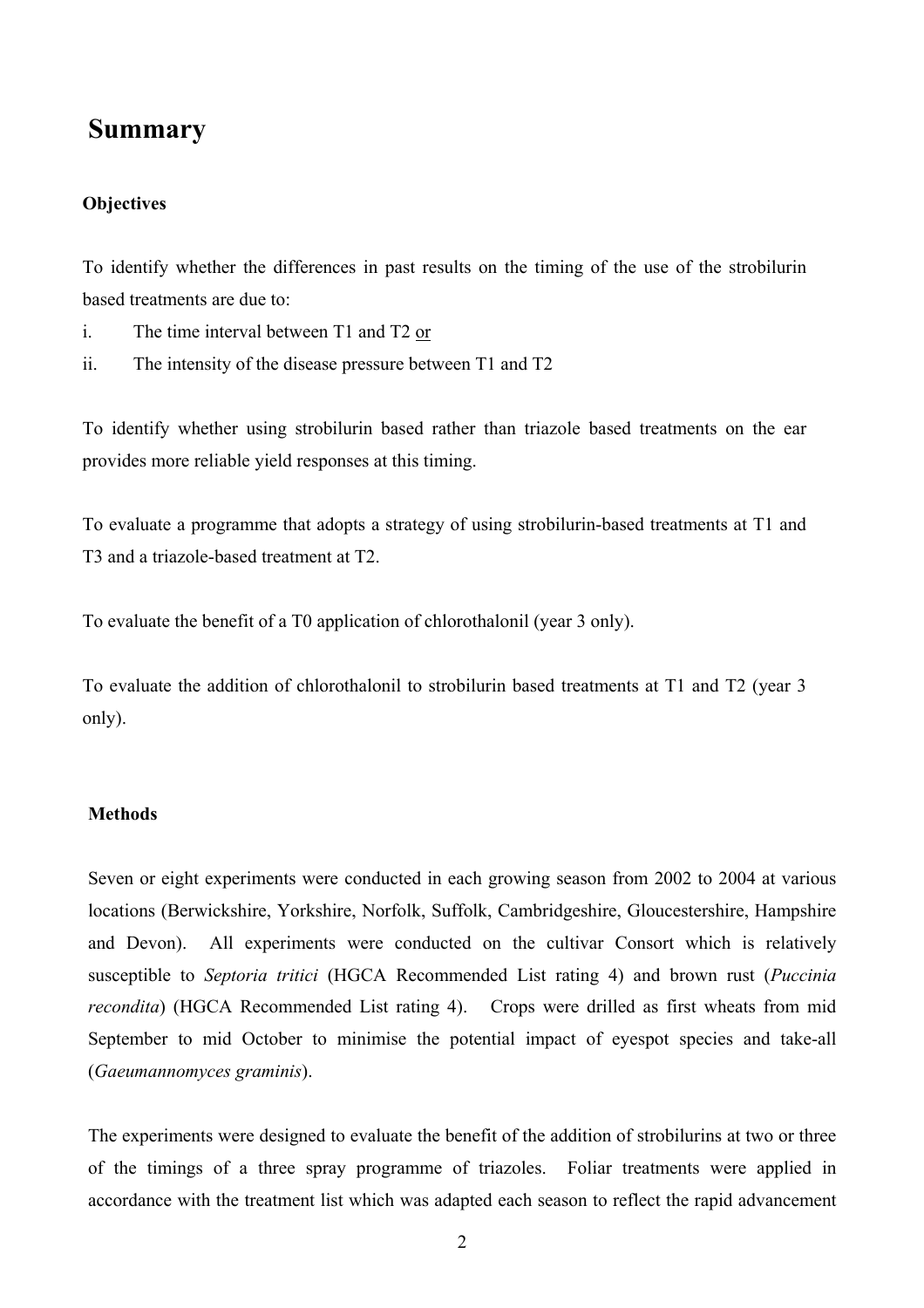of *Septoria tritici* resistance to strobilurins. All experiments were conducted as a randomised block design with four replicates. The timings were typical of wheat fungicide timings, T1 was at the emergence of final leaf three (typically Zadoks GS 32), T2 was at full flag leaf emergence (GS 39) and T3 was at mid-anthesis (GS 65). In the first two years the application of the T1 treatment at ear at 1 cm (GS 31) rather than GS 32 was evaluated to measure whether the addition of strobilurins provided more persistence of disease control, thus explaining the advantage that some organisations claim from adopting their application at T1 and T2. In the final year, the role of chlorothalonil in fungicide programmes was evaluated.

At each assessment disease and or green leaf area was recorded as percentage infection on each individual leaf layer on a whole plot basis. In each year the first assessment was carried out across the whole experiment area to establish base levels of disease just prior to the first fungicide application. In all years disease and green leaf area assessments of all plots were scheduled at GS 32 (T1), GS 39 (T2), GS59 (full ear emergence) and GS 75 (milky ripe). From GS 83 (early dough) green leaf area assessments of the leaves 1 to 3 were scheduled at weekly intervals until senescence of these leaf layers was complete.

The plots were harvested and yields (t/ha at 85% dm) and specific weights (kg/hl at 85%dm) were calculated. Data was analysed using analysis of variance (ANOVA).

### **Key results and conclusions**

#### 2002

There was diverse disease pressure across the seven sites. Disease development appeared to be largely driven by rainfall during April at the time when the upper canopy leaves were emerging. Despite the diversity in disease pressure between sites a three-spray programme with strobilurin based treatments (Twist 1.0  $1/ha + Opus$  0.3  $1/ha$ ) at T1 (GS 32) and at T3 (GS 65), (Amistar 0.25  $1/ha$  + Folicur 0.25 l/ha) with a triazole based treatment at T2 (GS 39), (Opus 0.75 l/ha + Bravo 1.0 l/ha) gave the greatest yield at all seven sites.

The results also suggested that the benefit of a strobilurin applied at T1 is not associated with a long time interval before T2 due to improved persistent activity but may be more related the level of control.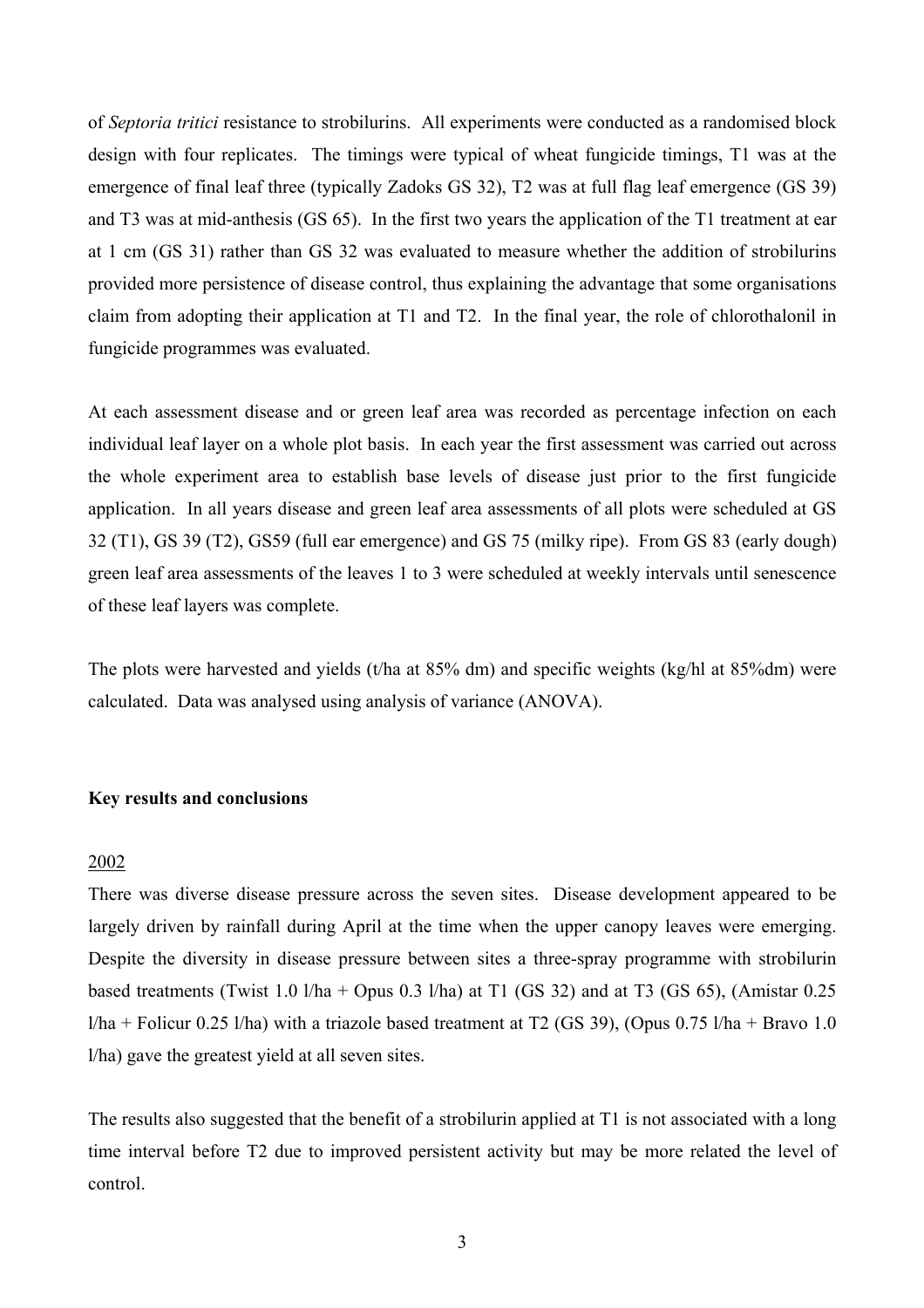At two sites strobilurin based treatments at T2 and T3 produced significantly greater yields than treatments with strobilurins applied at T1 (GS 31) and T2. These sites were at Devon where there was high disease pressure throughout the season and at the low disease pressure site in Scotland, which had an extended ripening period. Consequently, despite contrasting disease pressure early in the season both sites benefited from the improved control from the strobilurin based treatments later in the season.

#### 2003

In this season data from individual sites shows few statistical differences between treatments. However, the addition of strobilurin at T1 (GS 32) and T3 gave the greatest yield response at four sites. This strategy was not surpassed in yield at any site.

Disease pressure was relatively low early in the season. This may explain why there was no obvious yield penalty when T1 was applied early at GS 31 compared with a later T1 application at the emergence of final leaf three (GS 32).

#### 2004

In 2004 the data clearly reflects the impact of widespread *Septoria tritici* resistance to strobilurins. In this year data at all sites suggests that strobilurins had little impact on the control of *Septoria tritici.* Yield responses to the addition of the strobilurins were small (mean response of less than 0.2) t/ha, however, responses up to 0.4 t/ha were measured at some sites) and unlikely to be cost effective at current strobilurin and grain prices. A triazole only programme performed well at all sites.

Programmes including a strobilurin at T3 preceded by strobilurin at T1 or T2 performed consistently well across all seasons and regions. In addition, there was no difference between programmes with the addition of strobilurins at T2 and T3 or T1 and T3, suggesting a change in role for strobilurins. As in previous years the addition of strobilurins at T1 and T2 gave the poorest performance at each site and in 2004 these programmes in particular benefited from the addition of chlorothalonil, both in terms of disease control and yield.

The most benefit from a T0 application at the pseudostem erect stage (GS 30) of chlorothalonil was seen where T1 was delayed due to poor weather conditions in an early disease pressure situation.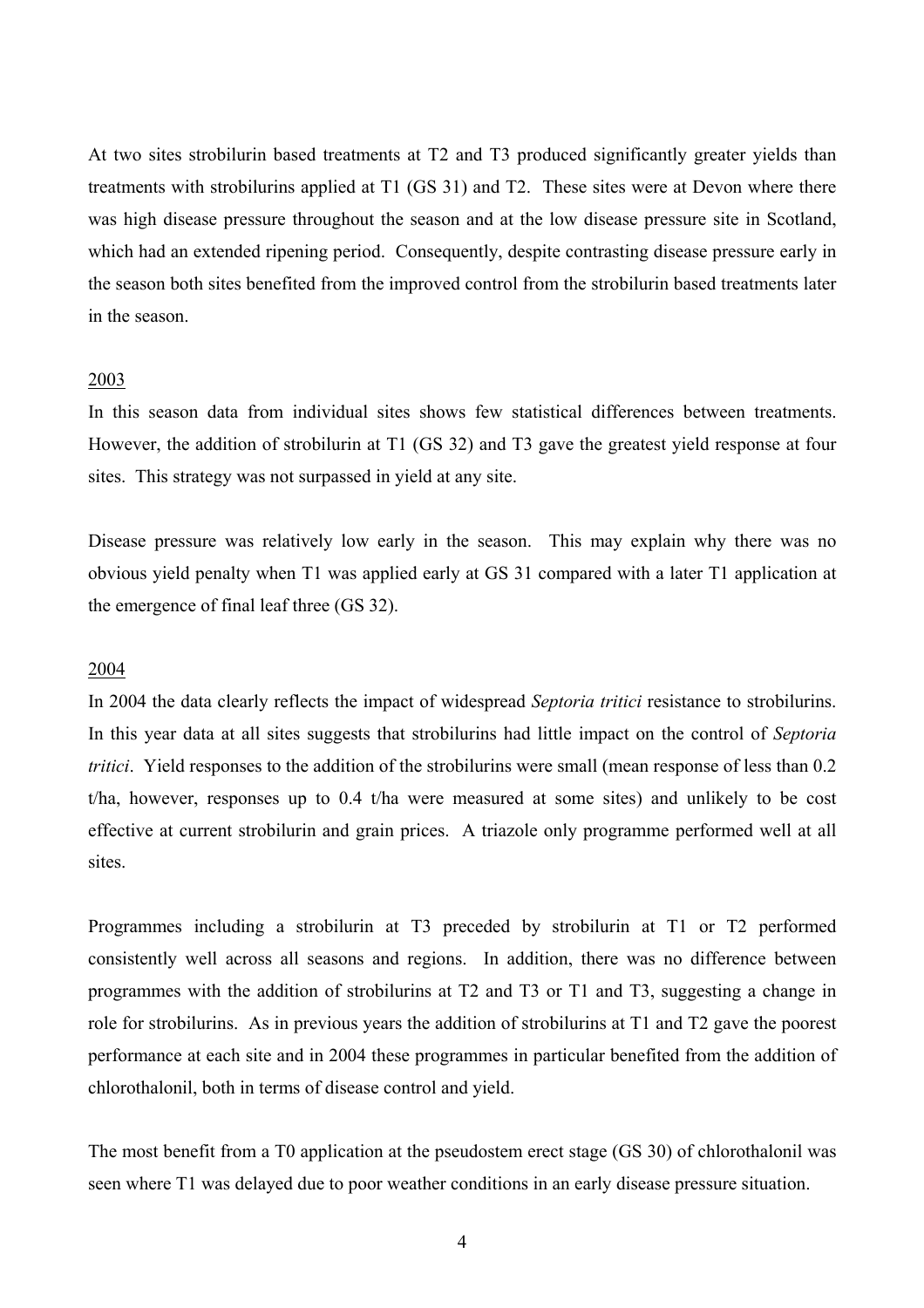The results suggest that chlorothalonil should be considered an integral part of the programme improving control of *Septoria tritici* and to improve the anti resistance strategy and may reduce the dose of triazole required.

#### **Implications**

In all three years disease pressure was diverse across the eight UK sites and disease development appeared to be largely influenced by rainfall from April onwards, at the time when the upper canopy leaves were emerging. Despite the diversity of disease pressure between sites the most successful programmes at each site have been remarkably similar particularly with regard to the most appropriate timing of strobilurins within the programme. This suggests that fungicide strategies in terms of the timing of the addition of the strobilurins did not vary regionally across Great Britain.

In all years a strobilurin based treatment at T1 and T3 with a triazole based treatment at T2 was a consistently good treatment. In 2004 (when strobilurins had little impact on the control of *Septoria tritici*) programmes including a strobilurin at T3 either preceded by a strobilurin application at T1 or T2 performed consistently well across all sites. This indicates a changing emphasis of the role of strobilurins from *S. tritici* control, ear disease control and green leaf area retention to primarily green leaf area retention and ear disease control. However, yield responses to strobilurins were small (up to 0.4 t/ha), and unlikely to be cost effective a current product costs and grain prices. This suggests that if there is a role for strobilurins on future wheat crops they should be applied at the later timings within the fungicide strategy, particularly at T3.

This project provides evidence that strobilurin based treatment at T1 (emergence of final leaf 3) and T2 (full flag leaf emergence) and the possible use of a triazole based treatment at T3 on the ear was not the most appropriate use of strobilurin chemistry as suggested by many commentators. In addition, there was no evidence to suggest that the addition of strobilurins at T1 and T2 were beneficial when there was an extended time interval between these applications.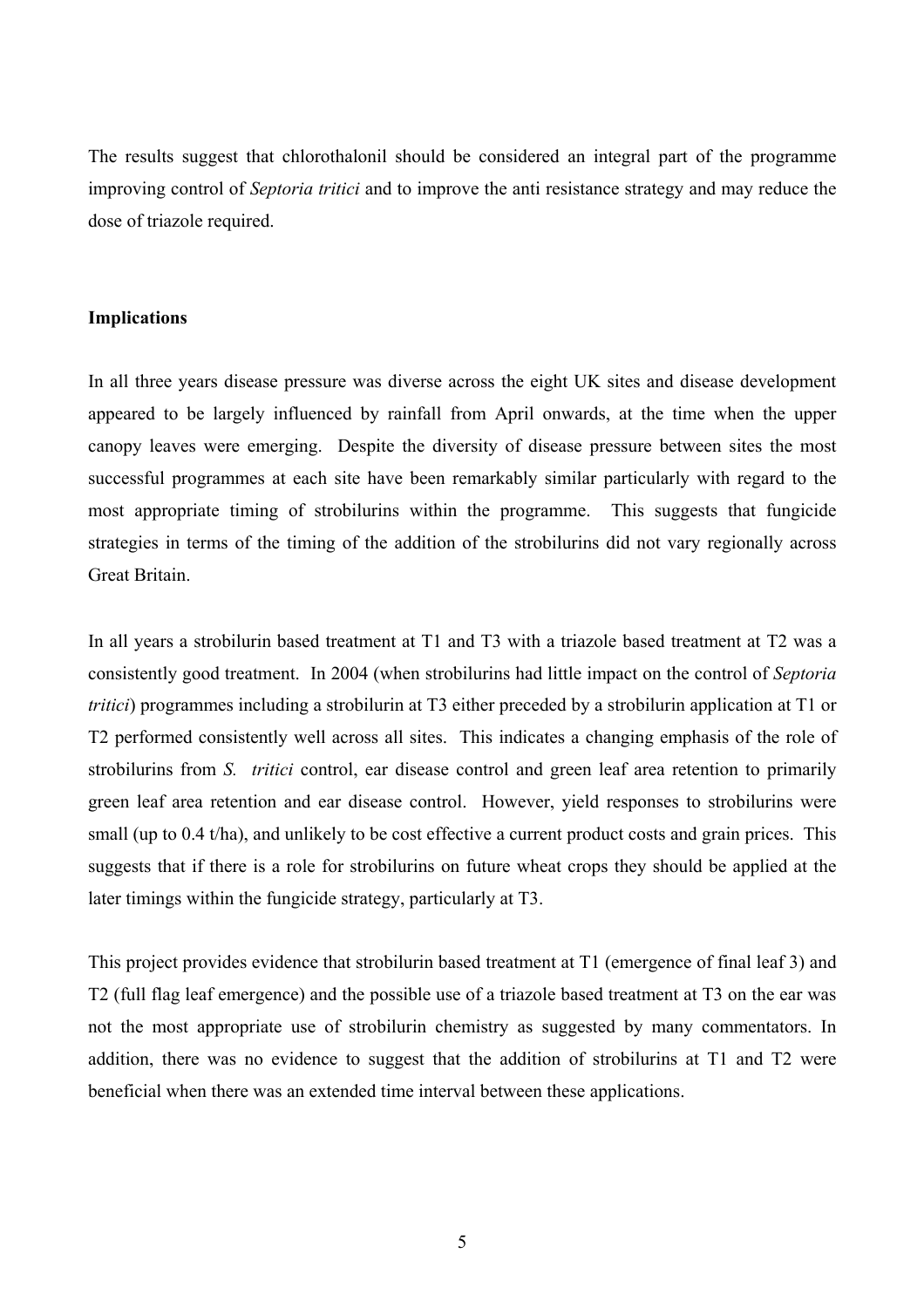Whilst fungicide dose within programmes must be flexible and tailored according to variety susceptibility and disease pressure these experiments suggest a similar strategy can be employed in all major arable regions in Great Britain.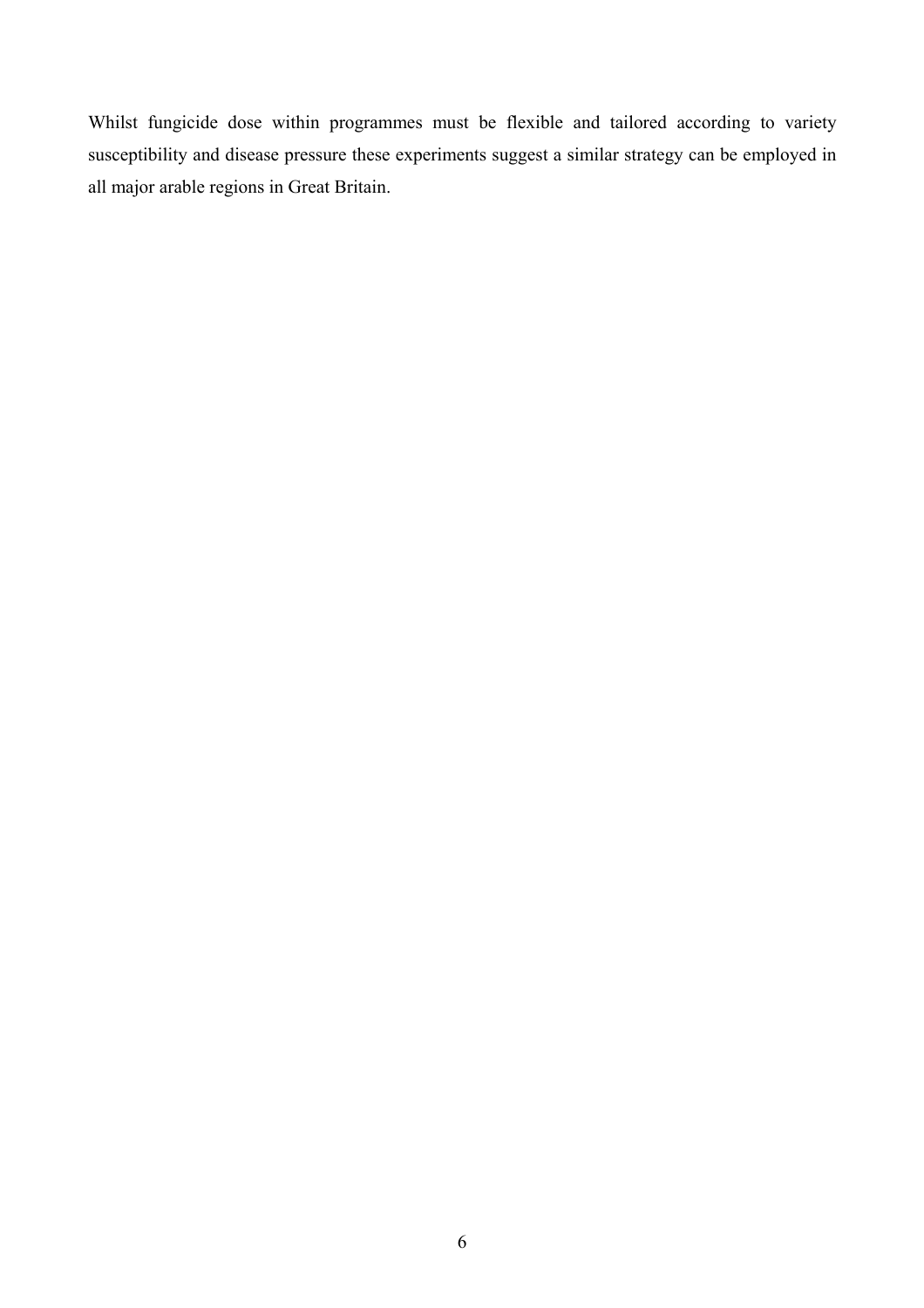# **Detailed Technical Report**

## **1. Introduction**

The objectives of the experiments reported here were:

- To identify whether the differences in past results on the most appropriate timing of the strobilurin based treatments in winter wheat are due to:
	- o the time interval between T1 and T2 or
	- o the intensity of the disease pressure between T1 and T2
- To identify whether using strobilurin based rather than triazole based treatments on the ear provides more reliable yield responses at this timing.
- To evaluate a programme that adopts a strategy of using strobilurin-based treatments at T1 and T3 and a triazole-based treatment at T2.

In response to increasing frequency and geographic spread of *Septoria tritici* resistance to strobilurins additional objectives were set in 2004 to evaluate the benefit of a T0 application of chlorothalonil and the addition of chlorothalonil to strobilurin based treatments at T1 and T2.

Presentations at the HGCA Roadshows during the winter of 2001 suggested a common approach to the use of fungicides in winter wheat throughout Britain. This was to use a strobilurin based treatment at T1 (emergence of final leaf 3) and T2 (full flag leaf emergence) and possibly to use a triazole based treatment at T3 on the ear. However, evidence from independent experimental groups (Morley Research Centre (MRC), Scottish Agricultural College (SAC) and National Institute Agricultural Botany (NIAB)) had suggested that a common approach to the use of fungicides in winter wheat throughout Britain may not be appropriate and that the application of strobilurins at T1 and T2 may not be the best way of exploiting this chemistry.

The aims of this project are to explain the disparities in previous results, which could be due to differences in early disease pressure from *Septoria tritici* or too long a time interval between the T1 and T2 treatments favouring the use of the persistent strobilurins at T1. The experiments were also designed to determine whether the introduction of the strobilurins has increased the significance of the ear spray.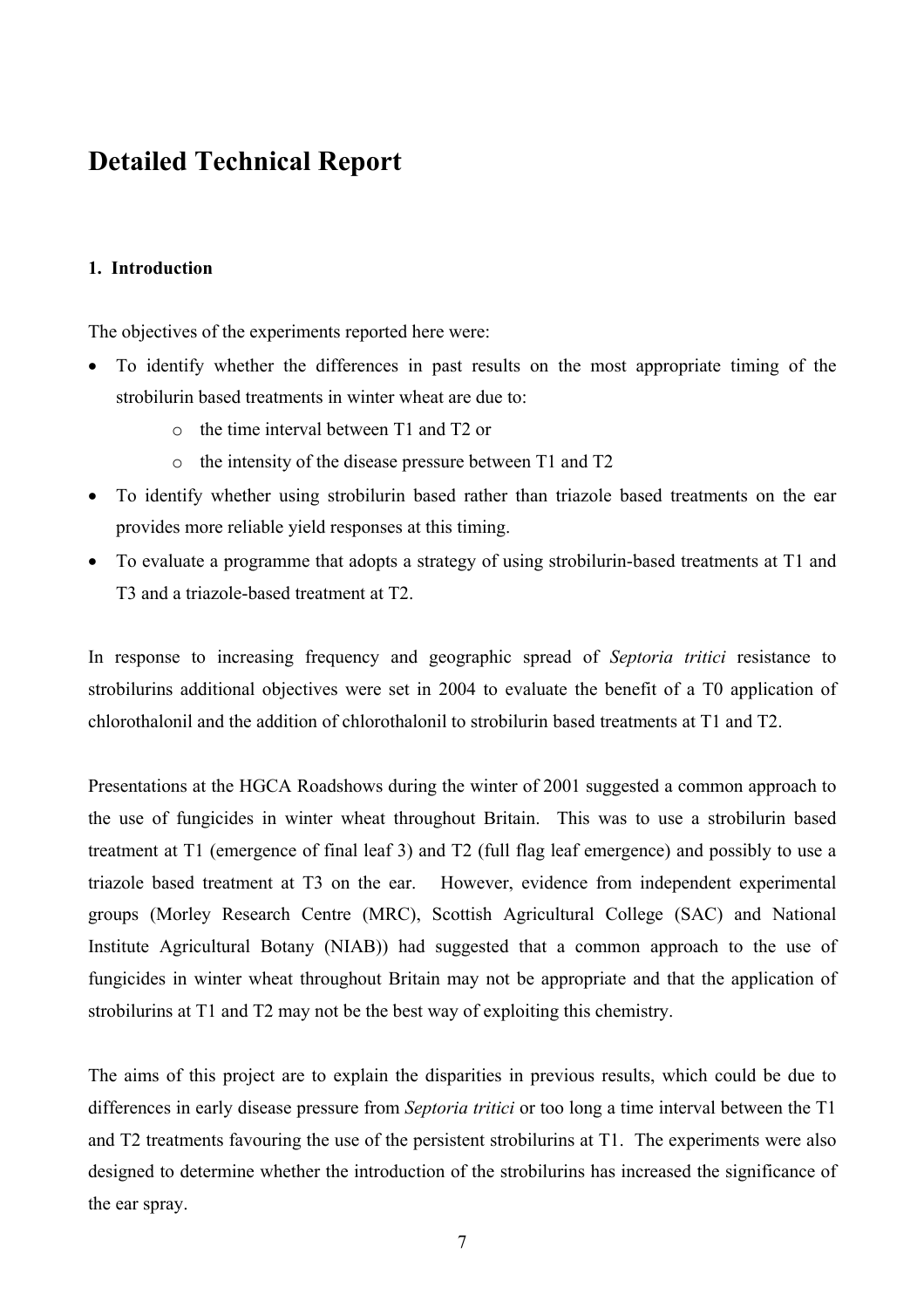The foundations of fungicide programmes in winter wheat are built around protecting the crop from *Septoria tritici*. It has been proved by a range of research organisations that to safeguard the yield potential of the crop it is only necessary to protect the final three leaves. The introduction of strobilurin fungicides in the 1990's bought more effective and persistent control of *Septoria tritici*. However, since the beginning of this project *Septoria tritici* resistance to strobilurins has been discovered and is now frequent and widespread throughout the United Kingdom. In response to this development the treatment list was updated each year. Now that this resistance is endemic, data from 2004 shows the response to strobilurins and value of other modes of actions (triazoles and chlorothalonil) within winter wheat fungicide programmes. In the initial stages of *Septoria tritici* resistance to strobilurins the Fungicide Resistance Action Committee (FRAC) and Fungicide Resistance Action Group (FRAG) recommended that only two strobilurin applications should be made to any crop to prevent the further development of resistance to these fungicides.

Experimental data from East Anglia (Norfolk, Suffolk and Essex) and in Scotland which initially prompted this project (prior to knowledge regarding the rapid spread of *Septoria tritici* resistance to strobilurins) is typified in Table 1 and 2.

Table 1. Yields of wheat (cultivar Riband) in a fungicide programme experiment using 'conventional' treatments (triazole based) and strobilurin based treatments, Morley 1998-2000 (t/ha at 85% dm)

| T <sub>1</sub> | T <sub>2</sub> | T <sub>3</sub> | <b>Yield</b> |
|----------------|----------------|----------------|--------------|
| Strobilurin    | Strobilurin    | Strobilurin    | 11.59        |
| Strobilurin    | Conventional   | Strobilurin    | 11.52        |
| Conventional   | Strobilurin    | Strobilurin    | 11.45        |
| Strobilurin    | Strobilurin    | Conventional   | 11.13        |
| Conventional   | Conventional   | Conventional   | 10.60        |

Data generated at MRC in Norfolk and SAC in the Scottish Borders also suggested that strobilurins at T1 and T3 may be an even more desirable approach than using strobilurins at T2 and T3 (Tables 1 and 2). However, only limited data was available from these sites and this approach required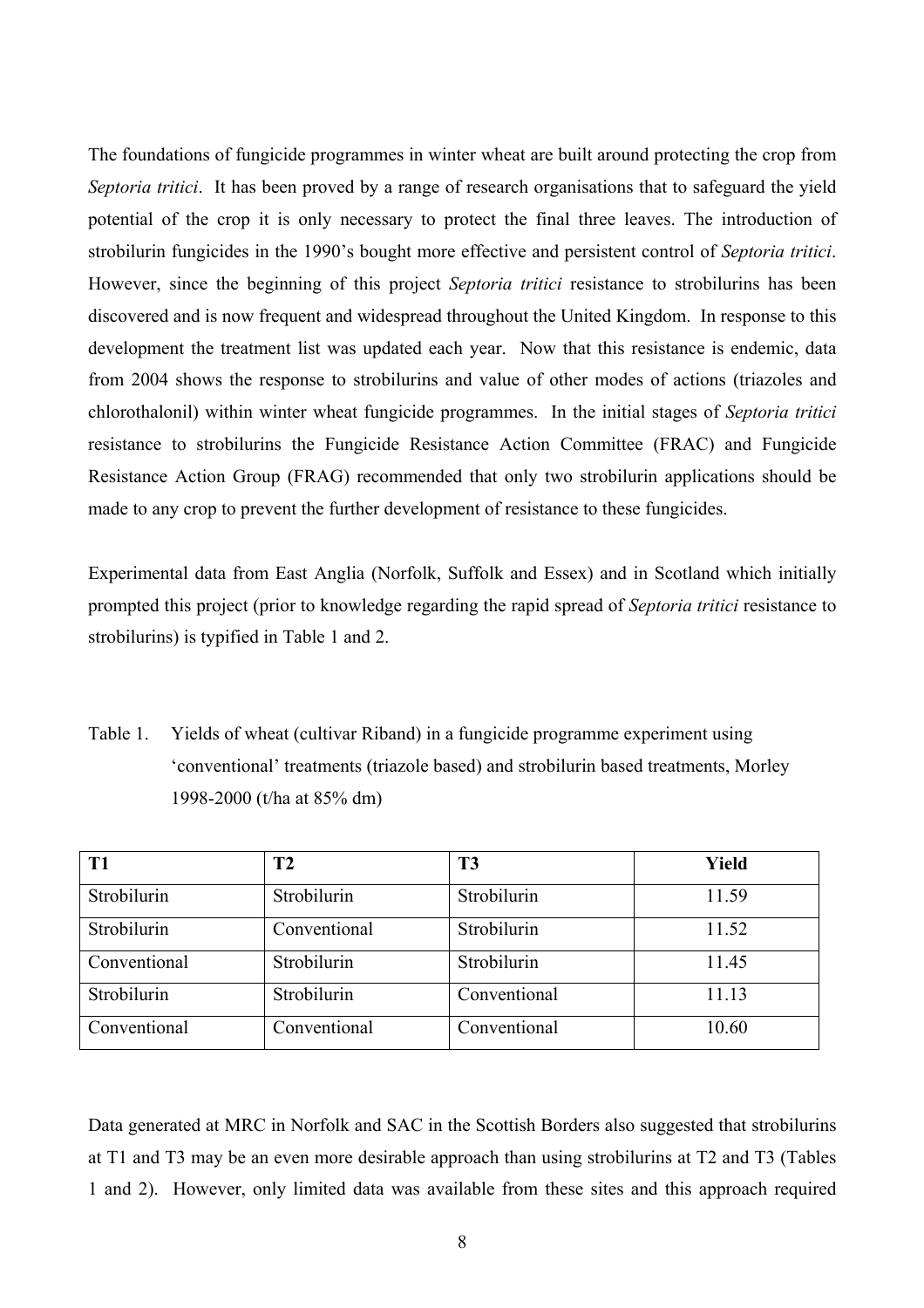further investigation. The success of this programme was thought to be because a triazole based treatment at T2 was effectively able to bridge the gap between strobilurin based applications at T1 and T3. Perhaps strobilurins at T1 gave the crop a good start and strobilurins at T3 protected the ear and maintained green leaf area. This theory is supported by HGCA sponsored data from MRC (HGCA project 2087) which suggests that using a two spray programme of strobilurin based treatments applied at a conventional T1 timing (emergence of final leaf 3) and a delayed T2 timing at ear emergence almost matches a conventional three-spray programme on varieties with good tolerance to disease e.g. Claire.

Table 2. Yields of wheat (cultivars Riband, Aardvark and Eclipse) in a fungicide programme experiment using 'conventional' treatments (triazole based) and strobilurin based treatments, Scottish Borders 2001 (t/ha at 85% dm)

|                |              |                |               | <b>Yield</b> |                |
|----------------|--------------|----------------|---------------|--------------|----------------|
| T <sub>1</sub> | T2           | T <sub>3</sub> | <b>Riband</b> | Aardvark     | <b>Eclipse</b> |
| Strobilurin    | Strobilurin  | Strobilurin    | 6.35          | 8.15         | 7.24           |
| Strobilurin    | Conventional | Strobilurin    | 8.64          | 9.12         | 8.12           |
| Conventional*  | Strobilurin  | Strobilurin    | 8.05          | 8.88         | 8.28           |
| Strobilurin**  | Strobilurin  | Conventional   | 8.44          | 8.91         | 7.91           |
| Conventional   | Conventional | Conventional   | 7.83          | 8.78         | 8.08           |

 $* =$  weak eyespot control,  $** =$  effective eyespot control, bold figures = best yielding treatments.

In some seasons applying a strobilurin based treatment at T3 prolonged green leaf area compared with a triazole based treatment thus increasing the potential yield response from a T3 application (Tables 1 and 3).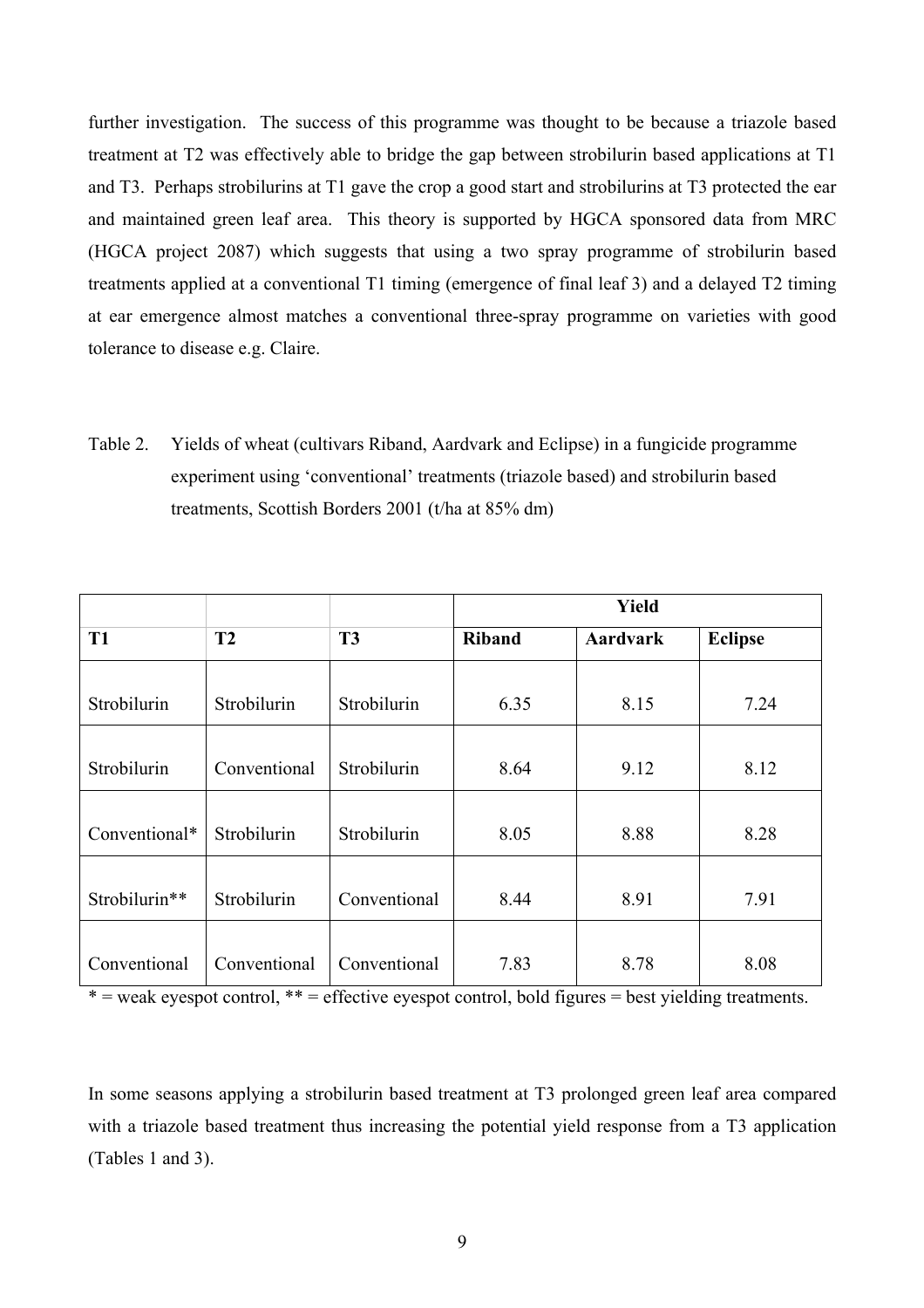Possible reasons for the disparity in past results between experimental groups and different parts of the UK on the most appropriate timing of the strobilurin based treatments in winter wheat include the following:

- A longer gap between the emergence of final leaf three and full flag leaf emergence in some parts of the country, thus favouring the application of the more persistent strobilurins at T1.
- The T1 spray being applied too early (i.e. prior to the emergence of leaf 3), thus favouring the application of the more persistent strobilurins at this timing.
- The areas where there has been a recorded advantage to the use of strobilurins at the T1 timing tend to be those with more intense disease pressure from *Septoria tritici* prior to application of the flag leaf treatment. This may favour the use of the more effective strobilurin based treatments at T1.
- Landmark (kresoxim-methyl + epoxiconazole) can reduce the level of eyespot when applied at T1. This is a possible explanation for the benefit of strobilurins at T1 and was not examined within this experiment, however, to reduce the potential impact of eyespot on the data all experiments were carried out on first wheats drilled from mid September. Data from other organisations suggesting the benefit of strobilurin based treatments at T1 was claimed to be consistent and therefore the occasional occurrence of eyespot may not influence yield response.
- On light soils the value of a T3 treatment may be devalued in seasons with a late drought. This may favour using strobilurins at T1 and T2. However, experiments favouring the use of strobilurins at T1 and T2 have been carried out in the West of England on well-bodied soils in wet seasons. Hence, this aspect was not examined as part of this project.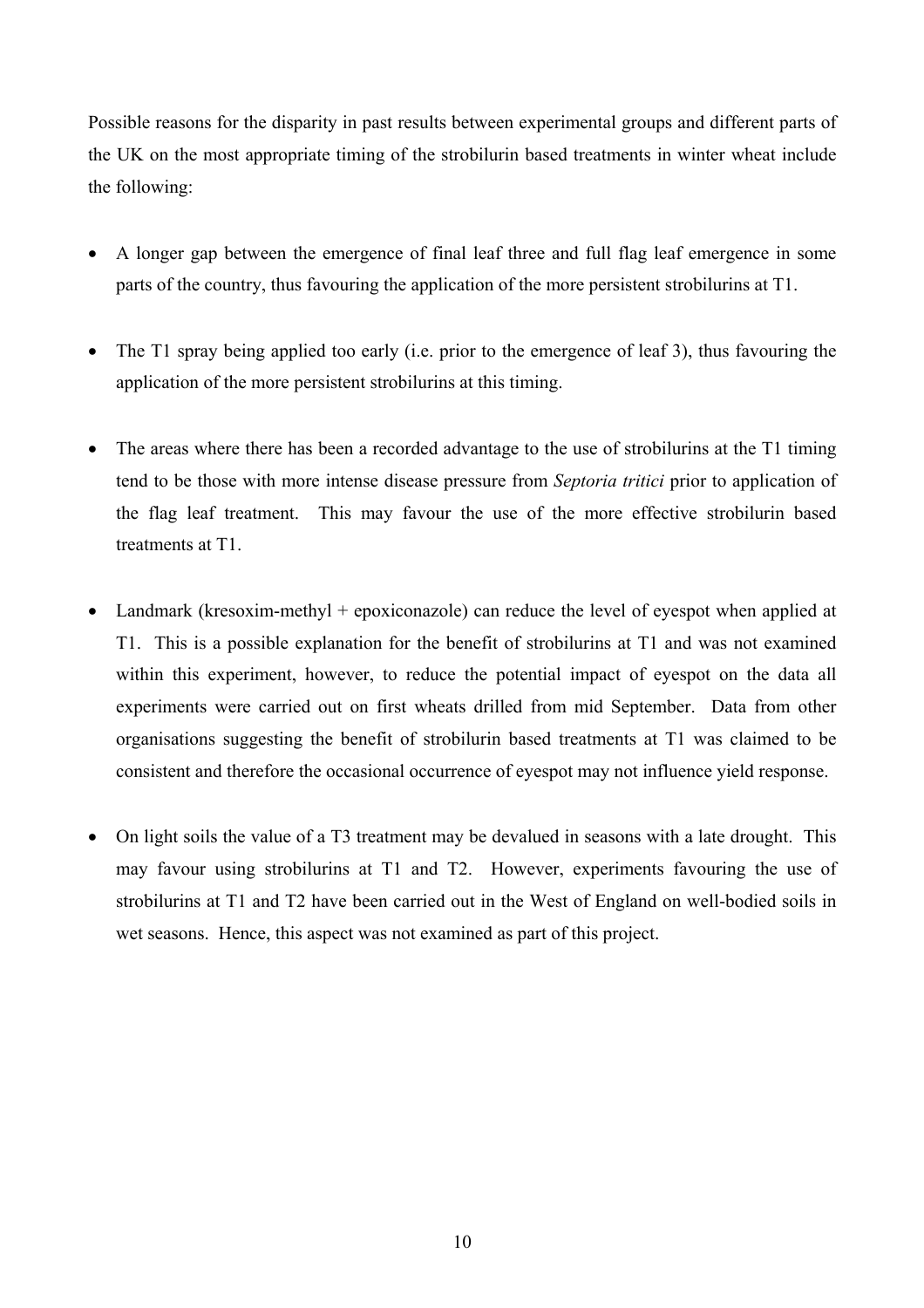Table 3. Green leaf area (GLA), (%) of final leaves one (flag), two and three in cultivar Riband, data from a fungicide programme experiment using conventional and strobilurin based treatments, Morley 2000

|              |              |                | GLA of final leaves $1-3$ (%) |          |                |
|--------------|--------------|----------------|-------------------------------|----------|----------------|
| <b>T1</b>    | <b>T2</b>    | T <sub>3</sub> | 27 July                       | 2 August | 8 August       |
| Strobilurin  | Strobilurin  | Strobilurin    | 74                            | 52       | 12             |
| Strobilurin  | Conventional | Strobilurin    | 77                            | 52       | 11             |
| Conventional | Strobilurin  | Strobilurin    | 76                            | 51       | 13             |
| Strobilurin  | Strobilurin  | Conventional   | 72                            | 37       | $\overline{2}$ |
| Conventional | Conventional | Conventional   | 64                            | 17       | $\theta$       |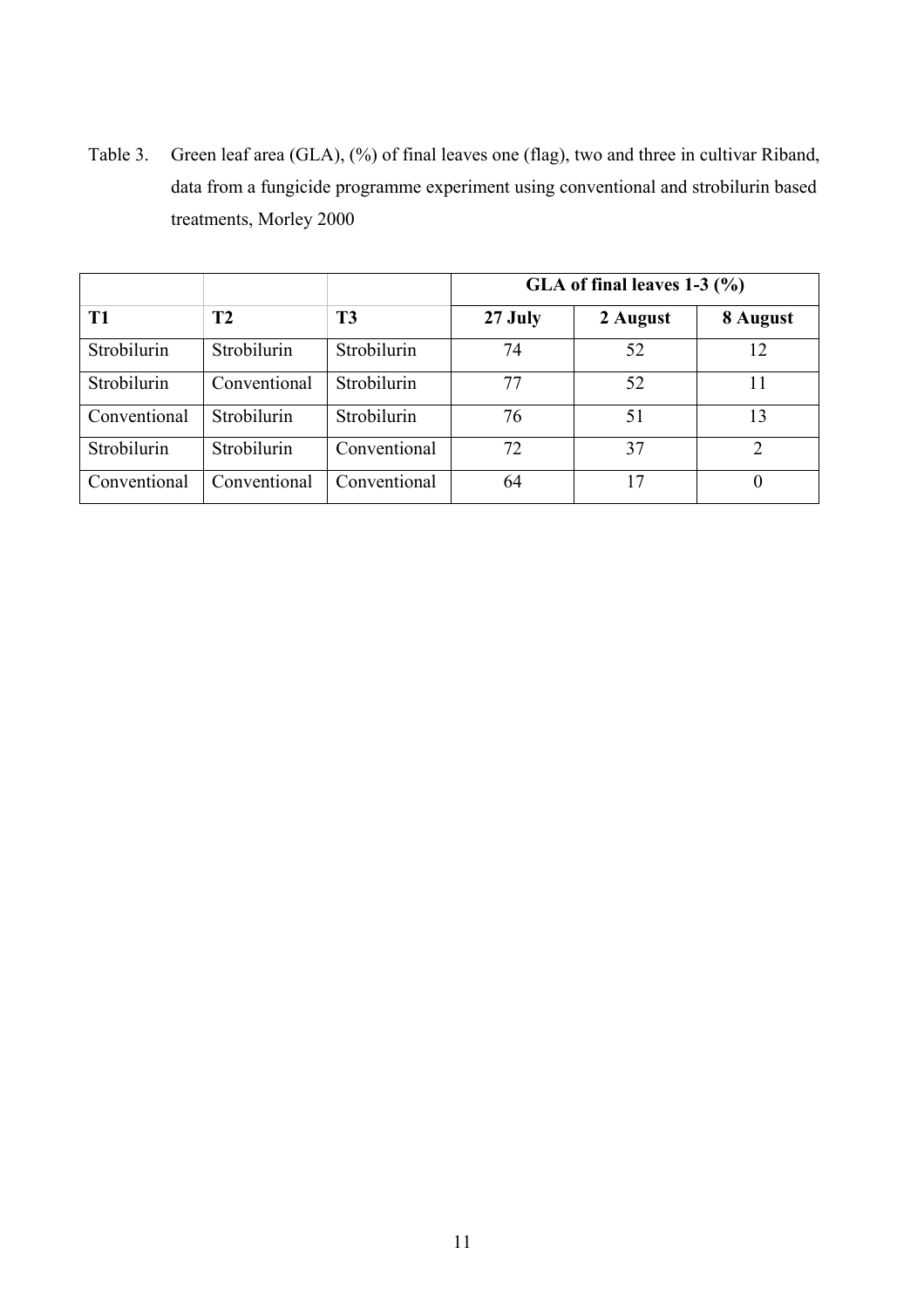#### **2. Materials and Methods**

## **2.1 Sites**

Eight experiments were conducted in each growing season from 2002 to 2004 at various locations within the United Kingdom (Table 4). All experiments were conducted on the cultivar Consort which is relatively susceptible to *Septoria tritici* (HGCA Recommended List rating 4) and brown rust (*Puccinia recondita*), (HGCA Recommended List rating 4). Crops were drilled as first wheats from mid September to mid October to minimise the potential impact of eyespot species and takeall (*Gaeumannomyces graminis*).

| Site No.         | Location                      | Collaborator   |
|------------------|-------------------------------|----------------|
| 1.               | Whitsome, Berwickshire,       | <b>SAC</b>     |
| 2.               | Headley Hall, Yorkshire       | <b>NIAB</b>    |
| 3.               | Morley St Botolph, Norfolk    | MRC/TAG*       |
| $\overline{4}$ . | Otley, Suffolk                | MRC/TAG        |
| 5.               | Cambridge, Cambridgeshire     | $NIAB**$       |
| 6.               | Daglingworth, Gloucestershire | ARC/TAG*       |
| 7.               | Sutton Scotney, Hampshire     | <b>ARC/TAG</b> |
| 8.               | Seal Hayne, Devon             | <b>NIAB</b>    |

Table 4. Experimental sites and collaborators

\* In October 2003 Arable Research Centres (ARC) and Morley Research Centre (MRC) merged to become The Arable Group (TAG).

\*\* The Cambridgeshire experiment was abandoned in the 2001/2002 season due to over-spraying by farm operators with a foliar fungicide.

Tables 5, 6 and 7 summarise sowing date, and previous cropping at each site throughout the project.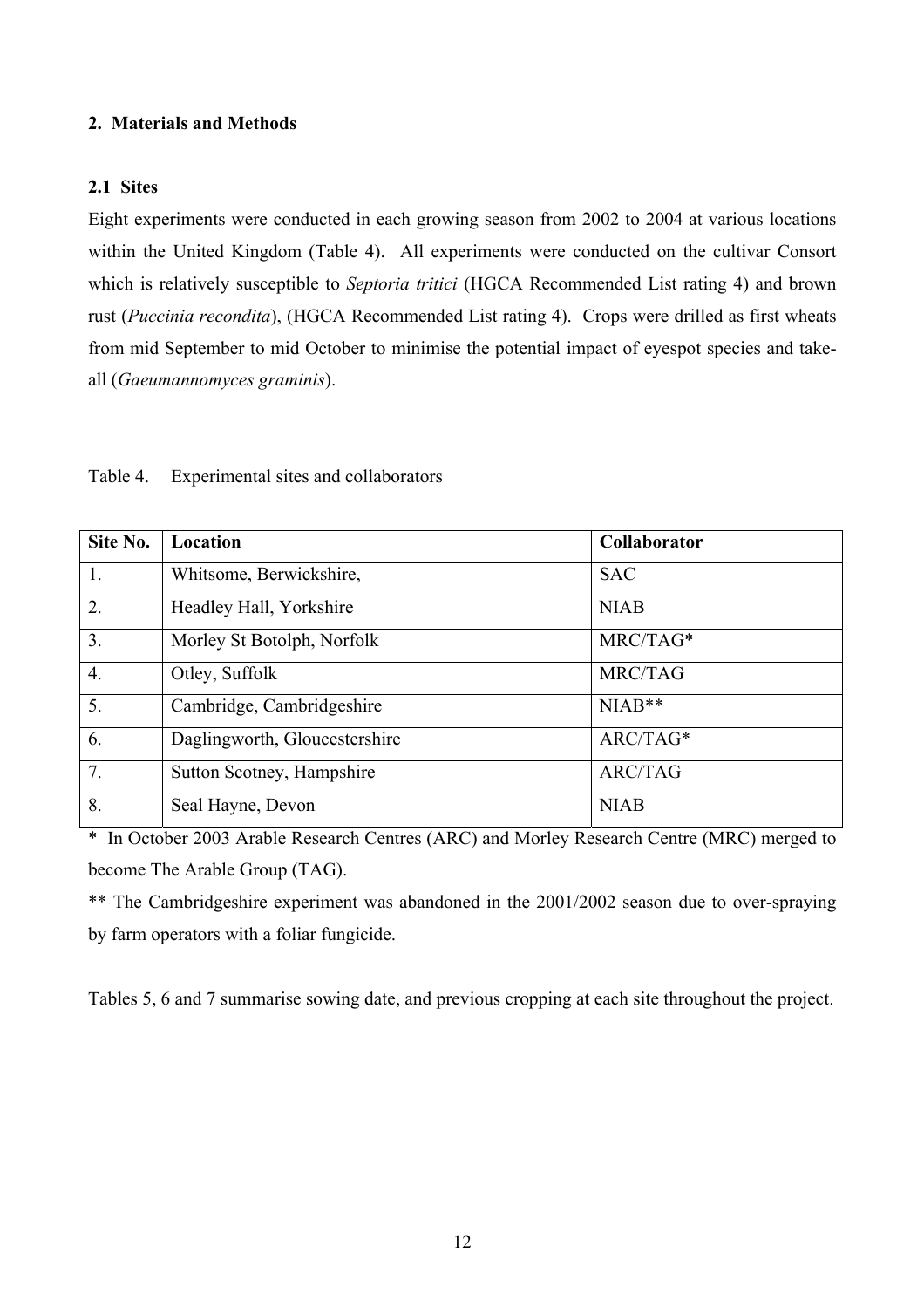## Table 5a. Summary of experiment information, 2002

| County                   | Berwickshire  | Yorkshire     | <b>Norfolk</b> | Suffolk      |
|--------------------------|---------------|---------------|----------------|--------------|
| <b>Variety</b>           | Consort       | Consort       | Consort        | Consort      |
| <b>Previous cropping</b> | Beans         | Spring pulses | Beans          | Beans        |
| <b>Sowing date</b>       | 16 October 01 | 11 October 01 | 11 October 01  | 6 October 01 |

Table 5b. Summary of experiment information, 2002

| County                   | Gloucestershire | Hampshire       | Devon                         |
|--------------------------|-----------------|-----------------|-------------------------------|
| <b>Variety</b>           | Consort         | Consort         | Consort                       |
| <b>Previous cropping</b> | Oilseed rape    | Set aside       | Break crop species<br>unknown |
| <b>Sowing date</b>       | 4 October 01    | 22 September 01 | 12 October 01                 |

Deviations from protocol: At the Berwickshire site T1A was applied late (GS 31-32) due to unfavourable conditions for application. T1B was applied at the target growth stage (GS 32) in the afternoon of the same day.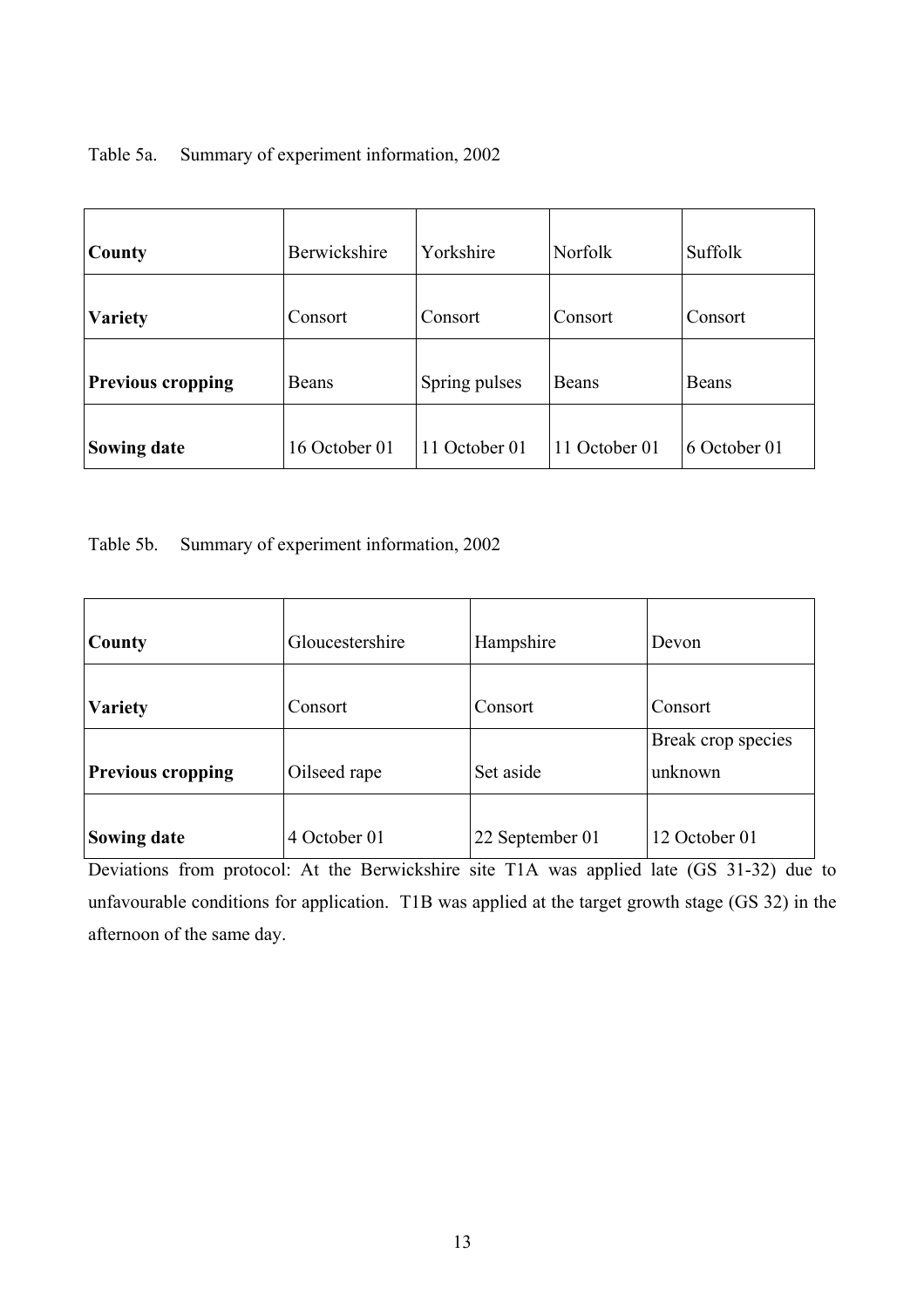## Table 6a. Summary of experiment information, 2003

| County                   | Berwickshire | Yorkshire       | <b>Norfolk</b>  | Suffolk      |
|--------------------------|--------------|-----------------|-----------------|--------------|
| <b>Variety</b>           | Consort      | Consort         | Consort         | Consort      |
| <b>Previous cropping</b> | Oilseed rape | Grass           | Peas            | Beans        |
| <b>Sowing date</b>       | 1 October 02 | 27 September 02 | 25 September 02 | 3 October 02 |

Table 6b. Summary of experiment information, 2003

| County                   | Cambridgeshire  | Gloucestershire       | Hampshire    | Devon         |
|--------------------------|-----------------|-----------------------|--------------|---------------|
| <b>Variety</b>           | Consort         | Consort               | Consort      | Consort       |
| <b>Previous cropping</b> | Beans           | Oilseed rape          | Set aside    | Peas          |
| <b>Sowing date</b>       | 23 September 02 | $\sqrt{7}$ October 02 | 3 October 02 | 11 October 02 |

Deviations from protocol: At the Cirencester site the stretched T2 treatment was applied late (GS 65) due to unfavourable conditions for application.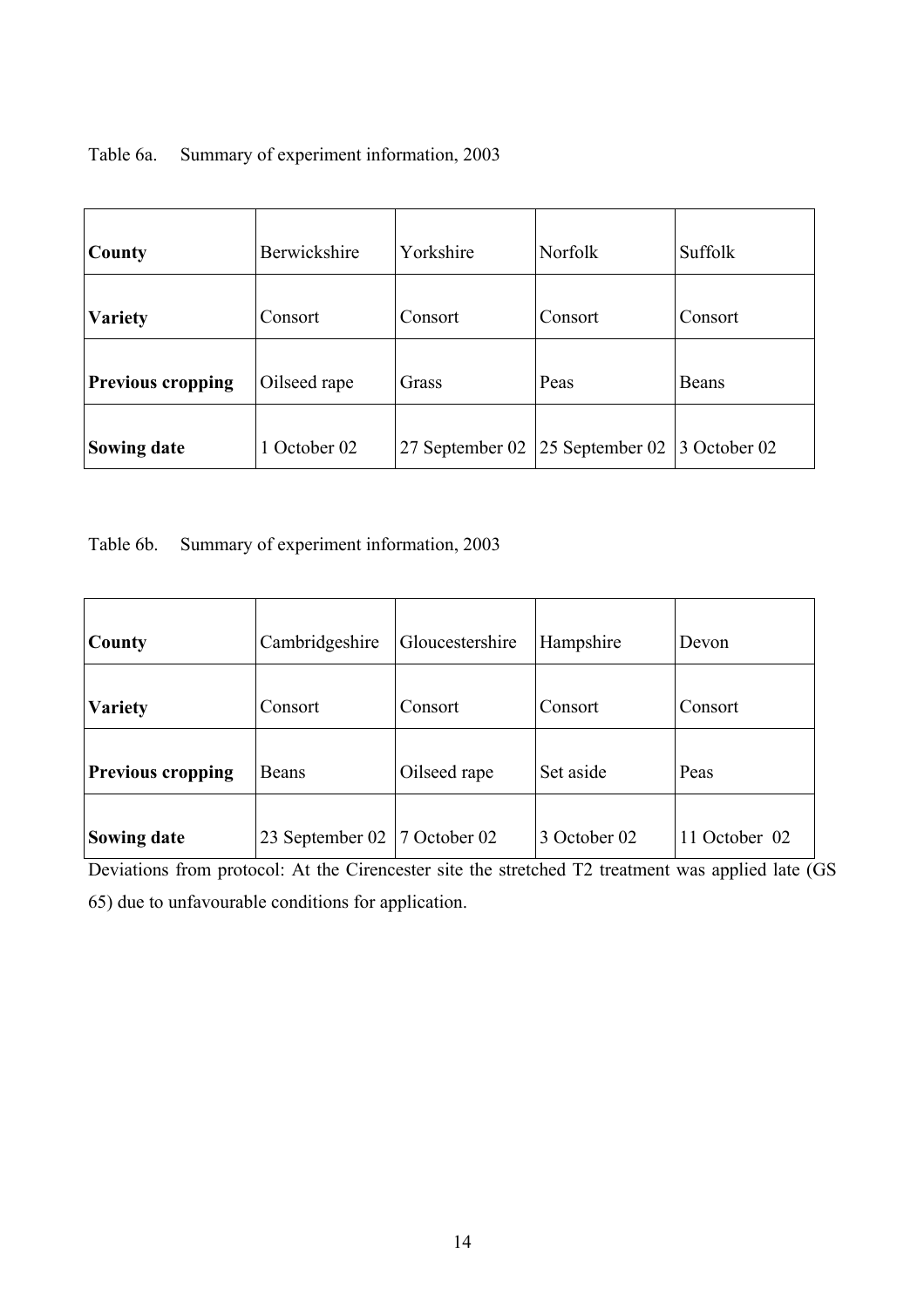|  | Table 7a. Summary of experiment information, 2004 |
|--|---------------------------------------------------|
|--|---------------------------------------------------|

| County                   | Berwickshire    | Yorkshire     | Norfolk       | Suffolk      |
|--------------------------|-----------------|---------------|---------------|--------------|
| <b>Variety</b>           | Consort         | Consort       | Consort       | Consort      |
| <b>Previous cropping</b> | Oilseed rape    | Oilseed rape  | Set aside     | Beans        |
| <b>Sowing date</b>       | 25 September 03 | 11 October 03 | 30 October 03 | 6 October 03 |

Table 7b. Summary of experiment information, 2004

| County                   | Cambridgeshire               | Gloucestershire | Hampshire       | Devon        |
|--------------------------|------------------------------|-----------------|-----------------|--------------|
| <b>Variety</b>           | Consort                      | Consort         | Consort         | Consort      |
| <b>Previous cropping</b> | Oats                         | Set aside       | <b>Beans</b>    | Peas         |
| <b>Sowing date</b>       | 23 September 03 2 October 03 |                 | 25 September 03 | 8 October 03 |

## **2.2 Experimental design**

A randomised block design incorporating between 10 and 12 treatments with four replicates was used for all experiments.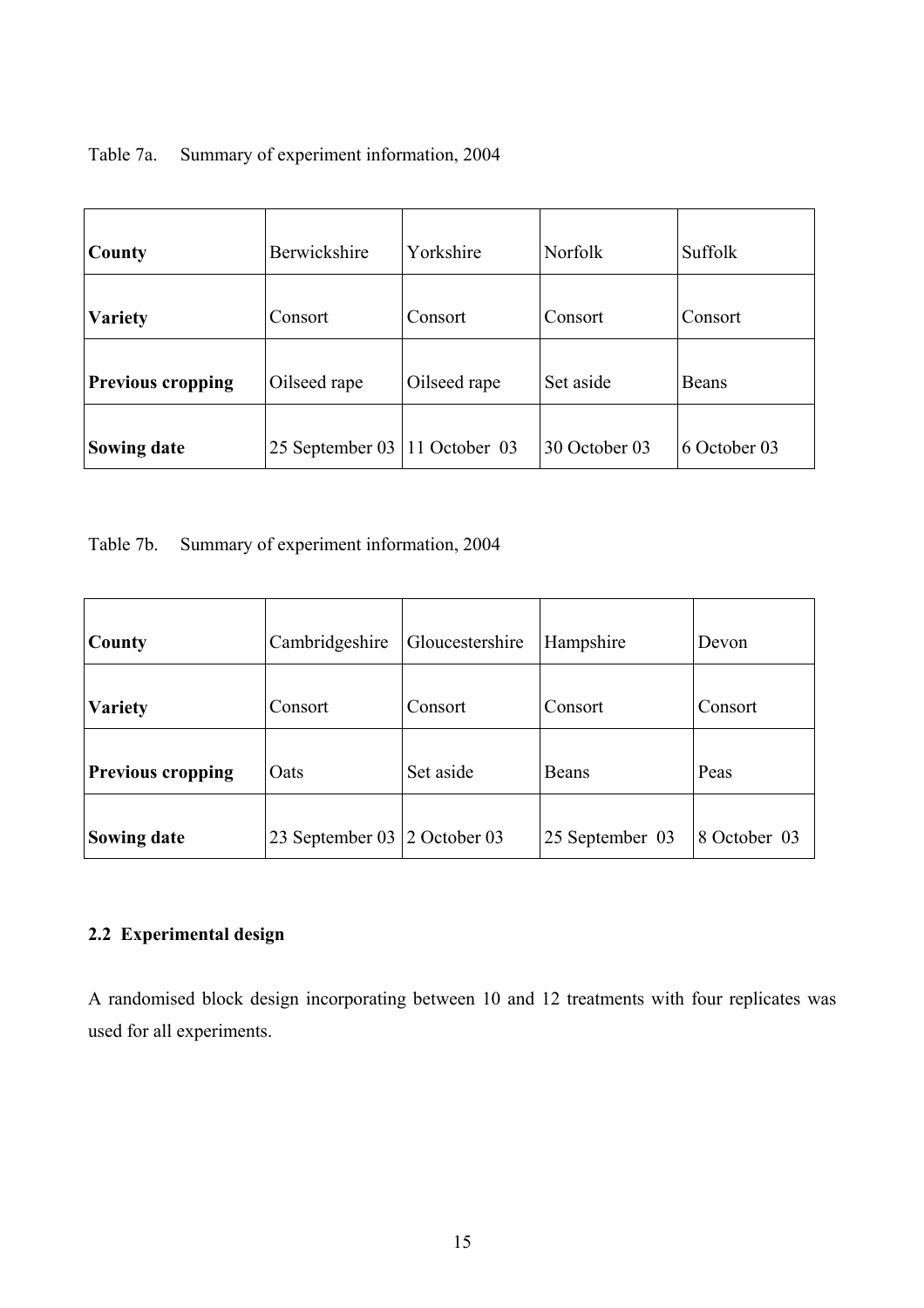### **2.3 Data handling**

Disease, green leaf area, yield and grain quality data was collected either manually or directly onto hand held computers. After collection all data was transferred to the statistical package Advanced Research Manager (ARM).

## **2.4 Statistical analysis**

Data was analysed in ARM using analysis of variance (ANOVA).

## **2.5 Fungicide treatments**

Foliar treatments were applied in accordance with the treatment list which was adapted each season following consultation with all collaborators to reflect the rapid advancement of *Septoria tritici* resistance to strobilurins. Fungicide treatments were applied as two, three or four spray programmes with the first application beginning at GS 30, GS 31 or GS 32. Sprays were applied in a water volume of 200 l/ha using hand-held pressurised plot spraying equipment fitted with flat fan nozzles, selected to produce a medium spray quality at 200-300 kPa pressure.

Details of fungicide treatments in each season are shown in the Tables 8, 9 and 10 below: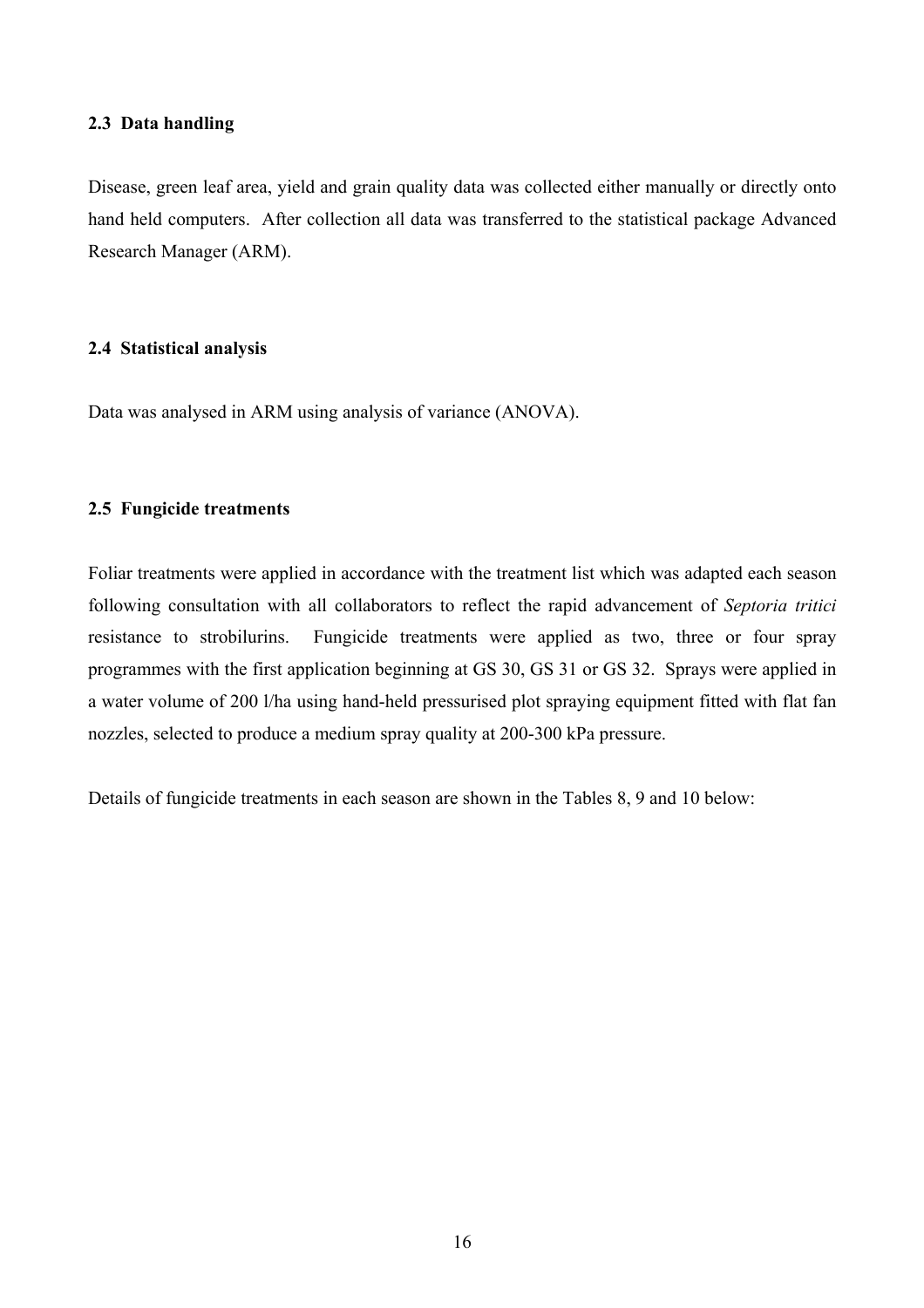## Table 8. Treatments in 2002

|                  | Foliar treatment (dose in l/ha) |                |                |                   |  |  |  |
|------------------|---------------------------------|----------------|----------------|-------------------|--|--|--|
| <b>Treatment</b> |                                 |                |                |                   |  |  |  |
| No.              | <b>GS 31</b>                    | <b>GS32</b>    | <b>GS 39</b>   | <b>GS 65</b>      |  |  |  |
| 1.               | Untreated                       |                |                |                   |  |  |  |
| 2.               |                                 | Landmark       | Twist + Opus   | Amistar + Folicur |  |  |  |
|                  |                                 | (0.5)          | $(1.0 + 0.3)$  | $(0.25 + 0.25)$   |  |  |  |
| $\overline{3}$ . | $Opus + Bravo$                  |                | Twist + Opus   | Amistar + Folicur |  |  |  |
|                  | $(0.5 + 1.0)$                   |                | $(1.0 + 0.3)$  | $(0.25 + 0.25)$   |  |  |  |
| 4.               | Landmark                        |                | Twist + Opus   | Folicur $(0.5)$   |  |  |  |
|                  | (0.5)                           |                | $(1.0 + 0.3)$  |                   |  |  |  |
| 5.               |                                 | $Opus + Bravo$ | Twist + Opus   | Amistar + Folicur |  |  |  |
|                  |                                 | $(0.5 + 1.0)$  | $(1.0 + 0.3)$  | $(0.25 + 0.25)$   |  |  |  |
| 6.               |                                 | Landmark       | Twist + Opus   | Folicur $(0.5)$   |  |  |  |
|                  |                                 | (0.5)          | $(1.0 + 0.3)$  |                   |  |  |  |
| 7.               |                                 | Landmark       | $Opus + Bravo$ | Amistar + Folicur |  |  |  |
|                  |                                 | (0.5)          | $(0.75 + 1.0)$ | $(0.25 + 0.25)$   |  |  |  |
| 8.               | Landmark                        |                | $Opus + Bravo$ | Amistar + Folicur |  |  |  |
|                  | (0.5)                           |                | $(0.75 + 1.0)$ | $(0.25 + 0.25)$   |  |  |  |
| 9.               |                                 | Landmark       | Twist + Opus   |                   |  |  |  |
|                  |                                 | (0.5)          | $(1.0 + 0.3)$  |                   |  |  |  |
| 10.              | $\overline{\phantom{0}}$        | Opera          | Opera          |                   |  |  |  |
|                  |                                 | (0.5)          | (0.75)         |                   |  |  |  |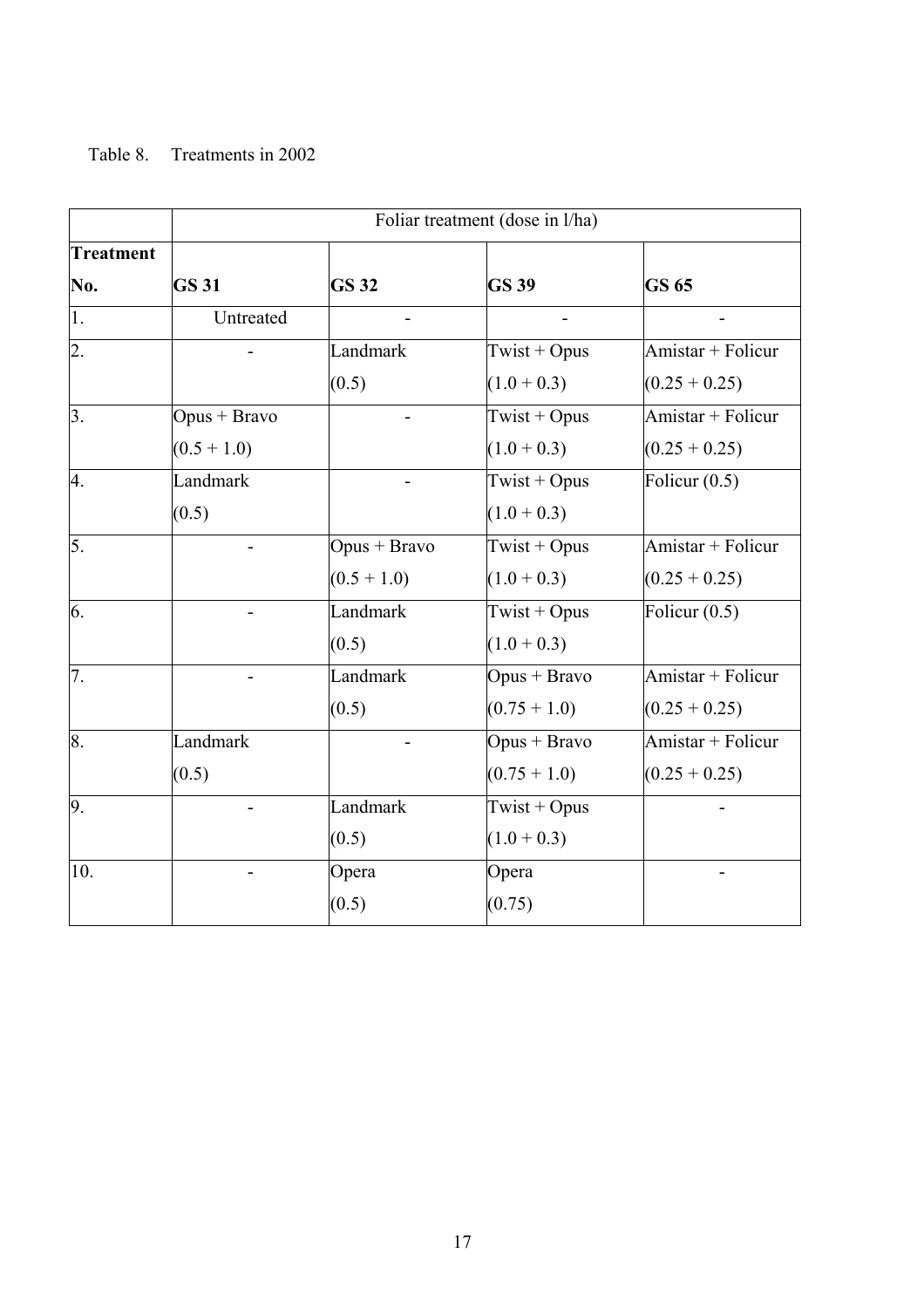## Table 9. Treatments in 2003

|                  | Foliar treatment (dose in l/ha) |                |                |              |                   |  |
|------------------|---------------------------------|----------------|----------------|--------------|-------------------|--|
| <b>Treatment</b> |                                 |                |                |              |                   |  |
| No.              | <b>GS 31</b>                    | <b>GS 32</b>   | <b>GS 39</b>   | <b>GS 55</b> | <b>GS 65</b>      |  |
| 1.               | Untreated                       |                |                |              |                   |  |
| 2.               | Landmark                        |                | Twist + Opus   |              | Amistar + Folicur |  |
|                  | (0.5)                           |                | $(1.0 + 0.4)$  |              | $(0.25 + 0.25)$   |  |
| $\overline{3}$ . |                                 | Landmark       | Twist + Opus   |              | Amistar + Folicur |  |
|                  |                                 | (0.5)          | $(1.0 + 0.4)$  |              | $(0.25 + 0.25)$   |  |
| 4.               | $Opus + Bravo$                  |                | Twist + Opus   |              | Amistar + Folicur |  |
|                  | $(0.5 + 1.0)$                   |                | $(1.0 + 0.4)$  |              | $(0.25 + 0.25)$   |  |
| 5.               |                                 | $Opus + Bravo$ | Twist + Opus   |              | Amistar + Folicur |  |
|                  |                                 | $(0.5 + 1.0)$  | $(1.0 + 0.4)$  |              | $(0.25 + 0.25)$   |  |
| 6.               | Landmark                        |                | Opus + Bravo   |              | Amistar + Folicur |  |
|                  | (0.5)                           |                | $(0.75 + 1.0)$ |              | $(0.25 + 0.25)$   |  |
| 7.               |                                 | Landmark       | $Opus + Bravo$ |              | Amistar + Folicur |  |
|                  |                                 | (0.5)          | $(0.75 + 1.0)$ |              | $(0.25 + 0.25)$   |  |
| 8.               | Landmark                        |                | Twist + Opus   |              | Folicur           |  |
|                  | (0.5)                           |                | $(1.0 + 0.4)$  |              | (0.5)             |  |
| 9.               |                                 | Landmark       | Twist + Opus   |              | Folicur           |  |
|                  |                                 | (0.5)          | $(1.0 + 0.4)$  |              | (0.5)             |  |
| 10.              |                                 | Landmark       |                | Opera        |                   |  |
|                  |                                 | (0.5)          |                | (1.0)        |                   |  |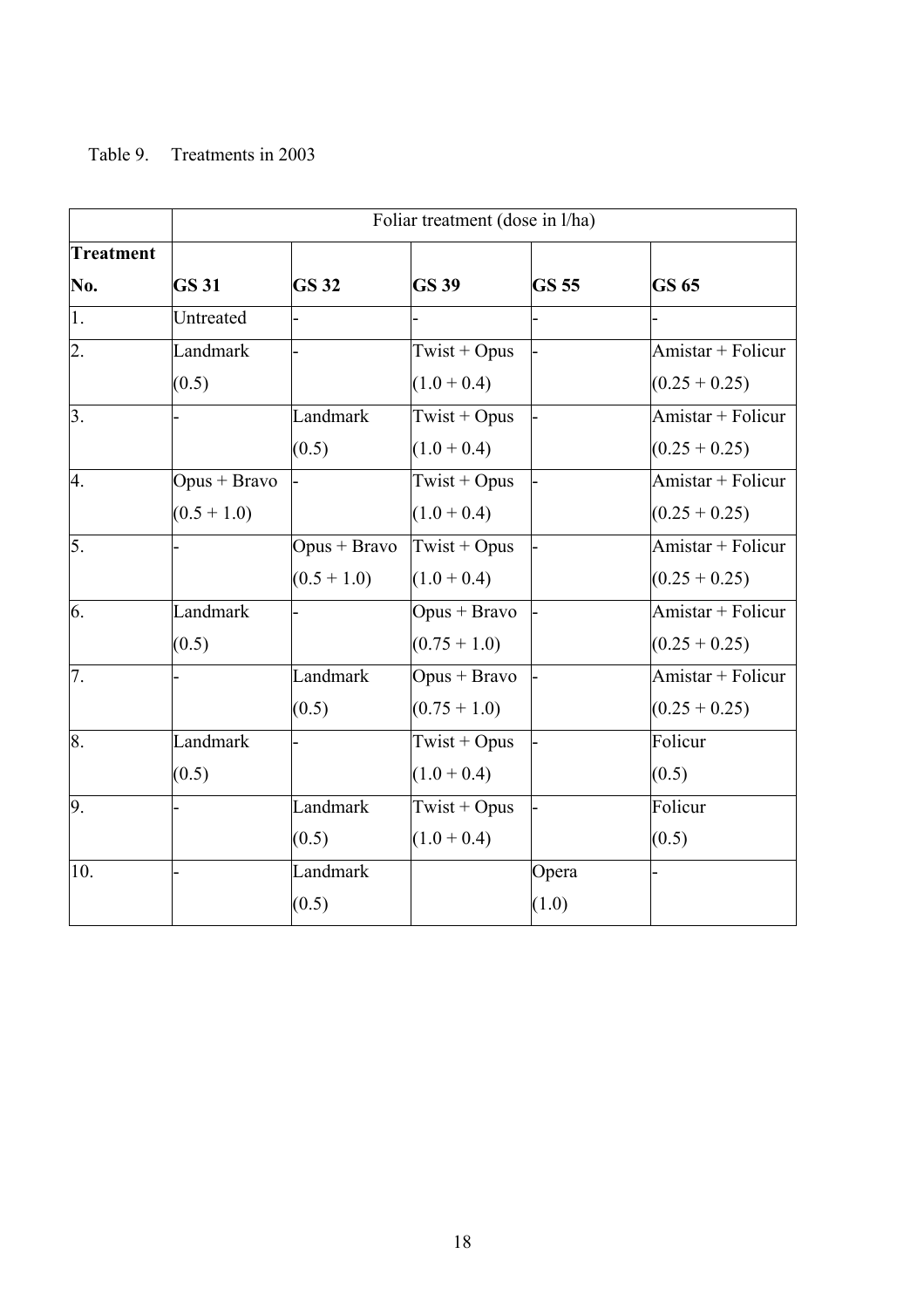## Table 10. Treatments in 2004

|                |                          | Foliar treatment (dose in l/ha)             |                                                     |                                     |                                           |  |  |  |  |  |
|----------------|--------------------------|---------------------------------------------|-----------------------------------------------------|-------------------------------------|-------------------------------------------|--|--|--|--|--|
| Tr't           |                          |                                             |                                                     |                                     |                                           |  |  |  |  |  |
| No.            | <b>GS 30</b>             | <b>GS 32</b>                                | <b>GS 39</b>                                        | <b>GS 55</b>                        | <b>GS 65</b>                              |  |  |  |  |  |
| 1.             | untreated                |                                             |                                                     |                                     |                                           |  |  |  |  |  |
| 2.             | $\overline{a}$           | $Opus + Bravo$<br>$(0.5+1.0)$               | $Opus + Bravo$<br>$(0.75 + 1.0)$                    | $\overline{\phantom{0}}$            | Folicur<br>(0.5)                          |  |  |  |  |  |
| 3 <sub>1</sub> | $\overline{\phantom{a}}$ | Landmark<br>(0.5)                           | Twist + Opus<br>$(1.0 + 0.75)$                      | $\overline{\phantom{a}}$            | Folicur<br>(0.5)                          |  |  |  |  |  |
| 4.             | $\blacksquare$           | Landmark +<br><b>Bravo</b><br>$(0.5 + 1.0)$ | Twist + Opus<br>$(1.0 + 0.75)$                      | $\overline{\phantom{0}}$            | Folicur<br>(0.5)                          |  |  |  |  |  |
| 5.             |                          | Landmark +<br><b>Bravo</b><br>$(0.5 + 1.0)$ | Twist + Opus<br>$+Bravo$<br>$(1.0 + 0.75 + 1.0)$    | $\overline{a}$                      | Folicur<br>(0.5)                          |  |  |  |  |  |
| 6.             | <b>Bravo</b><br>(1.0)    | $Opus + Bravo$<br>$(0.5+1.0)$               | Twist + Opus<br>$(1.0 + 0.75)$                      | $\overline{a}$                      | Folicur +<br>Amistar<br>$(0.25 + 0.25)$   |  |  |  |  |  |
| 7.             |                          | $Opus + Bravo$<br>$(0.5+1.0)$               | $Twist + Opus$<br>$(1.0 + 0.75)$                    | $\blacksquare$                      | Folicur $+$<br>Amistar<br>$(0.25 + 0.25)$ |  |  |  |  |  |
| 8.             | $\overline{a}$           | $Opus + Bravo$<br>$(0.5+1.0)$               | Twist + Opus<br>+Bravo<br>$(1.0 + 0.75 + 1.0)$      | $\overline{\phantom{0}}$            | Folicur +<br>Amistar<br>$(0.25 + 0.25)$   |  |  |  |  |  |
| 9.             |                          | $Opus + Bravo$<br>$(0.5+1.0)$               | Twist + Opus<br>$+Bravo$<br>$(1.0 + 0.5 + 1.0)$     | $\blacksquare$                      | Folicur +<br>Amistar<br>$(0.25 + 0.25)$   |  |  |  |  |  |
| 10.            | <b>Bravo</b><br>(1.0)    | Landmark +<br><b>Bravo</b><br>$(0.5 + 1.0)$ | $Opus + Bravo$<br>$(0.75 + 1.0)$                    | $\overline{\phantom{0}}$            | Folicur +<br>Amistar<br>$(0.25 + 0.25)$   |  |  |  |  |  |
| 11.            |                          | Landmark +<br><b>Bravo</b><br>$(0.5 + 1.0)$ | $\overline{\text{Op}}$ us + Bravo<br>$(0.75 + 1.0)$ |                                     | Folicur +<br>Amistar<br>$(0.25 + 0.25)$   |  |  |  |  |  |
| 12.            | $\blacksquare$           | Landmark +<br><b>Bravo</b><br>$(0.5 + 1.0)$ | $\blacksquare$                                      | $Opera +$<br>Opus<br>$(1.0 + 0.35)$ |                                           |  |  |  |  |  |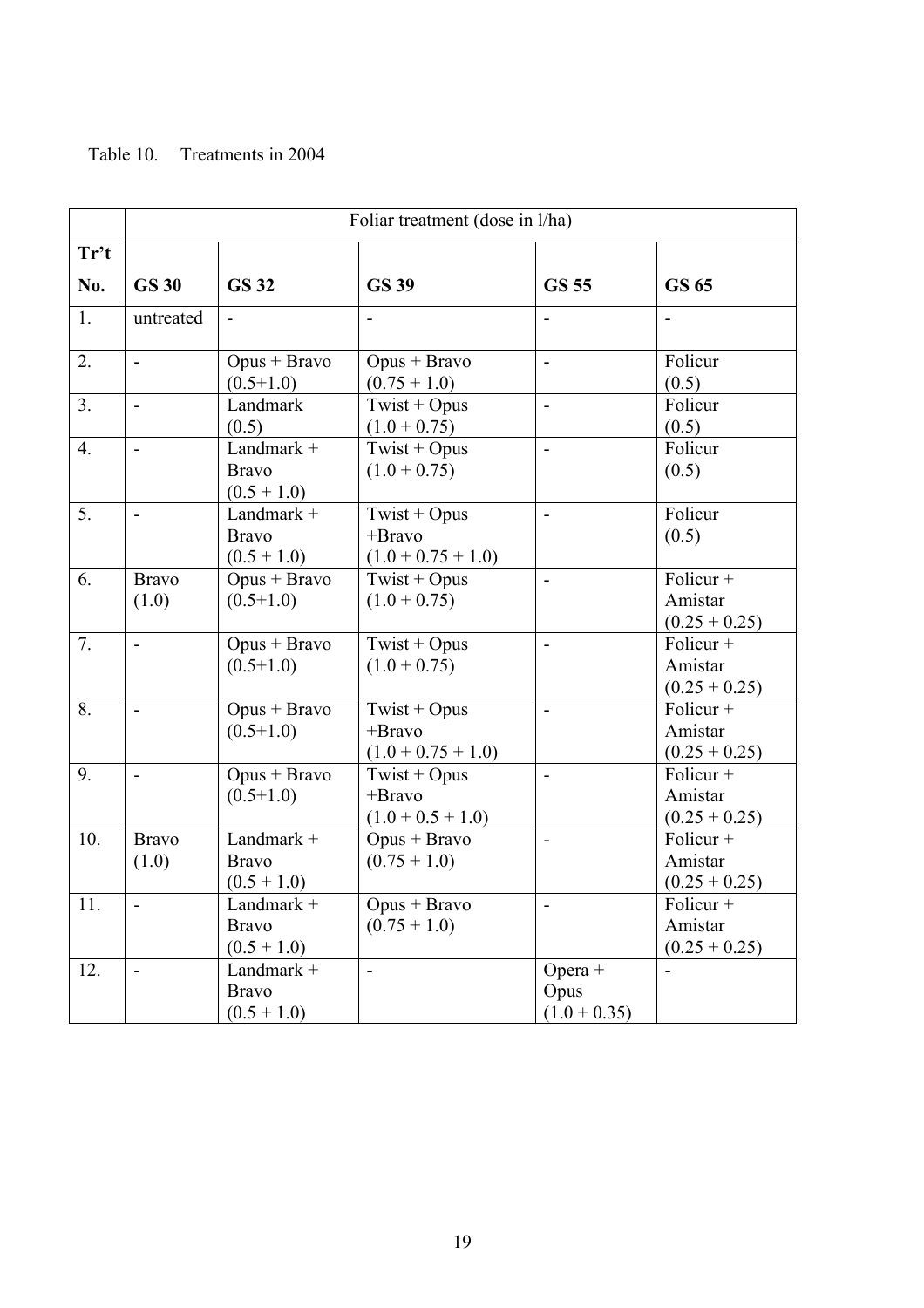|  | Table 11. Active ingredients of commercial products used |
|--|----------------------------------------------------------|
|--|----------------------------------------------------------|

| Product      | Active ingredients (ai)           | $\alpha$ ai/l | Formulation |
|--------------|-----------------------------------|---------------|-------------|
| Amistar      | azoxystrobin                      | 250           | <b>SC</b>   |
| <b>Bravo</b> | chlorothalonil                    | 500           | <b>SC</b>   |
| Folicur      | tebuconazole                      | 250           | EW          |
| Landmark     | $epoxiconazole + kresoxim-methyl$ | 125:125       | <b>SC</b>   |
| Opera        | $epoxiconazole + pyraclostrobin$  | 50:133        | <b>SE</b>   |
| Opus         | epoxiconazole                     | 125           | <b>SC</b>   |
| Twist        | trifloxystrobin                   | 125           | EC          |

Foliar fungicide applications were timed as closely as possible to protocol guidelines. The actual timing of applications for each experiment is shown in Tables 12, 13 and 14. All other agrochemical and fertiliser inputs were applied in accordance with Good Agricultural Practice for each site.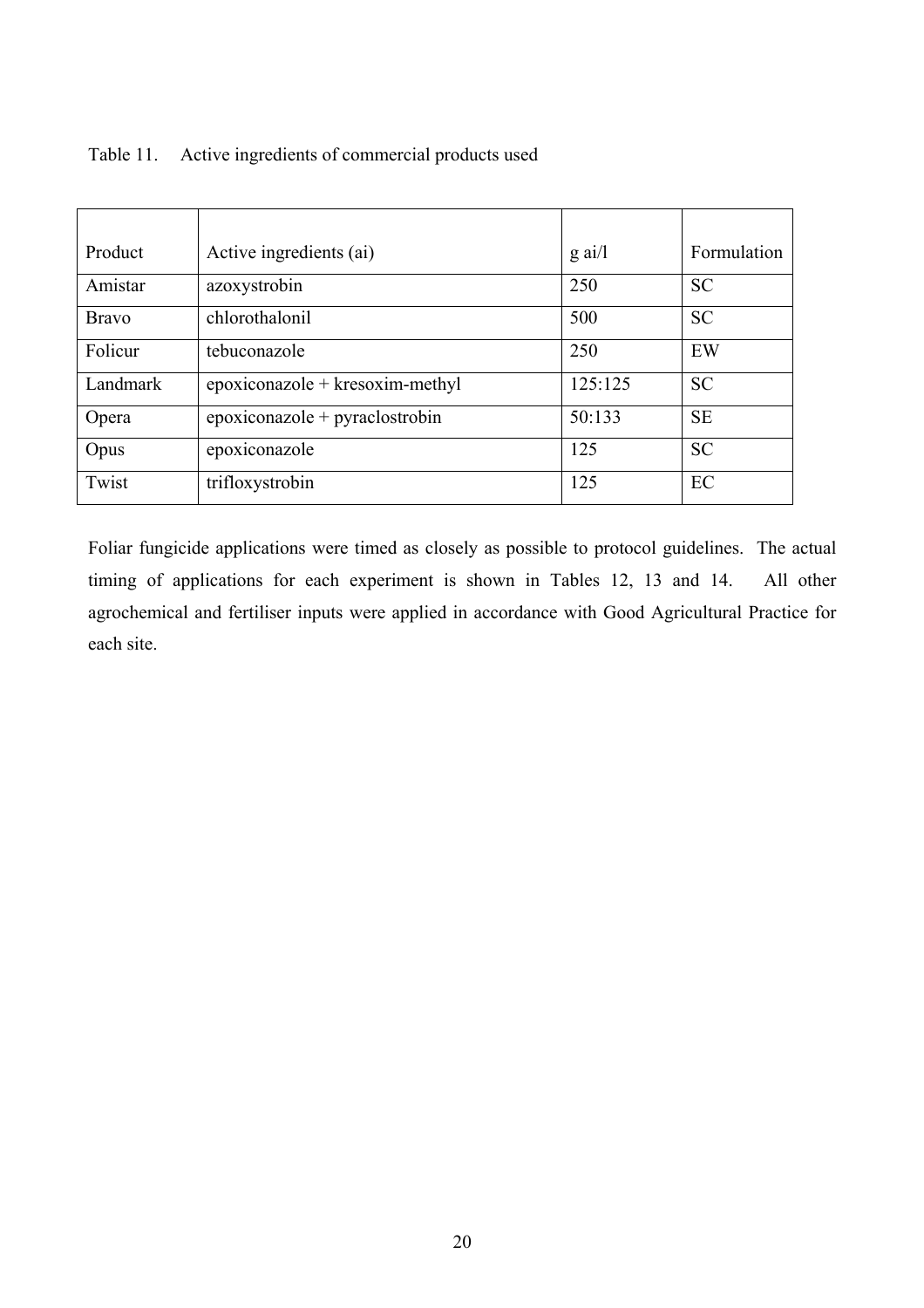|                | Application timing and target ZGS |                    |                      |                  |           |                |  |  |
|----------------|-----------------------------------|--------------------|----------------------|------------------|-----------|----------------|--|--|
| <b>Site</b>    | T1A                               | T <sub>1</sub> B   | Days from $T2$       |                  | Days from | <b>T3</b>      |  |  |
|                | <b>GS 31</b>                      | <b>GS 32</b>       | <b>T1A-T1B GS 39</b> |                  | $T1A-T2$  | <b>GS 65</b>   |  |  |
| Berwick        | 25 April (31-32) 25 April (32)    |                    | $\boldsymbol{0}$     | 31 May $(43)$ 36 |           | 24 June $(65)$ |  |  |
| Yorkshire      | 15 April (31)                     | 3 May (32)         | 17                   | 27 May $(45)$ 42 |           | 18 June $(65)$ |  |  |
| <b>Norfolk</b> | 19 April (31)                     | 6 May (32-33)   17 |                      | 25 May $(43)$ 36 |           | 14 June $(65)$ |  |  |
| Suffolk        | 23 April (31)                     | 3 May (32)         | 10                   | 21 May $(39)$ 28 |           | 12 June $(65)$ |  |  |
| Gloucs         | 15 April (31-32) 24 April (32)    |                    | 8                    | 27 May $(55)$ 42 |           | 18 June $(67)$ |  |  |
| Hampshire      | 13 April (30-31) 23 April (31)    |                    | 10                   | 16 May (39)  33  |           | 14 June $(65)$ |  |  |
| Devon          | 26 March (30-                     | 16 April (32)      | 20                   | 31 May (55) 65   |           | 18 June $(65)$ |  |  |

Table 12. Date of applications and Zadoks growth stage (ZGS, shown in brackets) in 2002

Actual crop growth stage at application is shown in brackets.

Table 13. Date of applications and Zadoks growth stage (ZGS, shown in brackets) in 2003

|                |               | Application timing and target ZGS |                |                      |                |                 |      |  |
|----------------|---------------|-----------------------------------|----------------|----------------------|----------------|-----------------|------|--|
| <b>Site</b>    | T1A           | T <sub>1</sub> B                  | Days from $T2$ |                      | Days from $T3$ |                 |      |  |
|                | <b>GS 31</b>  | <b>GS 32</b>                      | $T1A-T1B$      | <b>GS 39</b>         | $T1A-T2$       | <b>GS 65</b>    |      |  |
| <b>Berwick</b> | 17 April (31) | 9 May (32-33)                     | 22             | 29 May (39)          | 42             | 14              | June |  |
| Yorkshire      | 22 April (31) | 30 April (32)                     | 8              | 25 May (39)          | 33             | $7$ June $(60)$ |      |  |
| <b>Norfolk</b> | 15 April (31) | 23 April (32)                     | 8              | 21<br>$(39-$<br>May  | 36             | 9 June $(65)$   |      |  |
| <b>Suffolk</b> | 17 April (30- | 7 May (32)                        | 20             | $(39 -$<br>27<br>May | 40             | 13              | June |  |
| Cambridge      | 7 April (31)  | 23 April (32)                     | 16             | 25 May (43)          | 48             | 13              | June |  |
| Gloucs         | 6 May (32)    | 14 May (32-33)                    | 8              | 27 May (49)          | 21             | 24              | June |  |
| Hampshire      | 22 April (30) | 6 May (32)                        | 13             | 21 May (39)          | 28             | 9 June $(65)$   |      |  |
| Devon          | 26 March (31) | 15 April (32)                     | 20             | 18 May (39)          | 53             | 12              | June |  |

Actual crop growth stage at application is shown in brackets.

GS 55 application dates for each site were; Berwickshire 5 June (GS 55), Yorkshire 31 May (GS 55), Norfolk 3 June (GS 55-59), Suffolk 3 June (GS 55-59), Cambridgeshire 5 June (GS 61), Gloucestershire 24 June (GS 65), Hampshire 30 May (GS 55) and Devon 11 June (GS 55).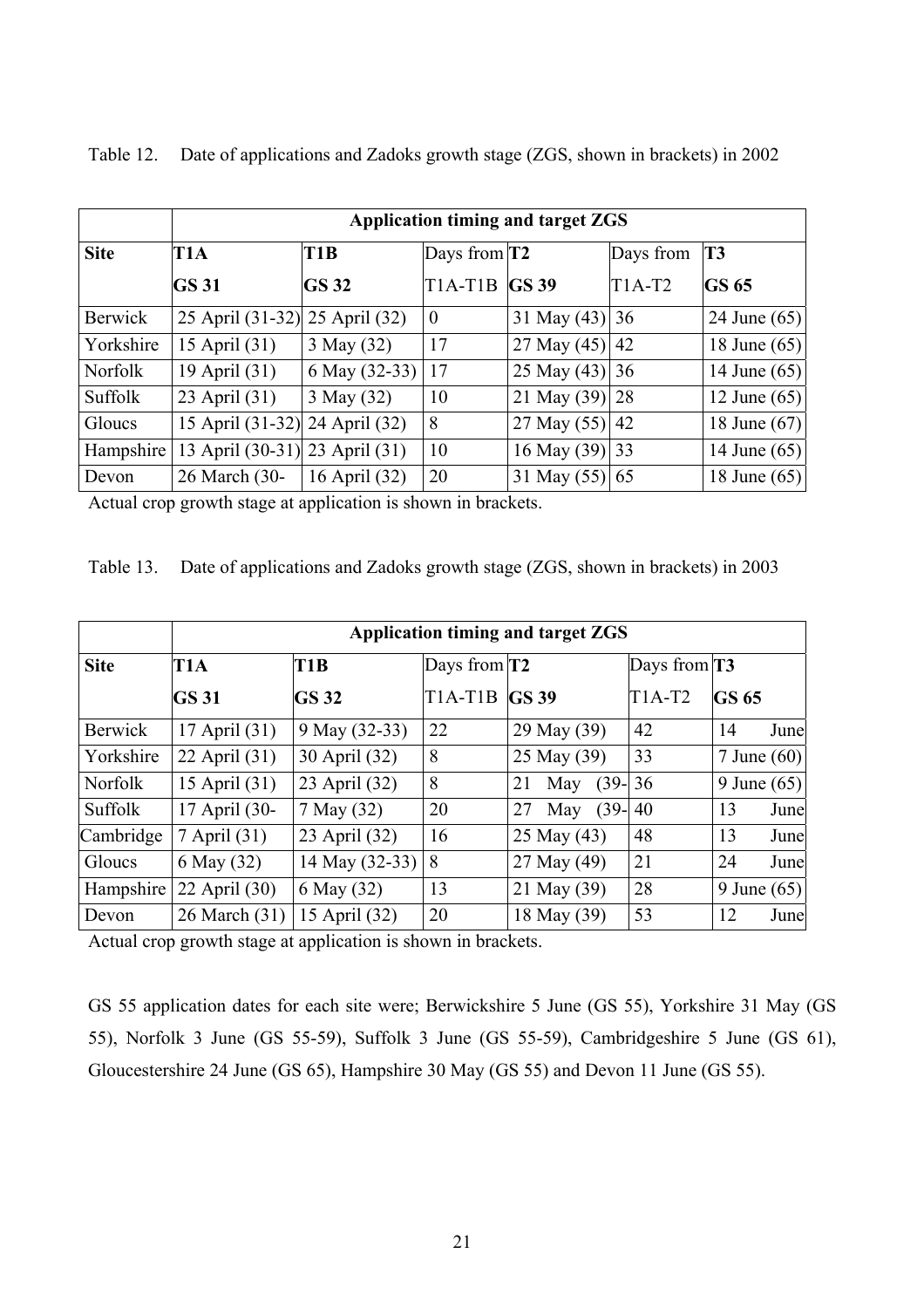|                | <b>Application timing and target ZGS</b> |               |                |                 |                    |              |      |
|----------------|------------------------------------------|---------------|----------------|-----------------|--------------------|--------------|------|
| <b>Site</b>    | T <sub>0</sub>                           | <b>T1</b>     | <b>T2</b>      | Days from $T2+$ |                    | <b>T3</b>    |      |
|                | <b>GS 30</b>                             | <b>GS 32</b>  | <b>GS 39</b>   | $T1-T2$         | <b>GS 55</b>       | <b>GS 65</b> |      |
|                |                                          |               |                |                 |                    | 15           | June |
| <b>Berwick</b> | 8 April (30)                             | 25 April (32) | 26 May (39)    | 48              | 7 June 55          | (65)         |      |
|                |                                          |               |                |                 |                    | 21           | June |
| Yorkshire      | 1 May (30)                               | 17 May (32)   | 5 June (39)    | 15              | 15 June $(55)(65)$ |              |      |
|                |                                          |               |                |                 |                    | 14           | June |
| Norfolk        | 17 April (30-31) 5 May (32)              |               | 24 May (39-41) | 19              | 7 June (55)        | (65)         |      |
|                |                                          |               |                |                 |                    | 16           | June |
| Suffolk        | 23 April (30)                            | 13 May (32)   | 31 May (39)    | 18              | 9 June (55)        | (65)         |      |
|                |                                          |               |                |                 |                    | 22           | June |
| Gloucs         | 8 April (23-30)                          | 2 May (32)    | 24 May (39)    | 22              | 7 June (55)        | (65)         |      |
|                |                                          |               |                |                 |                    | 18           | June |
| Cambridge      | 15 April (30)                            | 13 May (32)   | 2 June (43)    | 16              | 9 June (57)        | (65)         |      |
|                |                                          |               |                |                 |                    | 16           | June |
| Hampshire      | 7 April (30)                             | 23 April (32) | 19 May (39)    | 21              | 7 June $(61)$      | (65)         |      |
| Devon          | 25 March (30)                            | 14 April (32) | 20 May (39)    | 31              | 1 June (55)        | 7 June (65)  |      |

Table 14. Date of applications and Zadoks growth stage (ZGS, shown in brackets) in 2004

Actual crop growth stage at application is shown in brackets.

#### **2.6 Assessment of foliar disease and green leaf area**

At each assessment disease and or green leaf area was recorded as percentage infection on each individual leaf layer on a whole plot basis. Prior to flag leaf emergence the eventual leaf number of each assessed leaf layer was ascertained either by dissection or leaf tagging and recorded. In each year the first assessment was carried out across the whole experiment area to establish base levels of disease just prior to the first fungicide application. In all years disease and green leaf area assessments of all plots were scheduled at GS 32 (T1), GS 39 (T2), GS59 (full ear emergence) and GS 75 (milky ripe). From GS 83 (early dough) green leaf area assessments of the final leaves 1 to 3 were scheduled at weekly intervals until senescence of these leaf layers was complete.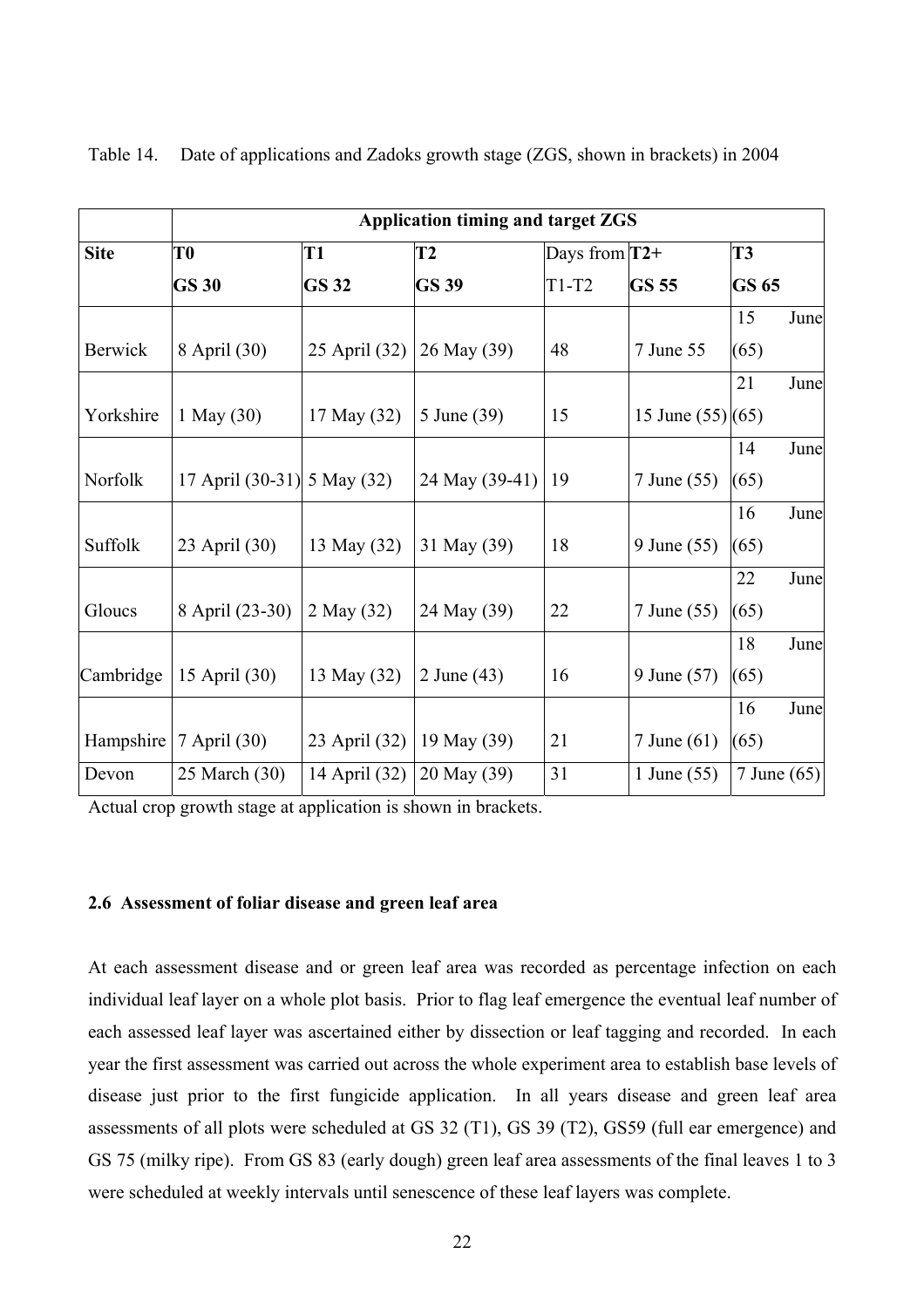## **2.7 Yield assessments**

The plots were harvested and yields (t/ha at 85% dm) and sometimes specific weights (kg/hl at 85%dm) were calculated.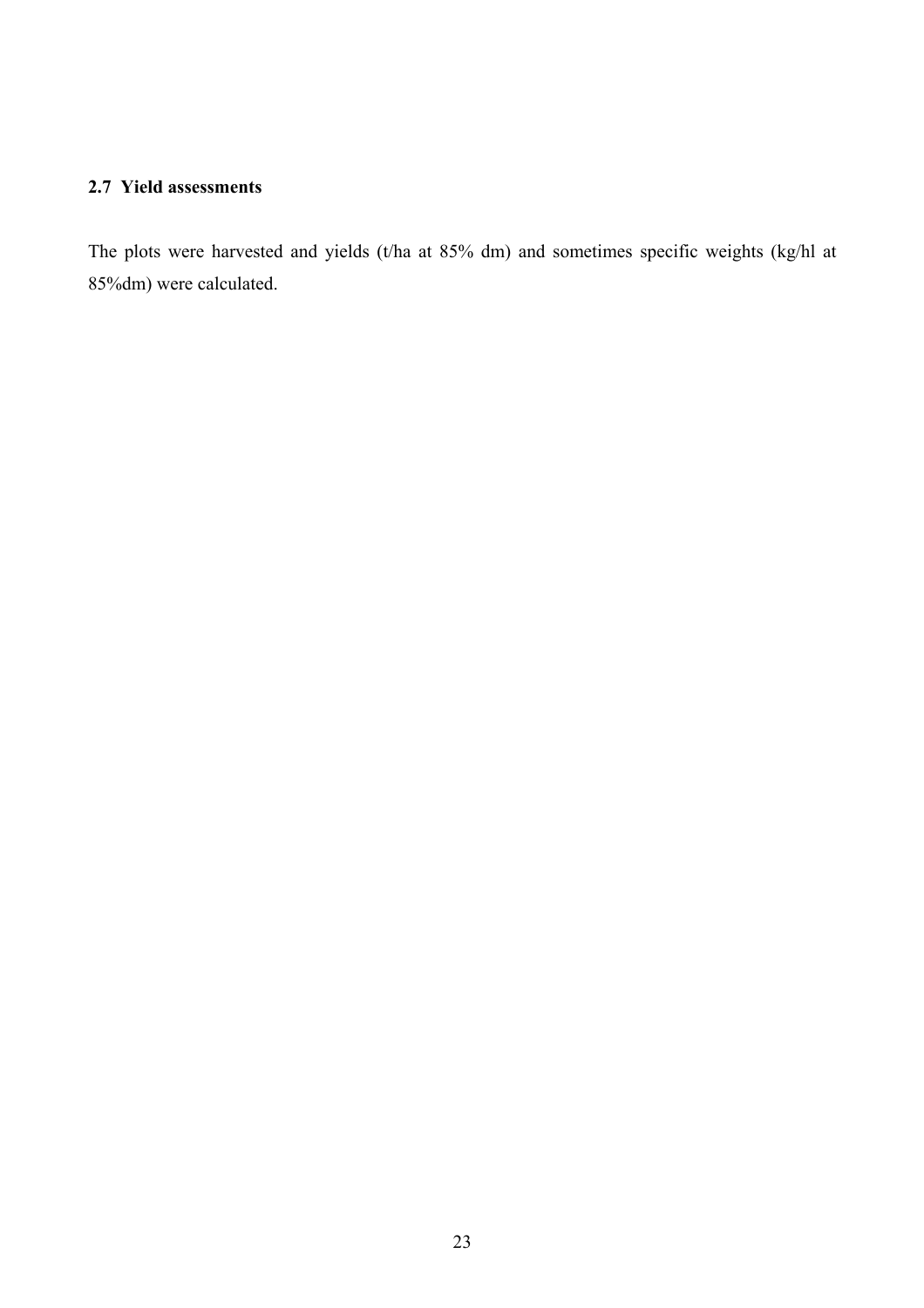### **3. Results**

## **3.1 The time interval between T1 and T2**

Tables 12, 13 and 14 show the time of each application and the number of days from the first T1 application to T2. In 2002 the average interval between T1 (GS 32) and T2 (GS 39) at all sites was 29 days ranging from 18 days (Suffolk) to 45 days (Devon). In 2003 the average interval between T1 (GS 32) and T2 (GS 39) at all sites was 23 days ranging from 13 days (Gloucestershire) to 33 days (Devon) and in 2004 the average interval between T1 (GS 32) and T2 (GS 39) at all sites was 24 days ranging from 15 days (Yorkshire) to 48 days (Berwickshire). The number of days between T1 application at GS 32 and T2 application at GS 39 varied at each site from season to season.

#### **3.2 Disease pressure at each site**

Figure 1. Comparison of disease pressure at each site in 2002 and 2004. *Septoria tritici* (% leaf area) on final leaf 4 at full flag leaf emergence (GS 39) on the untreated crop



Note: The experiment at Cambridge was not conducted in 2002.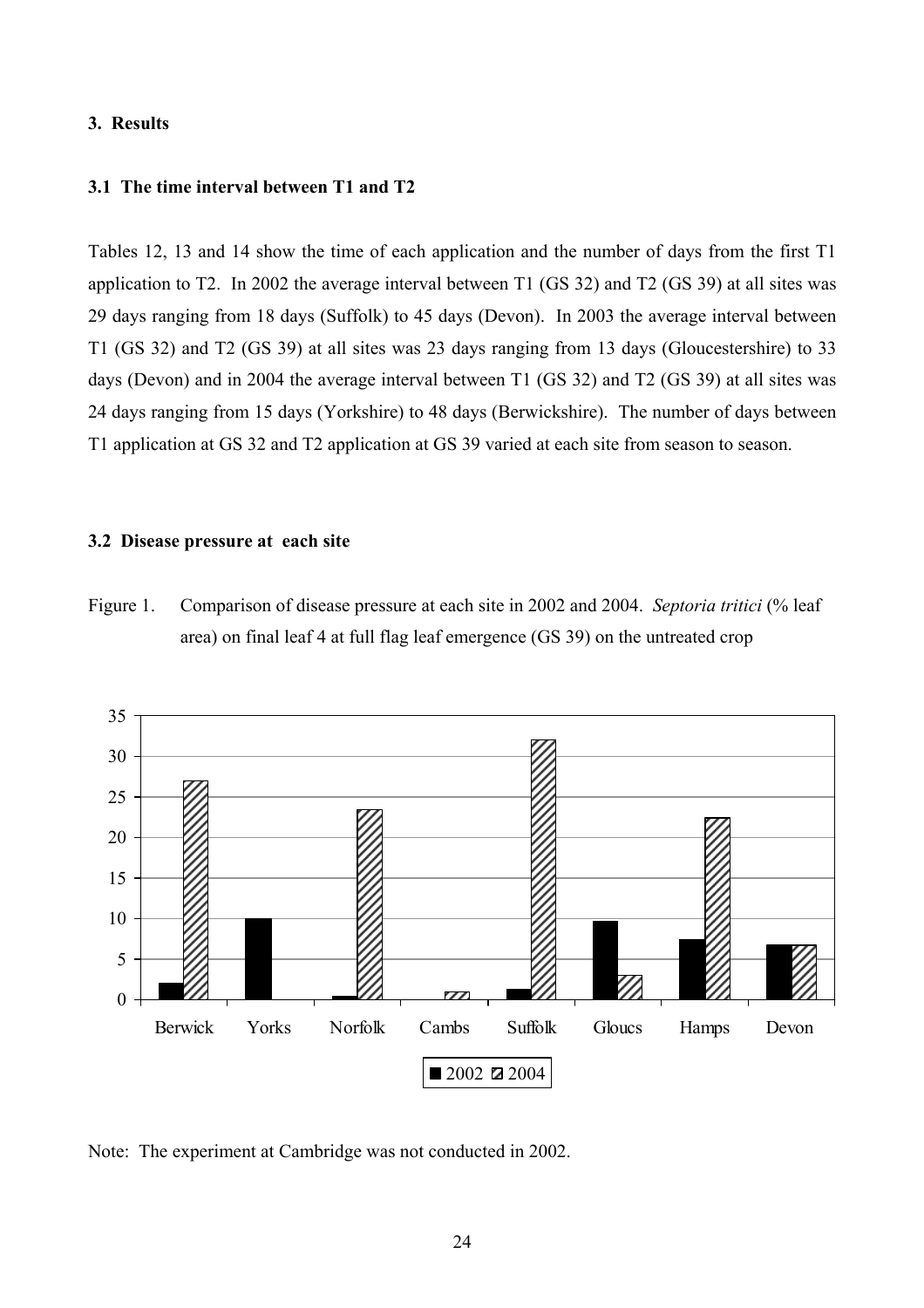The above data demonstrates the difference in disease pressure between sites within each season and variation at each site and between sites from season to season. In 2002 disease levels on leaf 4 at flag leaf emergence suggest low early season pressure at all sites and consequently less variation between sites. In 2004 early disease pressure was relatively high compared with 2002. In 2004 there was greater variation in early disease pressure between sites and data suggests that early disease pressure was higher at the Berwickshire, Norfolk, Suffolk, Dorset and Devon sites compared with the equivalent assessment in 2002.

Unfortunately due to variability in the time of development of disease infection and hence the variable time of recording at each site data collected in 2003 does not allow the same comparison of disease pressure at GS 39 on leaf 4. However, Figure 2 below shows a comparison of disease pressure between sites on final leaf 3 during flowering (GS 61-69). At this time disease pressure was highest at the Devon, Gloucestershire and Berwick sites. Individual site data also suggests high early disease pressure at the Norfolk and Suffolk sites.

Hence at each site there was large variation in the progression and pressure of *Septoria tritici* infection from season to season particularly at the Yorkshire and Suffolk sites. However, each season disease pressure was relatively high at the Devon site.



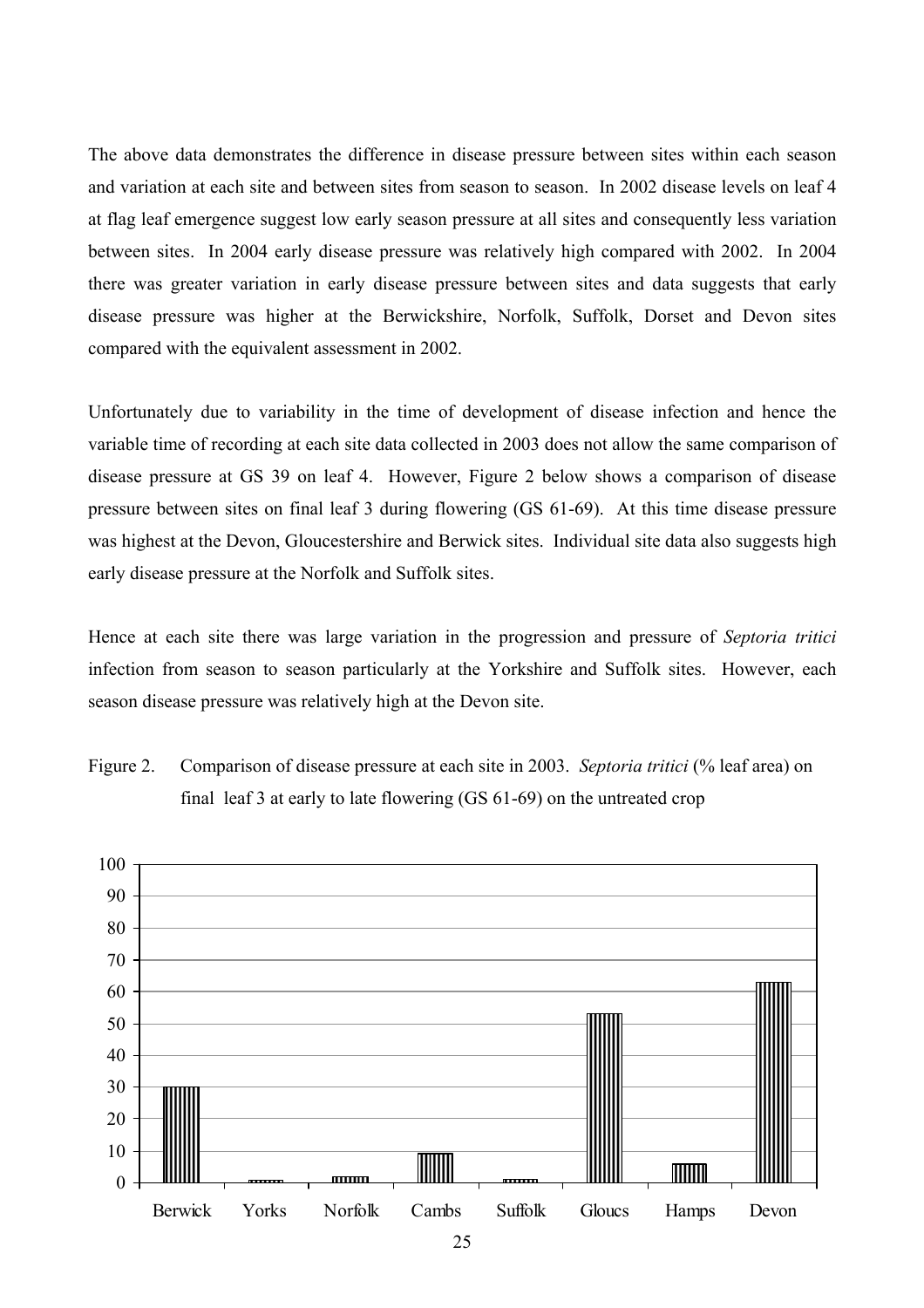#### **3.3 Grain yields**

#### 2002

There was diverse disease pressure across the seven UK sites (Figure 1). Disease development appeared to by largely driven by rainfall during April at the time when the upper canopy leaves were emerging. Despite the diversity in disease pressure between sites a three-spray programme with strobilurin based treatments (Twist 1.0 l/ha + Opus 0.3 l/ha) at T1 (GS 32) and at T3 (GS 65), (Amistar 0.25 l/ha + Folicur 0.25 l/ha) with a triazole based treatment at T2 (GS 39), (Opus 0.75 l/ha + Bravo 1.0 l/ha) gave the greatest yield response at all seven sites, however, this response was not significantly greater than the next highest yielding treatment at any site. At the Yorkshire site the yield response to the strobilurin at T1 and T3 programme was similar to a three strobilurin based programme, (Tables 15a and 15b and Figure 3).

Hence stretching the interval between strobilurins (T1 and T3)and bridging the gap with a mixture of triazole and chlorothalonil consistently produced similar or greater yields at all sites compared with a three-spray programme including strobilurins at each application timing (Tables 15a and 15b).

Across all sites there was little difference in grain yield between a strobilurin based treatment applied at T1 and T2 compared with a strobilurin based treatment applied at T2 and T3 (Tables 15a and 15b).

At the Gloucestershire and Devon sites, where there was high disease pressure early in the season (Figure 1) and 23 and 45 days between T1 (GS 32) and T2 (GS 39) respectively the strobilurin based treatments at T2 and T3 produced significantly greater yields than programmes including a strobilurin at T1 and T2 (Tables 15a and 15b). This suggests that an appropriate dose of triazole with chlorothalonil at T1 can provide adequate disease control in situations where disease pressure is high prior to fungicide application.

At two sites strobilurin based treatments at T2 and T3 produced significantly greater yields than treatments with strobilurins applied at T1 (GS 31) and T2. These sites were at Devon where there was high disease pressure throughout the season and at the low disease pressure site in Berwickshire, which had an extended ripening period. Consequently both sites benefited from the improved disease control and greater green leaf area retention of the strobilurin based treatments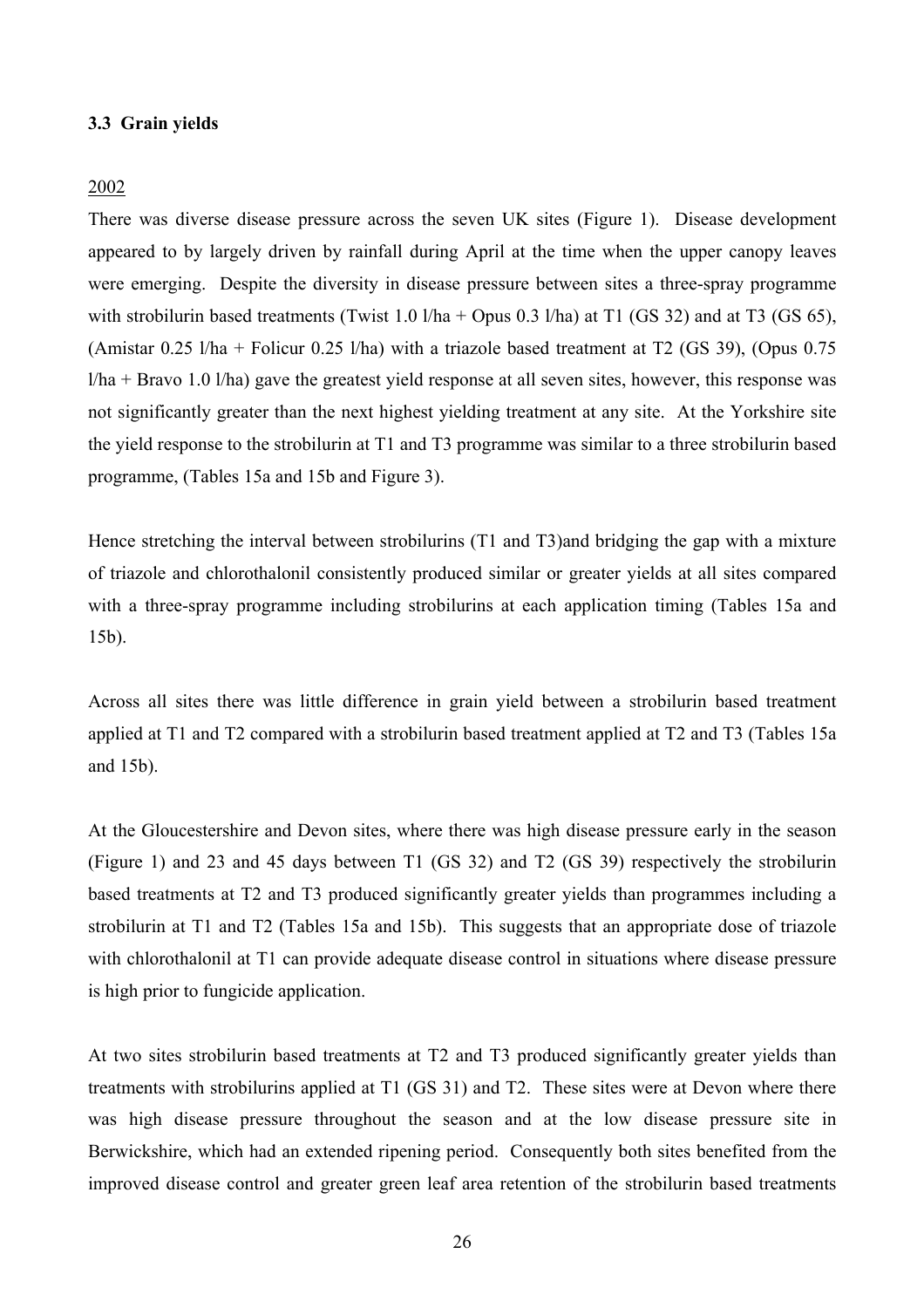later in the season regardless of the level of early disease and the 45 day time interval between T1 and T2 at the Devon site.

At Devon strobilurins at T1 and T3 provided the greatest yield when the programme was started at GS 32, however, when the programme was started earlier at GS 31 strobilurins applied at T2 and T3 gave the best performance. This implies that the benefit of strobilurins is not due to greater persistency but may have been due to improved efficacy compared with triazoles.

The data suggests a changing role for the strobilurins from *Septoria tritici* plus other leaf and ear diseases control and green leaf area retention to control of some leaf and ear diseases and green leaf area retention.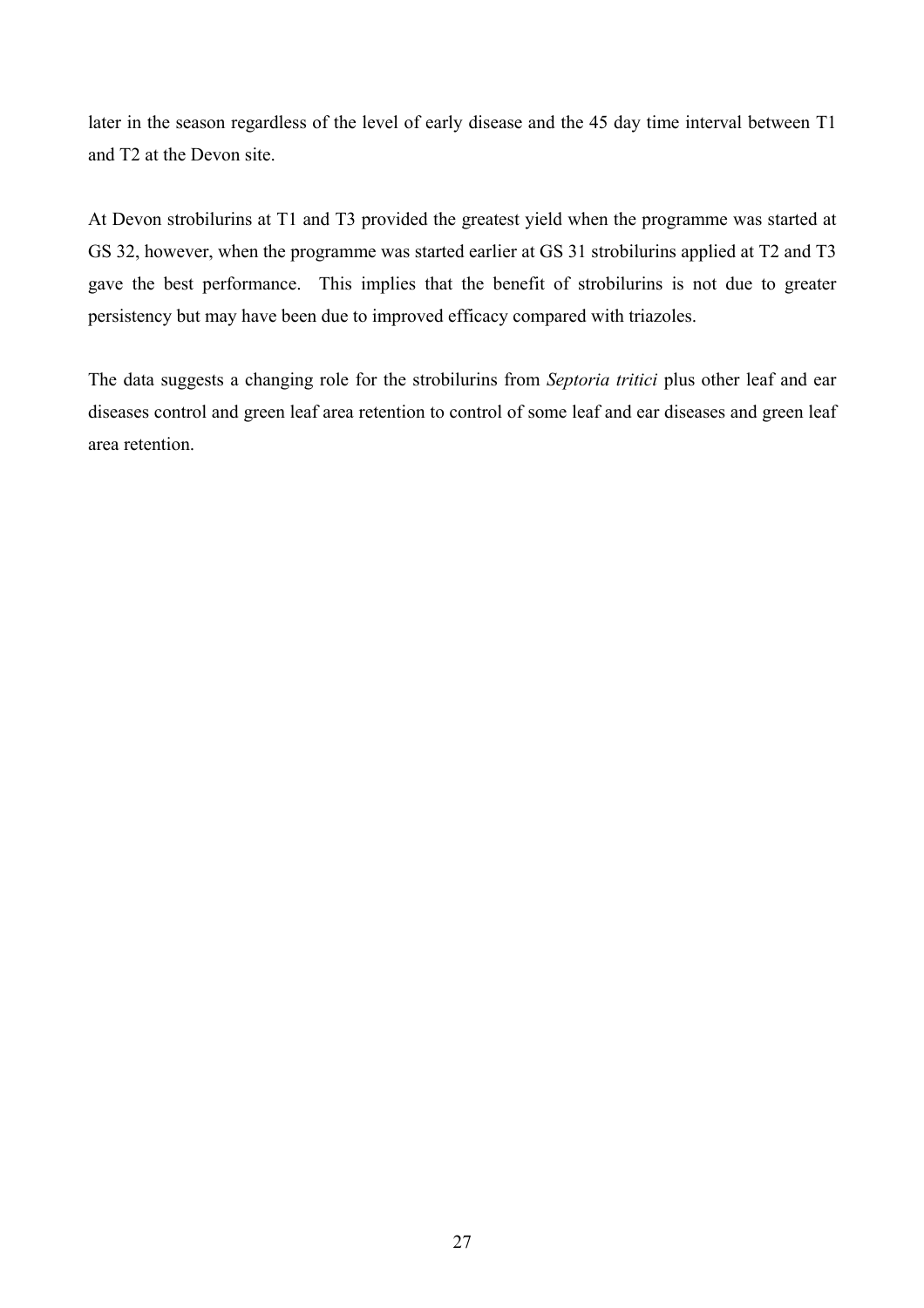| Trt.           |                  |              |           |         |         |                          |
|----------------|------------------|--------------|-----------|---------|---------|--------------------------|
| No.            | Treatment*       | Berwickshire | Yorkshire | Norfolk | Suffolk | Mean                     |
|                |                  |              |           |         |         |                          |
| $\mathbf{1}$   | Untreated        | 7.84         | 8.65      | 7.62    | 5.36    | 7.04                     |
|                |                  |              |           |         |         |                          |
| $\overline{2}$ | GS 32, 3-strobe  | 10.76        | 12.67     | 10.59   | 8.25    | 10.52                    |
|                |                  |              |           |         |         |                          |
| $\overline{3}$ | GS 31, T2 & T3   | 10.87        | 12.36     | 10.37   | 8.32    | 10.47                    |
|                |                  |              |           |         |         |                          |
| $\overline{4}$ | GS 31, T1 & T2   | 10.58        | 12.05     | 10.66   | 8.32    | 10.25                    |
|                |                  |              |           |         |         |                          |
| 5              | GS 32, T2 & T3   | 10.78        | 12.36     | 10.68   | 8.28    | 10.56                    |
|                |                  |              |           |         |         |                          |
| 6              | GS 32, T1 & T2   | 10.72        | 12.26     | 10.62   | 8.26    | 10.34                    |
|                |                  |              |           |         |         |                          |
| $\overline{7}$ | GS 32, T1 & T3   | 11.14        | 12.57     | 10.90   | 8.52    | 10.81                    |
|                |                  |              |           |         |         |                          |
| 8              | GS 31, T1 & T3   | 10.91        | 12.65     | 10.39   | 8.44    | 10.60                    |
|                | GS 32, two-spray |              |           |         |         |                          |
| 9              | strobe based     | 10.58        | 12.44     | 10.33   | 7.70    | 10.09                    |
|                | GS 32, two spray |              |           |         |         |                          |
| 10             | Opera based      | 10.48        | 12.02     | 10.30   | 7.86    | 10.20                    |
|                |                  |              |           |         |         |                          |
|                | $LSD(P=0.05)$    | 0.293        | 0.495     | 0.353   | 0.420   | $\overline{\phantom{0}}$ |
| CV(%)          |                  | 1.9          | 2.8       | 2.8     | 3.1     | $\blacksquare$           |

Figure 15a. The effect of treatment on grain yield (t/ha at 85%) at each site in 2002

\*Treatment describes the timing of strobilurin based treatments within a three spray programme. GS 31 or GS 32 denotes the timing of the first application. Figures in bold type denote the highest yielding treatment at each site; however, these were not necessarily significantly higher yielding than the other treatments.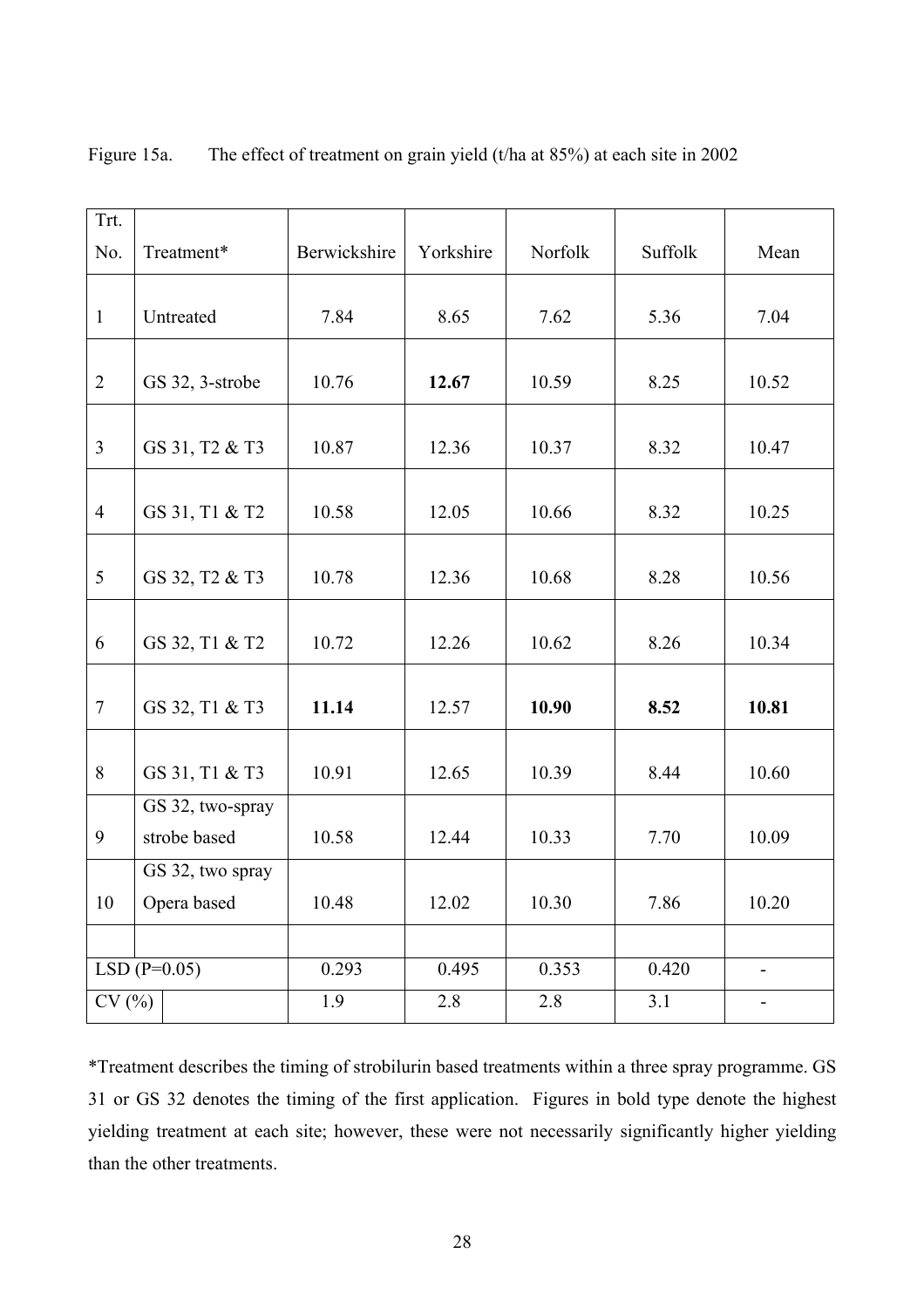| Trt.           |                                  |           |        |       |       |
|----------------|----------------------------------|-----------|--------|-------|-------|
| No.            | Treatment*                       | Hampshire | Gloucs | Devon | Mean  |
| $\mathbf{1}$   | Untreated                        | 7.20      | 8.05   | 4.55  | 7.04  |
| $\overline{2}$ | GS 32, 3-strobe                  | 11.30     | 10.15  | 9.92  | 10.52 |
| $\overline{3}$ | GS 31, T2 & T3                   | 11.40     | 10.13  | 9.82  | 10.47 |
| $\overline{4}$ | GS 31, T1 & T2                   | 11.20     | 10.29  | 8.66  | 10.25 |
| 5              | GS 32, T2 & T3                   | 11.20     | 10.70  | 9.89  | 10.56 |
| 6              | GS 32, T1 & T2                   | 11.10     | 10.29  | 9.14  | 10.34 |
| $\tau$         | GS 32, T1 & T3                   | 11.50     | 10.85  | 10.22 | 10.81 |
| 8              | GS 31, T1 & T3                   | 11.50     | 11.11  | 9.21  | 10.60 |
| 9              | GS 32, two-spray<br>strobe based | 10.50     | 10.22  | 8.89  | 10.09 |
|                | GS 32, two spray                 |           |        |       |       |
| 10             | Opera based                      | 10.60     | 10.54  | 9.59  | 10.20 |
|                |                                  |           |        |       |       |
|                | $LSD(P=0.05)$                    | 0.370     | 0.334  | 0.402 |       |
| CV(%)          |                                  | 2.4       | 2.3    | 3.1   |       |

Figure 15b. The effect of treatment on grain yield (t/ha at 85%) at each site in 2002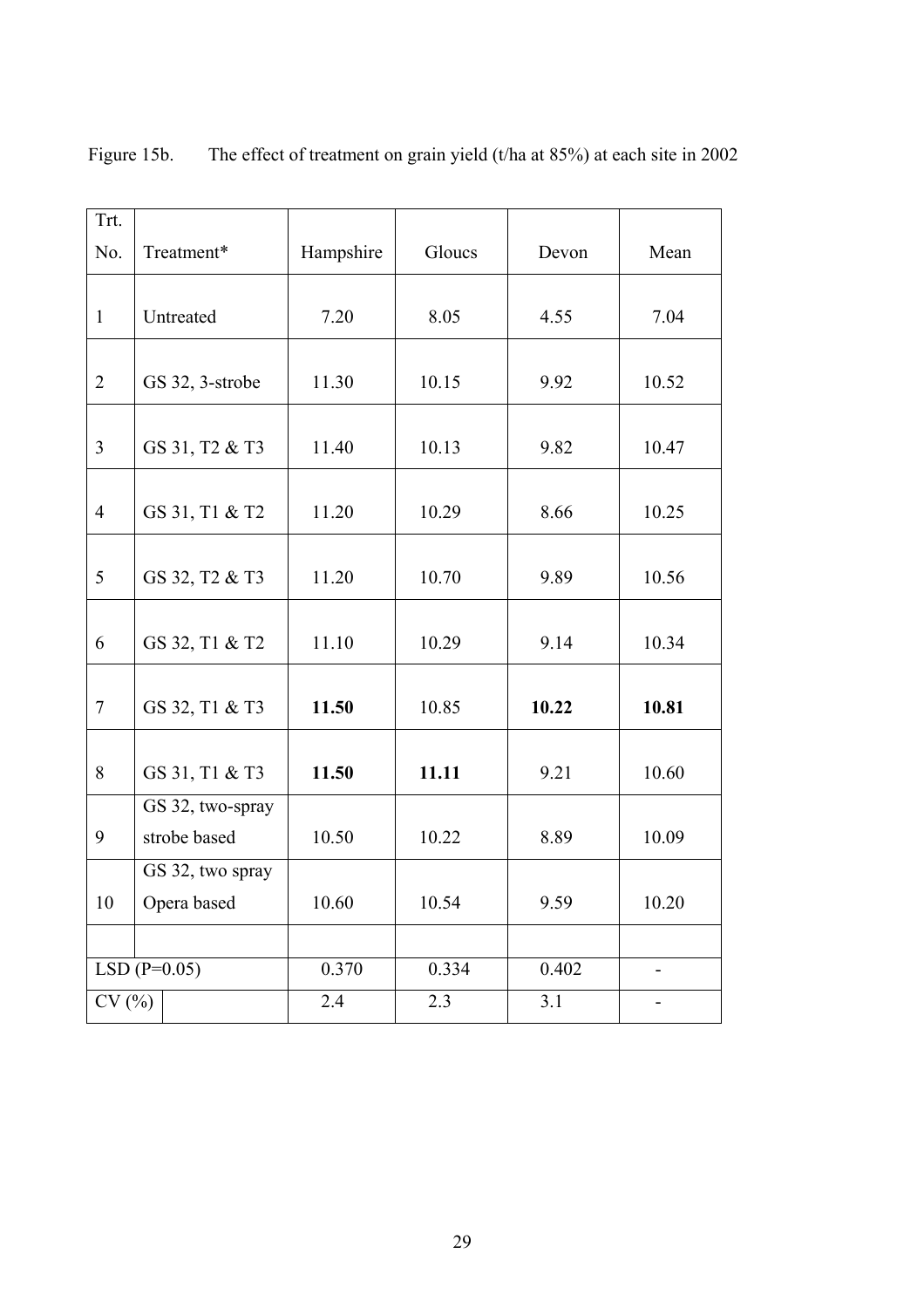



## 2003

In this season yield data from individual sites shows few statistical differences between treatments. However, strobilurin (Twist 1.0 l + Opus 0.4 l) at T1 (GS 32) and strobilurin (Amistar 0.25 l + Folicur 0.25 l) at T3 (GS 65) with Opus 0.75 l+ Bravo 1.0 l at T2 (GS 39) gave the greatest yield (sometimes significant) response at the Berwickshire, Yorkshire, Norfolk, and Cambridgeshire sites. Trends suggest that a triazole based treatment at T1 followed by strobilurin based treatments at T2 and T3 also performed well at the Norfolk, Suffolk, Hampshire and Devon sites (Tables 16a and 16b and Figure 4).

Disease pressure was relatively low early in the season. This may explain why there was no obvious yield penalty when T1 was applied early at GS 31 compared with a later T1 application at the emergence of leaf 3 (GS 32).

At the Cambridge site, late in the season brown rust developed on the upper canopy leaves reaching 6.3, 7.0, and 5.5% on the flag, final leaf 2 and final leaf 3 respectively on  $4<sup>th</sup>$  July. All treatments gave full control of this disease.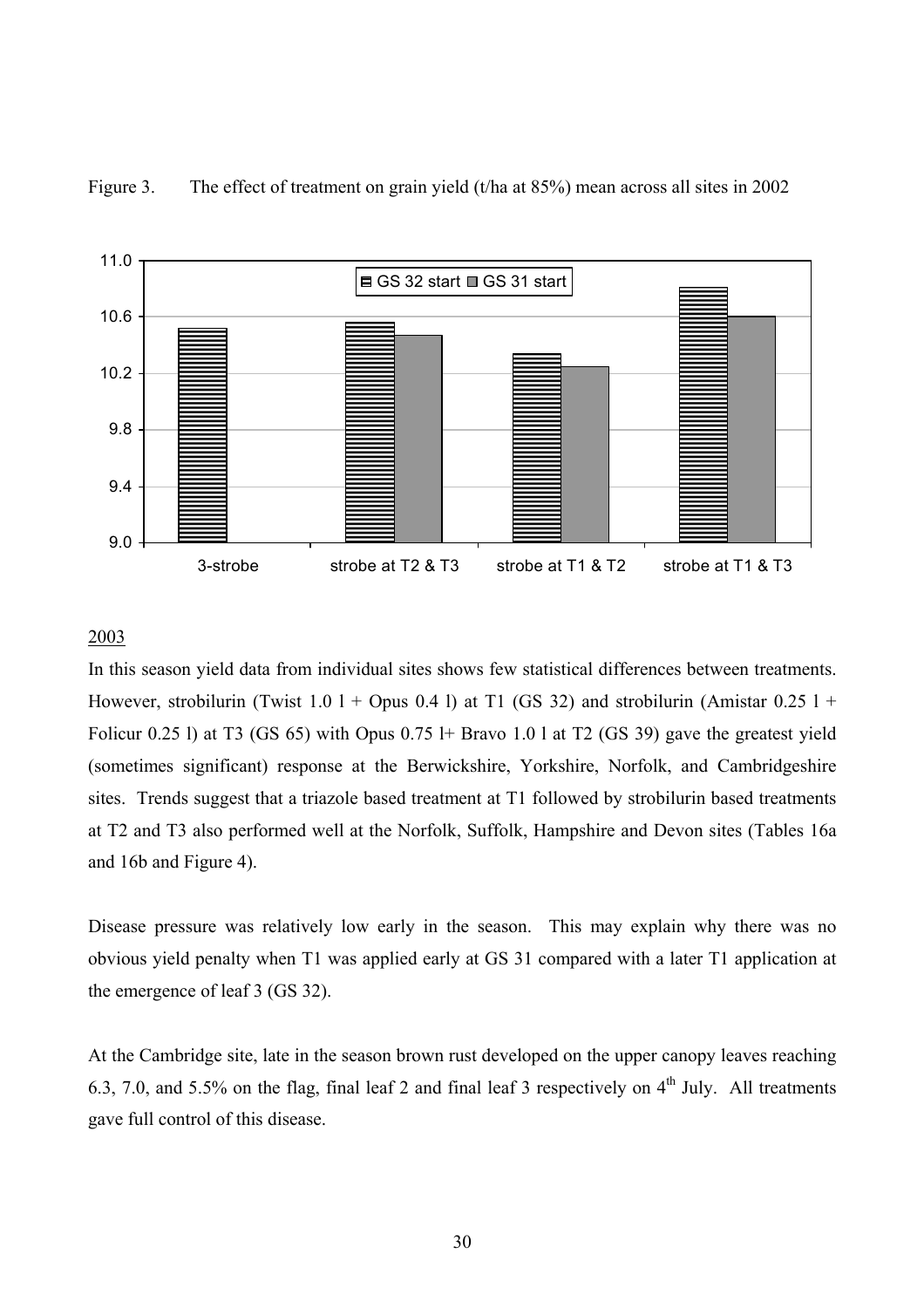| Trt.           |                  | Berwickshir |           |         |             |                |
|----------------|------------------|-------------|-----------|---------|-------------|----------------|
| No.            | Treatment*       | ${\bf e}$   | Yorkshire | Norfolk | Suffolk     | Mean           |
| $\mathbf{1}$   | Untreated        | 9.04        | 9.82      | 9.52    | 8.66        | 8.43           |
| $\overline{2}$ | GS 31, 3-strobe  | 9.98        | 10.60     | 10.94   | 9.42        | 9.55           |
| $\overline{3}$ | GS 32, 3-strobe  | 10.27       | 10.52     | 11.07   | 9.07        | 9.62           |
| $\overline{4}$ | GS 31, T2 & T3   | 10.63       | 10.24     | 11.32   | 9.54        | 9.71           |
| 5              | GS 32, T2 & T3   | 10.69       | 10.59     | 11.18   | 9.36        | 9.71           |
| 6              | GS 31, T1 & T3   | 10.80       | 10.87     | 11.37   | 9.46        | 9.85           |
| $\overline{7}$ | GS 32, T1 & T3   | 10.84       | 11.02     | 11.41   | 9.49        | 9.80           |
| 8              | GS 31, T1 & T2   | 10.53       | 10.23     | 11.01   | 9.40        | 9.57           |
| 9              | GS 32, T1 & T2   | 10.38       | 10.49     | 11.06   | 9.35        | 9.57           |
|                | GS 32, two-spray |             |           |         |             |                |
| 10             | strobe based     | 10.46       | 10.37     | 11.16   | 9.28        | 9.53           |
|                |                  |             |           |         |             |                |
|                | LSD $(P=0.05)$   | 0.778       | 0.454     | 0.200   | $_{\rm NS}$ | $\blacksquare$ |
| CV(%)          |                  | 5.2         | 3.0       | 1.3     | 4.2         | $\blacksquare$ |

Table 16a. The effect of treatment on grain yield (t/ha at 85%) at each site in 2003

\* Treatment describes the timing of strobilurin based treatments within a 3 spray programme. GS 31 or GS 32 denotes the timing of the first application. Figures in bold type denote the highest yielding treatment at each site; however, these were not necessarily significantly higher yielding than the other treatments.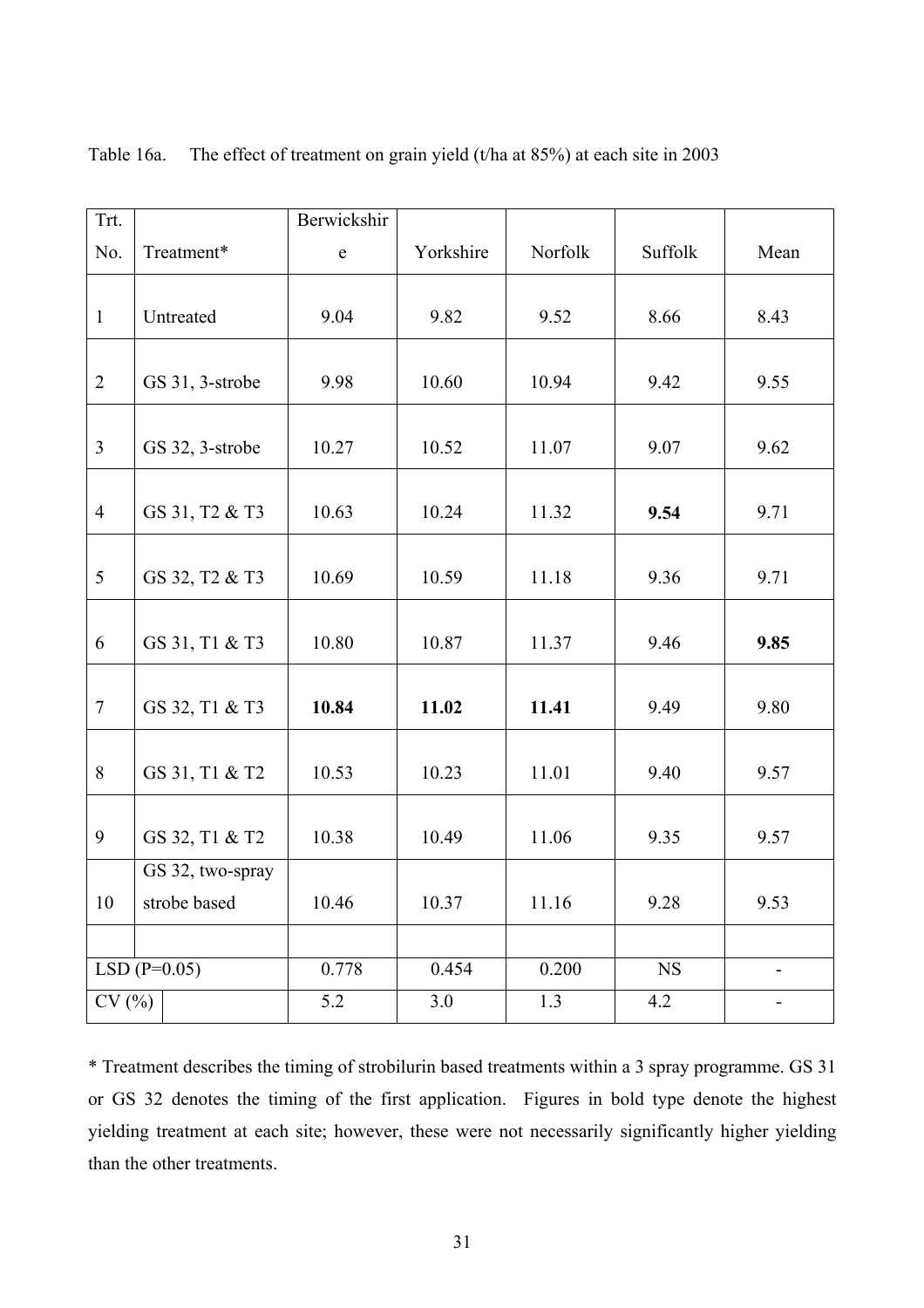| Trt.             |                           |       |           |        |       |                              |
|------------------|---------------------------|-------|-----------|--------|-------|------------------------------|
| No.              | Treatment*                | Cambs | Hampshire | Gloucs | Devon | Mean                         |
|                  |                           |       |           |        |       |                              |
| $\mathbf{1}$     | Untreated                 | 8.23  | 7.17      | 7.47   | 7.51  | 8.43                         |
|                  |                           |       |           |        |       |                              |
| $\overline{2}$   | GS 31, 3-strobe           | 9.29  | 8.70      | 8.49   | 8.98  | 9.55                         |
|                  |                           |       |           |        |       |                              |
| $\overline{3}$   | GS 32, 3-strobe           | 9.82  | 8.87      | 8.21   | 9.15  | 9.62                         |
|                  |                           |       |           |        |       |                              |
| $\overline{4}$   | GS 31, T2 & T3            | 9.25  | 8.89      | 8.47   | 9.37  | 9.71                         |
|                  |                           |       |           |        |       |                              |
| 5                | GS 32, T2 & T3            | 9.54  | 8.51      | 8.41   | 9.37  | 9.71                         |
|                  |                           |       |           |        |       |                              |
| 6                | GS 31, T1 & T3            | 9.98  | 8.52      | 8.56   | 9.27  | 9.85                         |
|                  |                           |       |           |        |       |                              |
| $\boldsymbol{7}$ | GS 32, T1 & T3            | 9.64  | 8.47      | 8.28   | 9.25  | 9.80                         |
|                  |                           |       |           |        |       |                              |
| 8                | GS 31, T1 & T2            | 9.04  | 8.54      | 8.63   | 9.21  | 9.57                         |
|                  |                           |       |           |        |       |                              |
| 9                | GS 32, T1 & T2            | 9.53  | 8.46      | 8.14   | 9.12  | 9.57                         |
|                  | GS 32, two-spray          |       |           |        |       |                              |
| 10               | strobe based              | 9.64  | 8.57      | 8.07   | 8.67  | 9.53                         |
|                  |                           |       |           |        |       |                              |
|                  | LSD $(\overline{P=0.05})$ | 0.817 | 0.507     | 0.543  | 0.544 | $\blacksquare$               |
| CV(%)            |                           | 5.9   | 4.1       | 4.5    | 4.2   | $\qquad \qquad \blacksquare$ |

Table 16b. The effect of treatment on grain yield (t/ha at 85%) at each site in 2003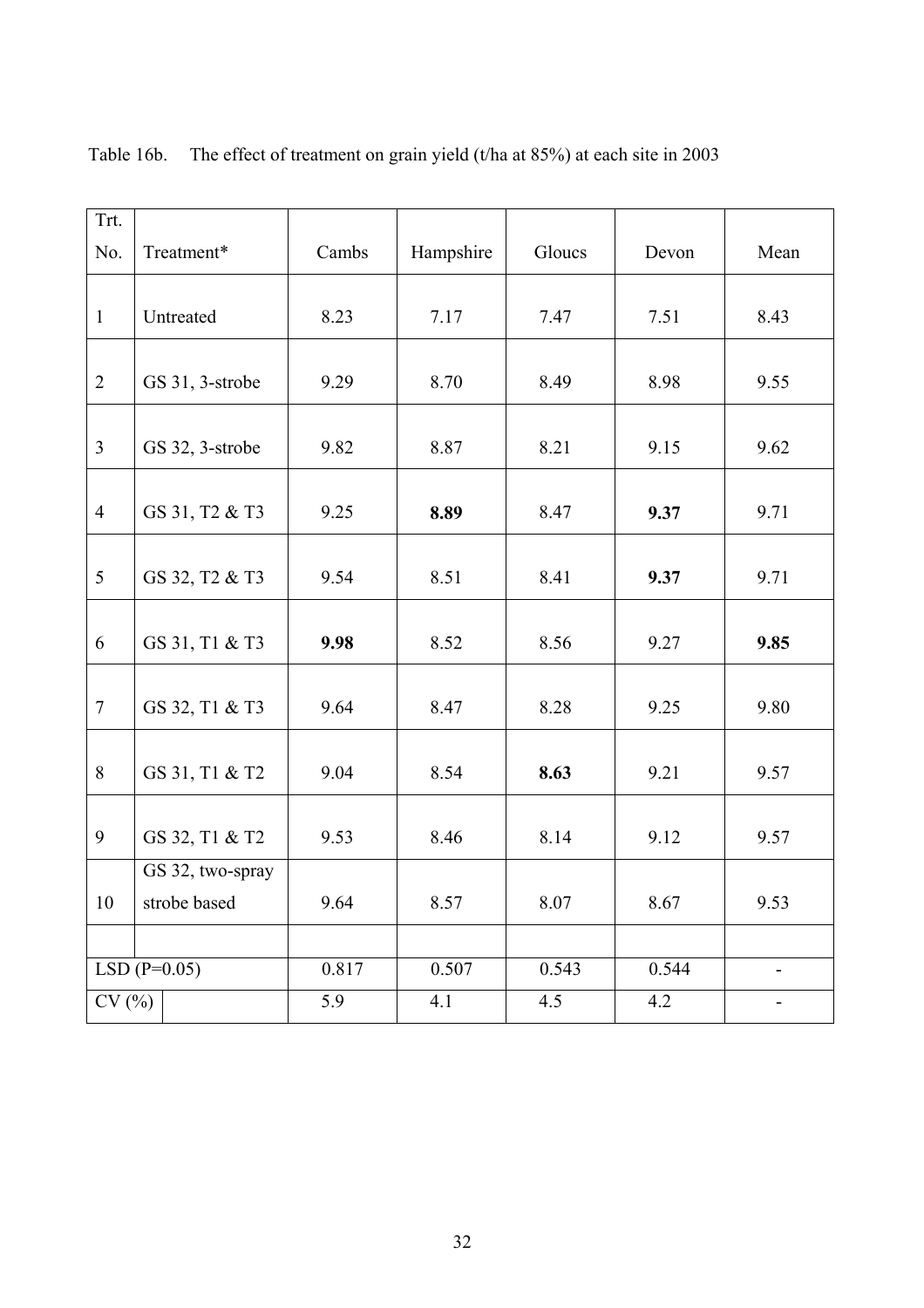



#### 2004

In 2004 disease and yield data reflects the impact of widespread *Septoria tritici* resistance to strobilurins (Tables 17a and 17b and 22a to 22b). In this year data at all sites suggests that strobilurins had little impact on the control of *Septoria tritici* (Tables 22a and b and Figure 5 (N.B. Treatment 2 triazole only)). At the Norfolk site the triazole only treatment (Treatment 2) and strobilurin + triazole + chlorothalonil at T1 followed by triazole + chlorothalonil at T2 followed by strobilurin + triazole at T3 (Treatment 11) gave the greatest control of *Septoria tritici* which was significantly better than the remaining treatments.

Programmes including a strobilurin at T3 preceded by strobilurin at T1 or T2 performed consistently well across all seasons and regions producing relatively good yields. There was no difference between programmes with strobilurin at T2 and T3 and T1 and T3. As in previous years strobilurin based treatments at T1 and T2 have given the poorest performance at each site and in 2004 these programmes in particular benefited from the addition of chlorothalonil. This trend is clearly demonstrated in Figures 5  $\&$  6 showing data from the Norfolk site (Treatment 3, no chlorothalonil, Treatment 4 chlorothalonil at T1 only and Treatment 5 chlorothalonil at T1 and T2).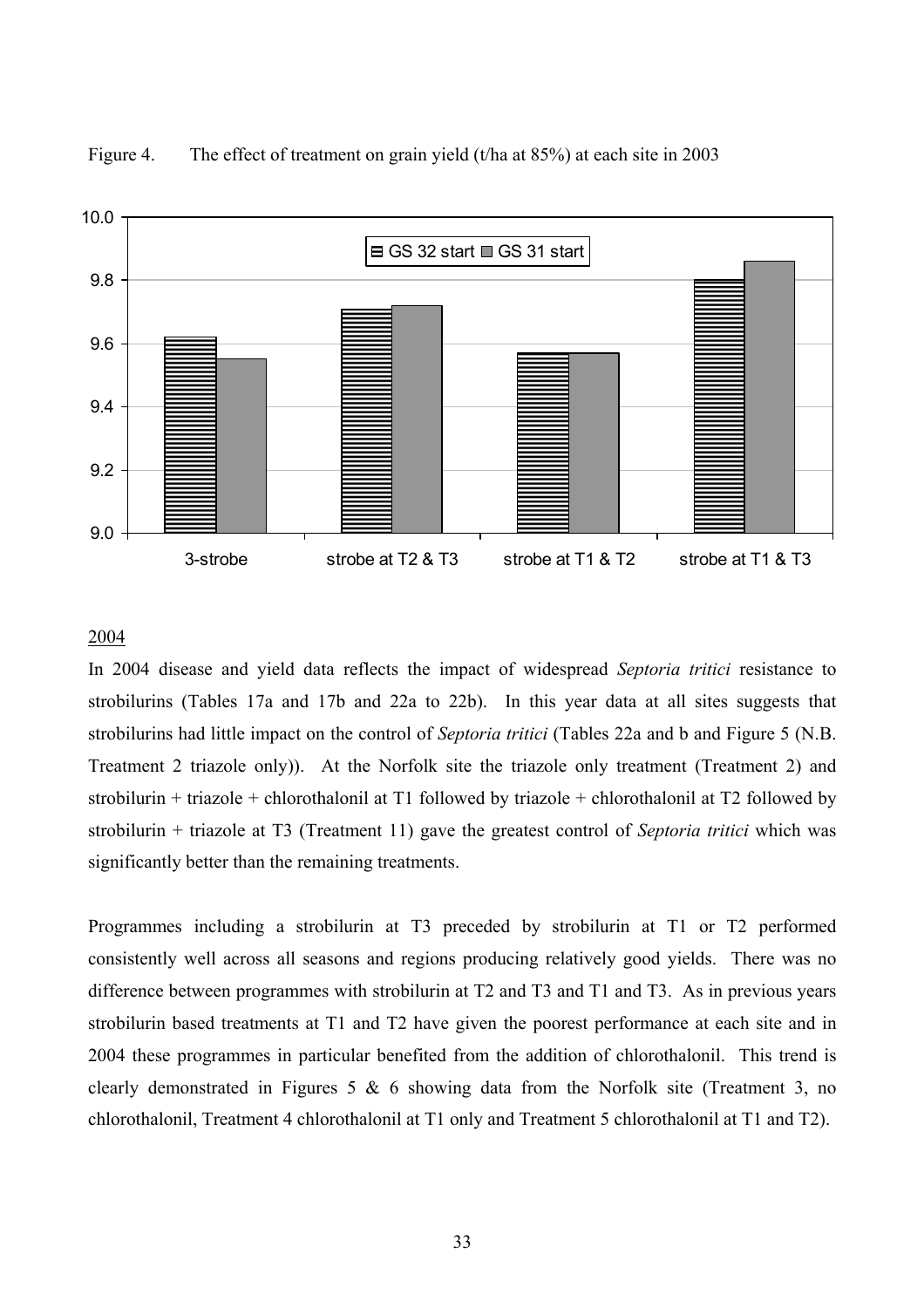At the Cambridge site late in the season brown rust developed on the upper canopy leaves reaching 3.0, 9.3, and 5.8% on the flag, leaf 2 and leaf 3 respectively on  $5<sup>th</sup>$  July. All treatments gave full control of this disease.

At each site comparison between the triazole + chlorothalonil programme (Treatment 2) and a programme with a similar amount of triazole and chlorothalonil at T1 and T2 with additional strobilurin at T2 and T3 (Treatment 8) suggests that yield responses to strobilurins were small (up to 0.4 t/ha), insignificant and unlikely to be cost effective at current strobilurin and grain prices. However, it should be noted that the equivalent dose of triazole in a co-formulation of kresoximmethyl and epoxiconazole (Landmark) may have reduced efficacy compared with the same dose of straight triazole. A triazole only programme performed well at all sites.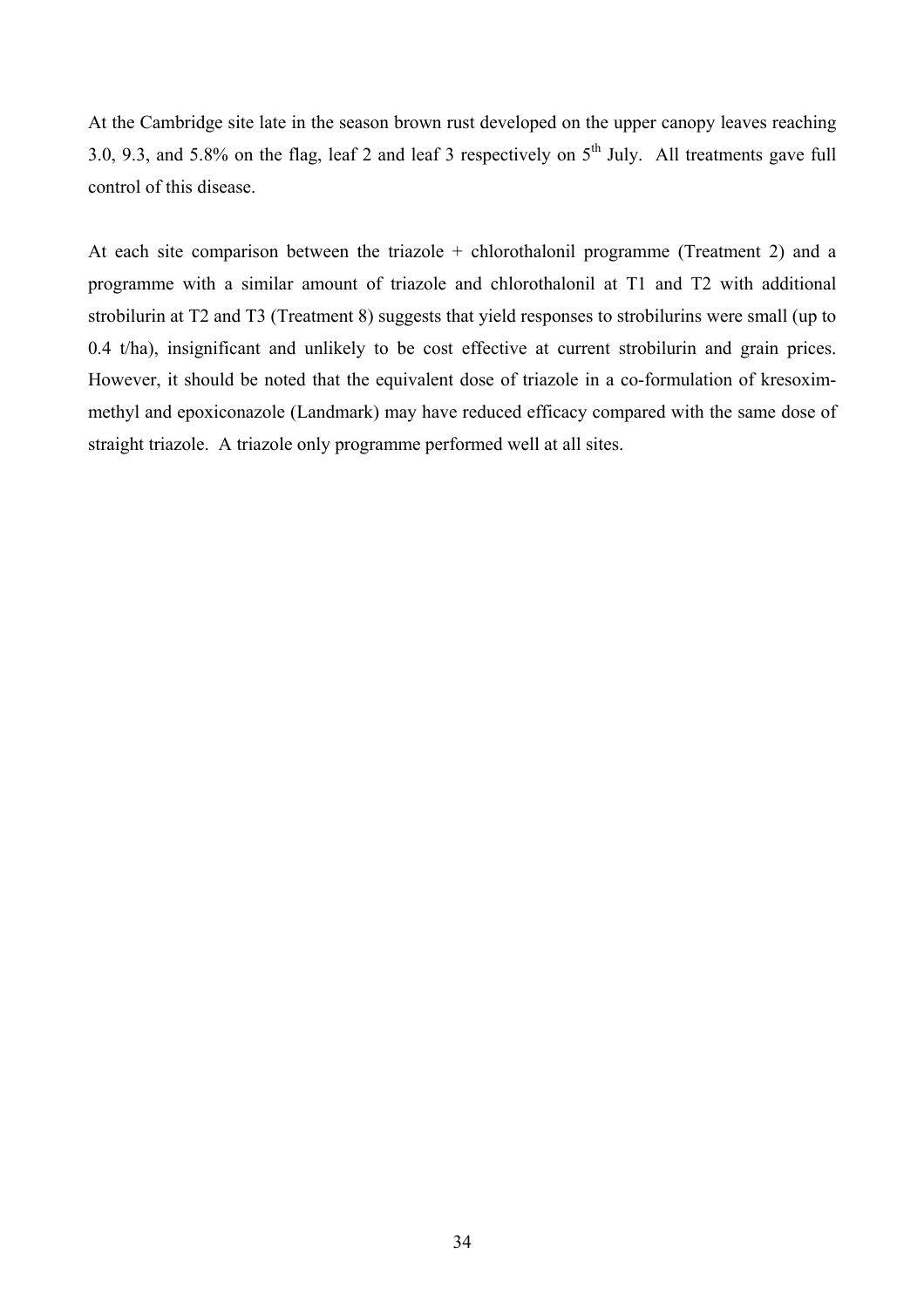| Trt.           | Treatment*                                              | Berwickshire | Yorkshire | Norfolk | Suffolk | Mean                     |
|----------------|---------------------------------------------------------|--------------|-----------|---------|---------|--------------------------|
| $\mathbf{1}$   | Untreated                                               | 7.21         | 5.69      | 7.27    | 6.06    | 6.96                     |
| $\overline{2}$ | Triazole based                                          | 9.96         | 7.55      | 9.71    | 8.31    | 8.80                     |
| $\overline{3}$ | T1 & T2                                                 | 9.54         | 7.53      | 9.23    | 7.89    | 8.65                     |
| $\overline{4}$ | T1B & T2                                                | 9.99         | 7.49      | 9.39    | 7.66    | 8.62                     |
| 5              | T1B & T2B                                               | 10.17        | 7.54      | 10.01   | 7.83    | 8.77                     |
| 6              | T0 fb T2 & T3                                           | 10.54        | 7.73      | 9.69    | 8.64    | 9.04                     |
| $\overline{7}$ | T <sub>2</sub> & T <sub>3</sub>                         | 10.35        | 7.82      | 9.65    | 8.31    | 9.00                     |
| 8              | T <sub>2</sub> B fb T <sub>3</sub>                      | 10.30        | 7.42      | 9.80    | 8.28    | 8.94                     |
| 9              | T <sub>2</sub> B fb T <sub>3</sub><br>lower triazole T2 | 10.33        | 7.59      | 9.67    | 8.10    | 8.96                     |
| 10             | T0 fb T1B & T3                                          | 10.33        | 7.66      | 9.85    | 8.23    | 9.01                     |
| 11             | T1B & T3                                                | 10.06        | 7.65      | 9.75    | 7.77    | 8.81                     |
| 12             | Two-spray<br>strobe based                               | 10.03        | 7.35      | 9.44    | 7.89    | 8.66                     |
|                | $LSD(P=0.05)$                                           | 0.368        | 0.393     | 0.288   | 0.436   | $\blacksquare$           |
| CV(%)          |                                                         | 2.6          | 3.7       | 2.1     | 3.8     | $\overline{\phantom{0}}$ |

Table 17a. The effect of treatment on grain yield (t/ha at 85%) at each site in 2004

\* Treatment describes the timing of strobilurin based treatments within a 3 spray programme. B at T1 and T2 denotes the addition of Bravo at 1.0 l/ha. Treatments began at GS 32 unless preceded by Bravo 1.0 *l/ha at GS* 30 as indicated. Figures in bold type denote the highest yielding treatment at each site; however, these were not necessarily significantly higher yielding than the other treatments.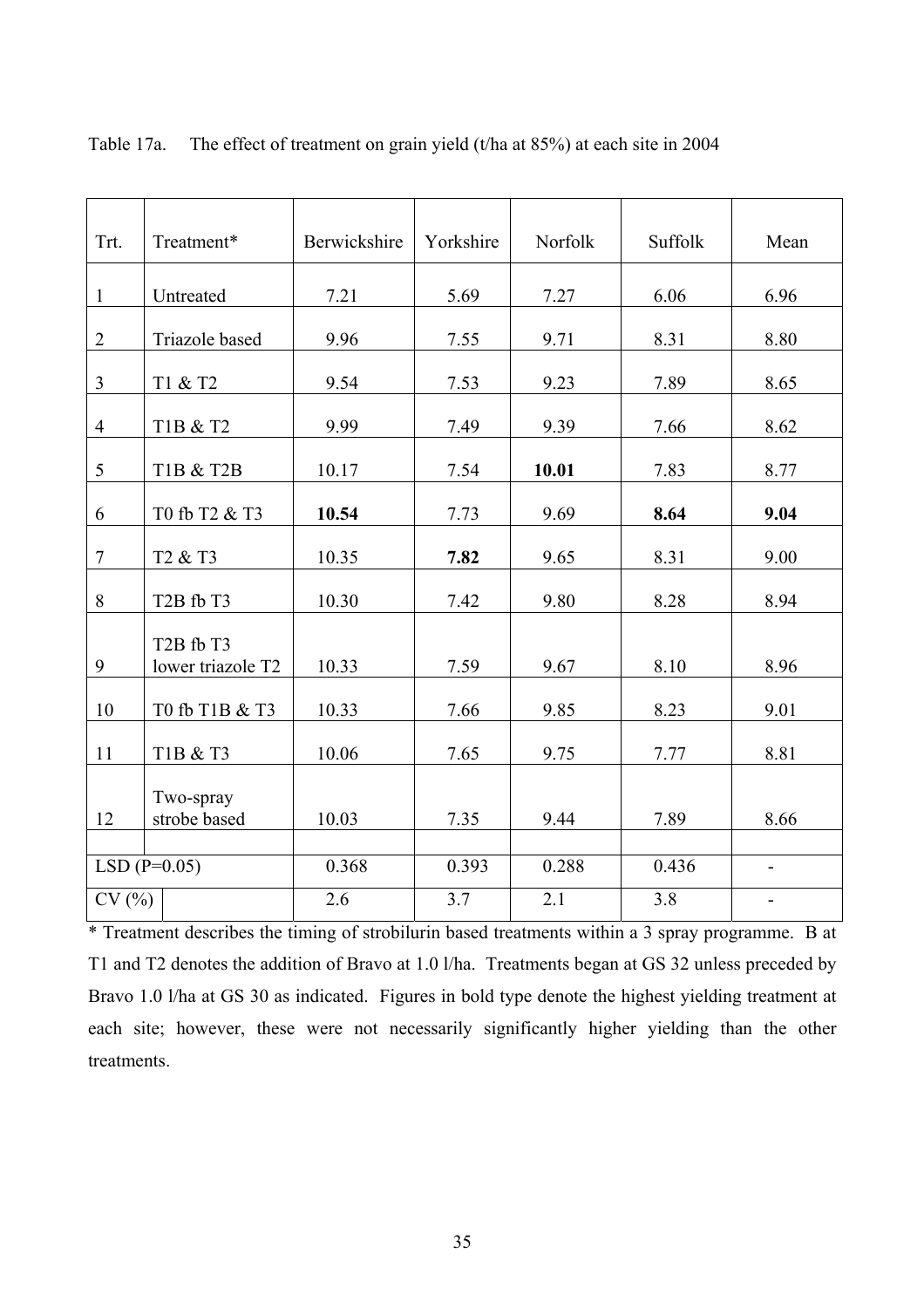| Trt.           |                                                         |       |           |        |       |                          |
|----------------|---------------------------------------------------------|-------|-----------|--------|-------|--------------------------|
| No.            | Treatment*                                              | Cambs | Hampshire | Gloucs | Devon | Mean                     |
|                |                                                         |       |           |        |       |                          |
| $\mathbf{1}$   | Untreated                                               | 6.72  | 8.46      | 7.43   | 6.84  | 6.96                     |
|                |                                                         |       |           |        |       |                          |
| $\overline{2}$ | Triazole based                                          | 7.84  | 10.58     | 8.11   | 8.30  | 8.80                     |
| $\overline{3}$ | T1 & T2                                                 | 7.99  | 10.41     | 8.24   | 8.34  | 8.65                     |
| $\overline{4}$ | T1B & T2                                                | 7.79  | 10.45     | 8.08   | 8.10  | 8.62                     |
|                |                                                         |       |           |        |       |                          |
| 5              | <b>T1B &amp; T2B</b>                                    | 7.81  | 10.40     | 8.33   | 8.03  | 8.77                     |
| 6              | T0 fb T2 & T3                                           | 7.95  | 10.89     | 8.65   | 8.26  | 9.04                     |
| $\tau$         | T <sub>2</sub> & T <sub>3</sub>                         | 7.83  | 11.00     | 8.37   | 8.64  | 9.00                     |
| 8              | T <sub>2</sub> B fb T <sub>3</sub>                      | 7.96  | 10.85     | 8.42   | 8.52  | 8.94                     |
| 9              | T <sub>2</sub> B fb T <sub>3</sub><br>lower triazole T2 | 8.09  | 11.00     | 8.35   | 8.53  | 8.96                     |
| 10             | T0 fb T1B & T3                                          | 8.00  | 11.09     | 8.50   | 8.39  | 9.01                     |
| 11             | T1B & T3                                                | 7.96  | 10.78     | 8.13   | 8.39  | 8.81                     |
|                | Two-spray                                               |       |           |        |       |                          |
| 12             | strobe based                                            | 7.76  | 10.35     | 8.40   | 8.03  | 8.66                     |
|                |                                                         |       |           |        |       |                          |
|                | $LSD(P=0.05)$                                           | 0.312 | 0.651     | 0.390  | 0.500 | $\overline{\phantom{0}}$ |
| CV(%)          |                                                         | 2.8   | 4.3       | 3.3    | 4.2   | $\blacksquare$           |

Table 17b. The effect of treatment on grain yield (t/ha at 85%) at each site in 2004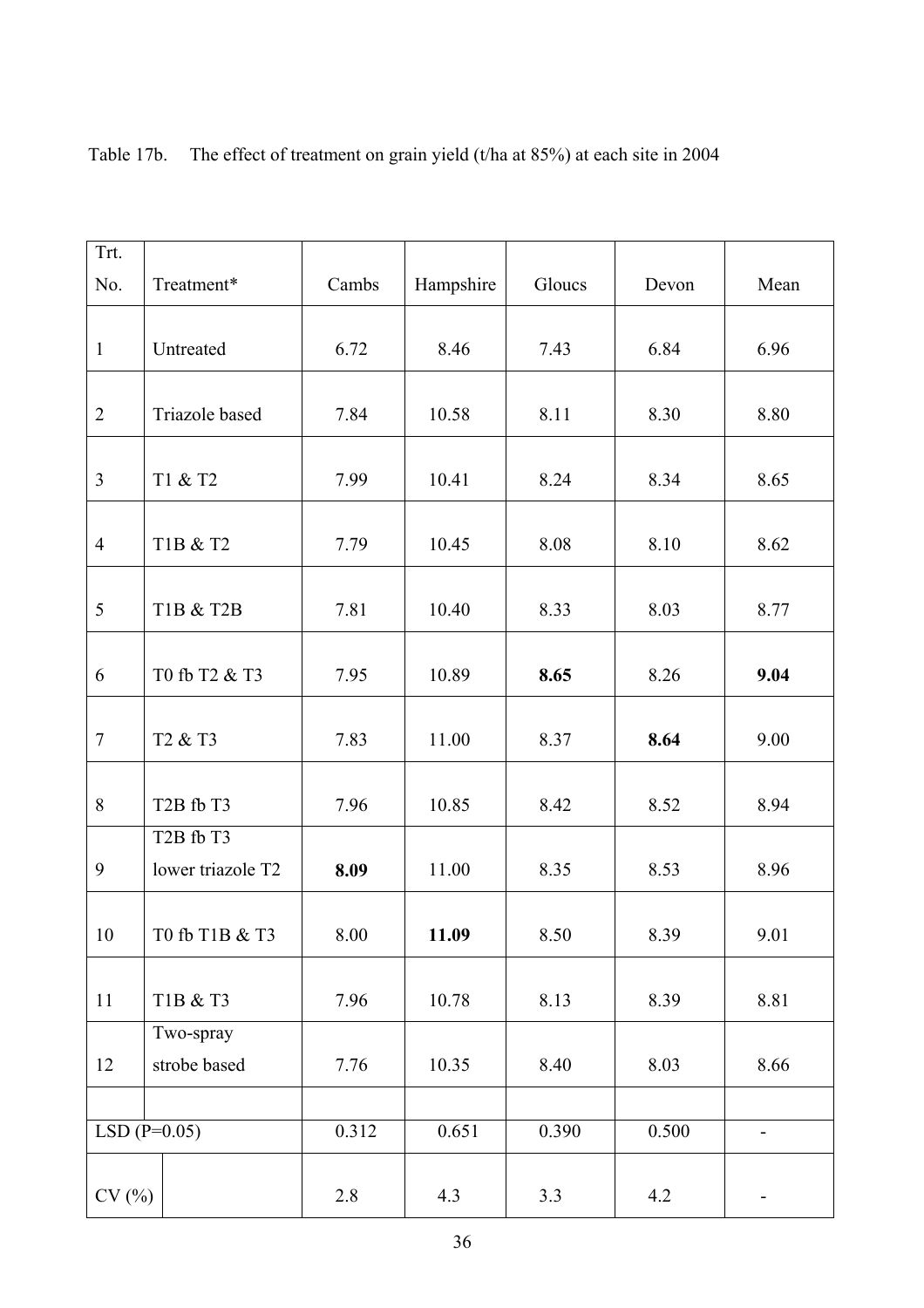Figure 5. The effect of treatment on the *Septoria tritici* infection (% leaf cover) on final leaf 3, 6 July at GS 75-77 (mid to late milk), Morley, Norfolk in 2004



Figure 6. The effect of treatment on the grain yield (t/ha at 85% dm), Morley, Norfolk in 2004

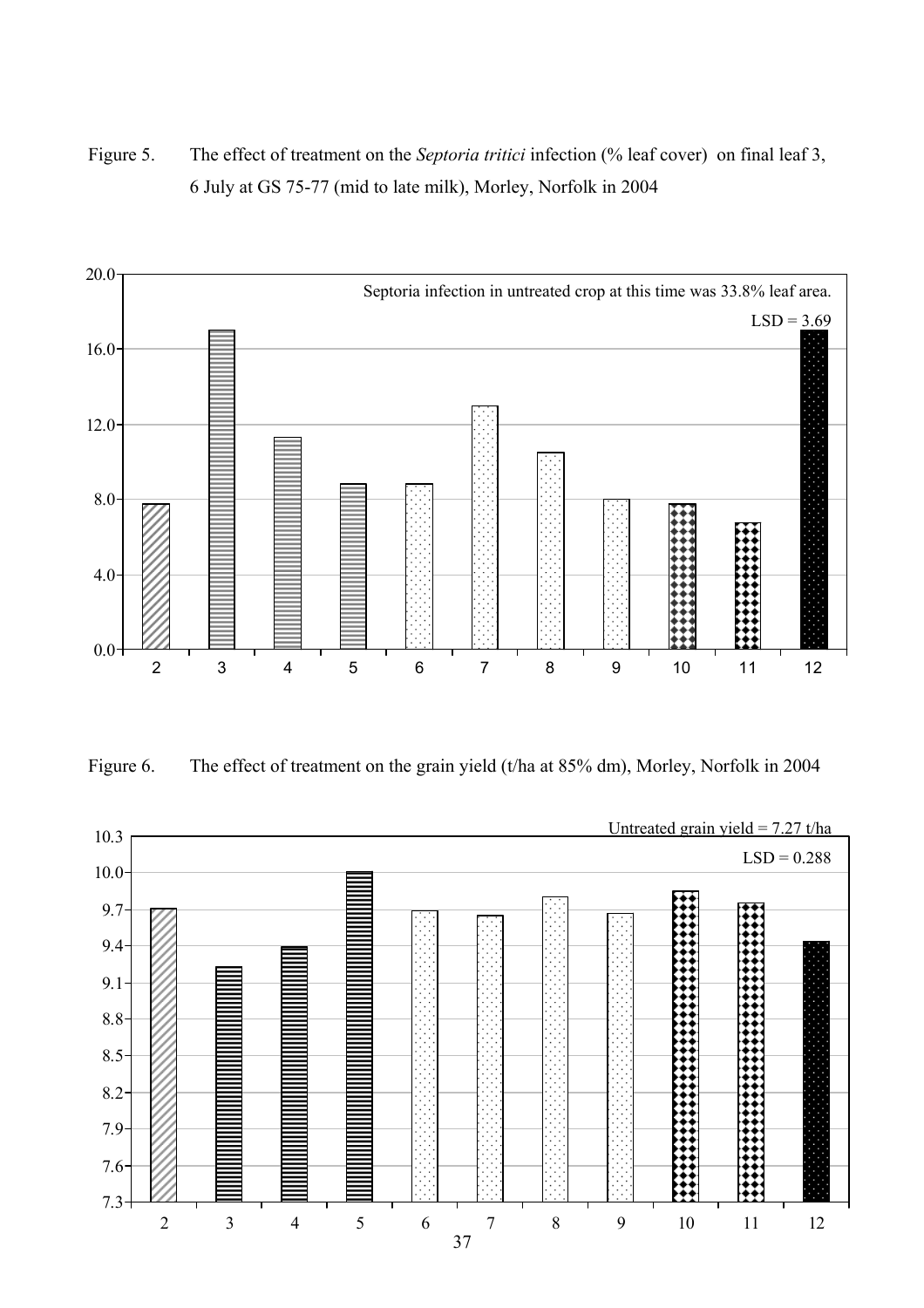A trend across all sites suggests a greater benefit from a T0 (GS 30, ear at 1cm) application of chlorothalonil when followed by mixtures including strobilurin at T1 (GS 32) and T3 (GS 65). This may also reflect the suggested compromised efficacy of the equivalent dose of triazole in the formulation of Landmark. The benefit of the T0 application was only significant at the Suffolk site when followed by strobilurins at T1 and T3. Although the T1 application at Suffolk was applied at GS 32 due to poor weather conditions the crop was nearing GS 33 and final leaf 3 was over 50% emerged, this coupled with relatively high, early disease pressure appears to have exaggerated the benefit of an earlier application (T0) in holding back disease development as demonstrated by Figures 7 & 8.





 $fb = followed by$ 

Perhaps chlorothalonil should now be considered as an integral part of the programme boosting control of *Septoria tritici* and grain yield. Inclusion of chlorothalonil in the programme is also believed to improve robustness with regards to the fungicide resistance strategy and may reduce the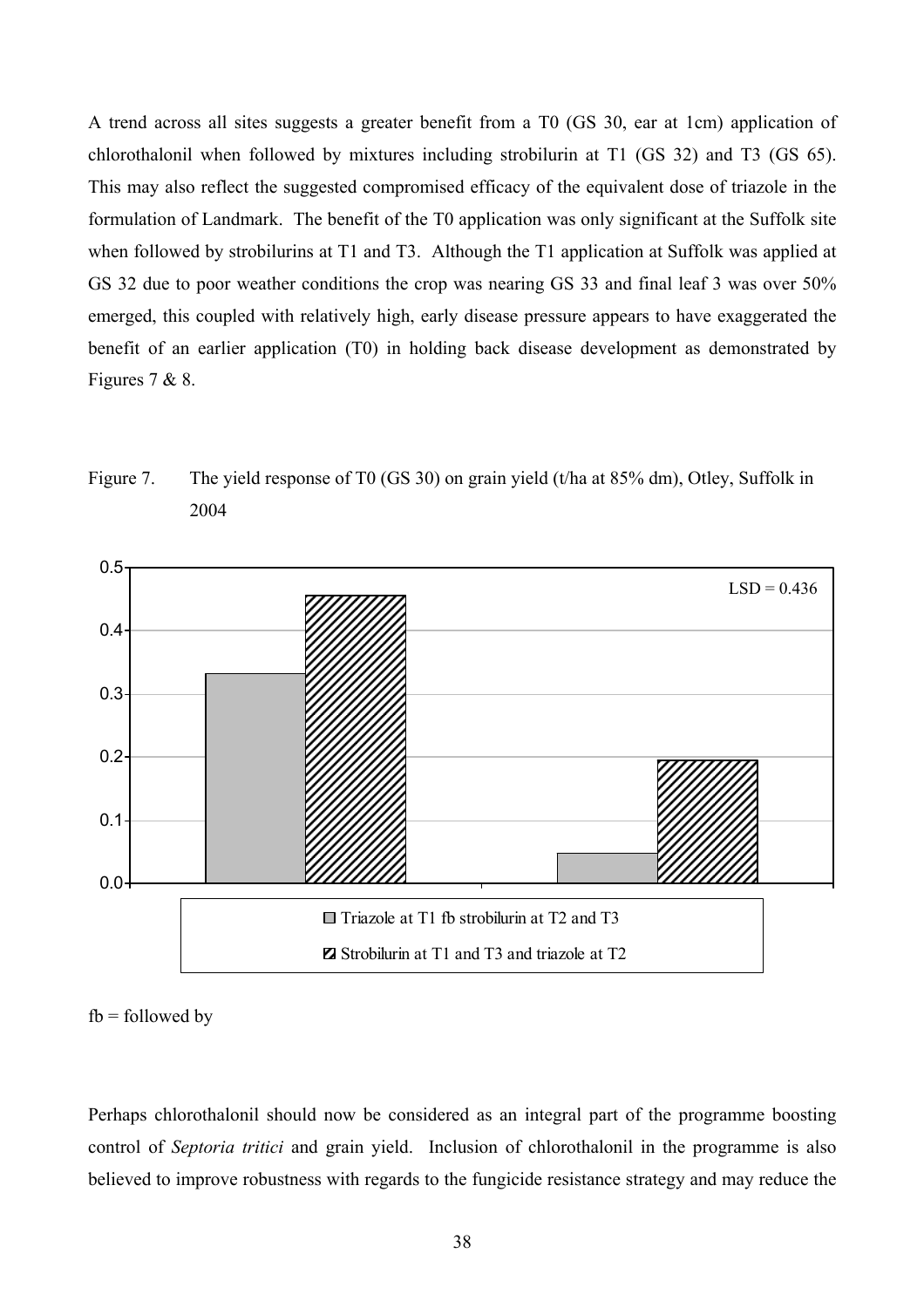dose of triazole required. Data from the Berwickshire and Norfolk sites shows how the addition of chlorothalonil to a mixture of strobilurin and triazole at T1 (GS 32) and T2 (GS 39) can improve grain yield (Figure 6.). As chlorothalonil primarily offers protectant activity against *Septoria tritici* the potential benefit from the addition of chlorothalonil at each timing is strongly influenced by the timing of application in relationship to disease development. Prompt applications of chlorothalonil at T1 as final leaf 3 begins to emerge provide the greatest improvement to septoria control and grain yield as seen at the Berwickshire site (Figure 6). Conversely as seen at the Suffolk site there was no yield benefit from later T1 applications where disease pressure early in the season was high and consequently T1 applications were too late for chlorothalonil to provide adequate protectant activity, however, in this situation T0 application of chlorothalonil were of greater benefit (Figure 5). Data suggests a greater benefit from the addition of chlorothalonil at T1 and T2 when strobilurins are applied in mixture with triazole creating a more robust programme.

Figure 8. The effect (grain yield, t/ha) of adding chlorothalonil to a mixture of strobilurin and triazole T1 (GS 32) and T2 (GS 39)



Treatments were also designed to evaluate whether the addition of chlorothalonil to strobilurin and triazole mixtures at T2 allowed a lower dose of triazole to be applied. A comparison between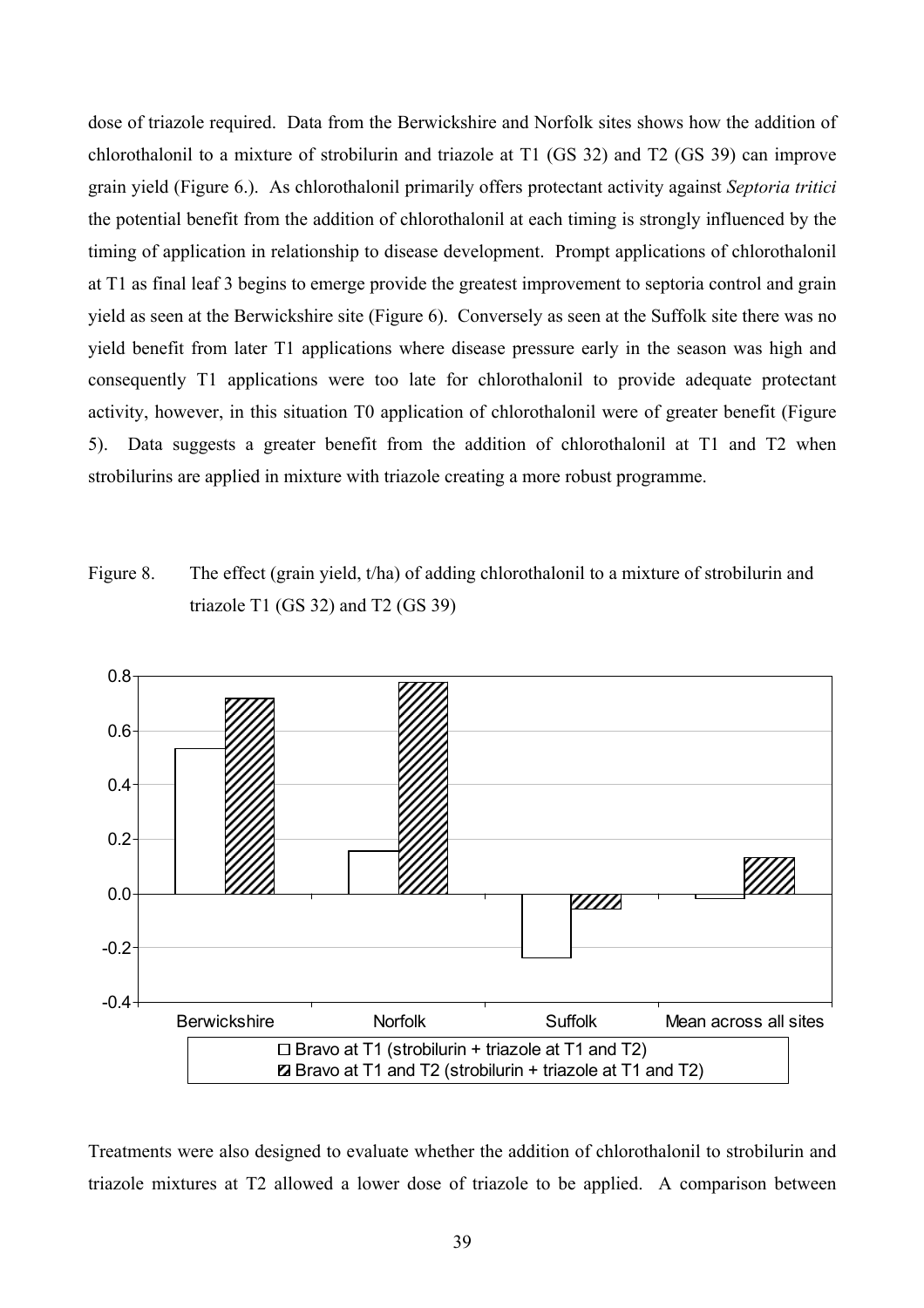Treatment 8 (Twist  $1.0 +$  Opus  $0.75 +$  Bravo  $1.0$  I/ha at T2) and Treatment 9 (Twist  $1.0 +$  Opus  $0.75$ + Bravo 1.0 l/ha at T2) at each site suggests that a lower dose of triazole at T2 (0.5 l/ha compared with 0.75 l/ha) can be utilised if tank mixed with chlorothalonil where protectant rather than eradicant activity is required (Figure 7).

Figure 9. Yield response (t/ha at  $85\%$  dm) to the addition of chlorothalonil to a strobilurin + triazole mixture at T2 compared with strobilurin + a more robust dose of triazole at T2

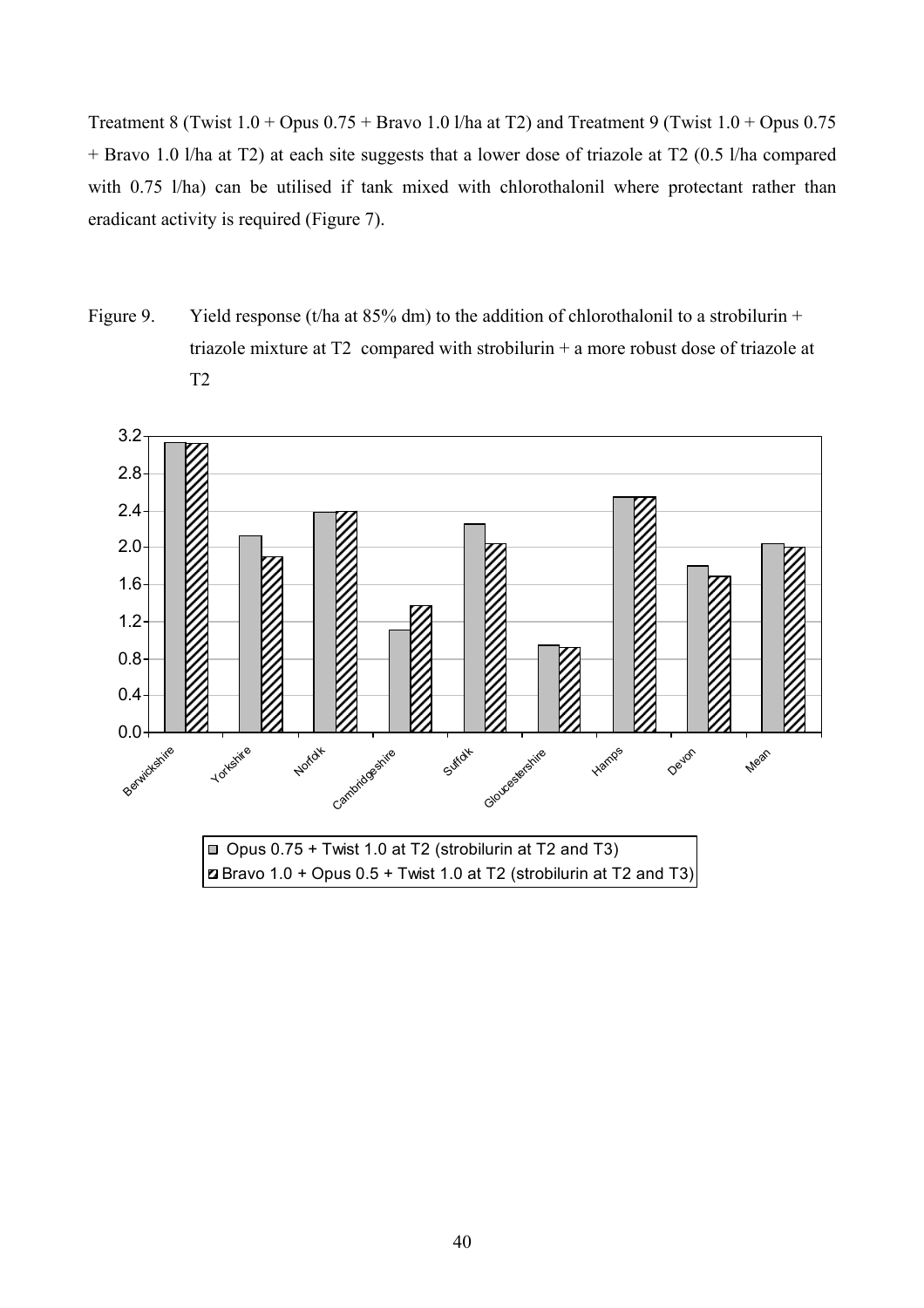#### **4. Discussion and Implications**

In all three years disease pressure was diverse across the eight UK sites and disease development appeared to be largely driven by rainfall during April at the time when the upper canopy leaves were emerging. Despite the diversity of disease pressure between sites the most successful programmes at each site have been remarkably similar particularly with regard to the most appropriate timing of strobilurins within the programme.

In all years a strobilurin based treatment at T1 (GS 32) and T3 (GS 65) with a triazole based treatment at T2 (GS 39) was a consistently good treatment. In 2004 (when strobilurins had little impact on the control of *Septoria tritici*) programmes including a strobilurin at T3 either preceded by a strobilurin application at T1 or T2 performed consistently well across all sites. In 2004 the improved performance of programmes with strobilurins applied at T2 and T3 reflects the changing emphasis of the role of strobilurins from *Septoria tritici* control, ear disease control and green leaf area retention to primarily green leaf area retention and ear disease control. However, yield responses to strobilurins were small (up to 0.4 t/ha), and unlikely to be cost effective a current product costs and grain prices.

This project provides evidence that strobilurin based treatment at T1 (emergence of final leaf 3) and T2 (full flag leaf emergence) and the possible use of a triazole based treatment at T3 on the ear is not the most appropriate use of strobilurin chemistry as suggested at the HGCA Roadshows in the winter of 2001 and in previous years. The data suggests that with increasing resistance to strobilurins throughout the project the emphasis of their value appeared to change from *Septoria tritici* control and ear disease control plus some 'physiological' benefits to ear disease control and 'physiological' benefits. This suggests that if there is a role for strobilurins on future wheat crops they should be applied at the later timings within the fungicide strategy, particularly at T3.

In each year strobilurins at T1 and T2 have given the poorest performance at each site and in 2004 these programmes in particular benefited from the addition of chlorothalonil. In 2004, a triazole only programme performed well at all sites. There was no evidence from this data to suggest that strobilurins at T1 and T2 were beneficial when there was an extended time interval between these applications.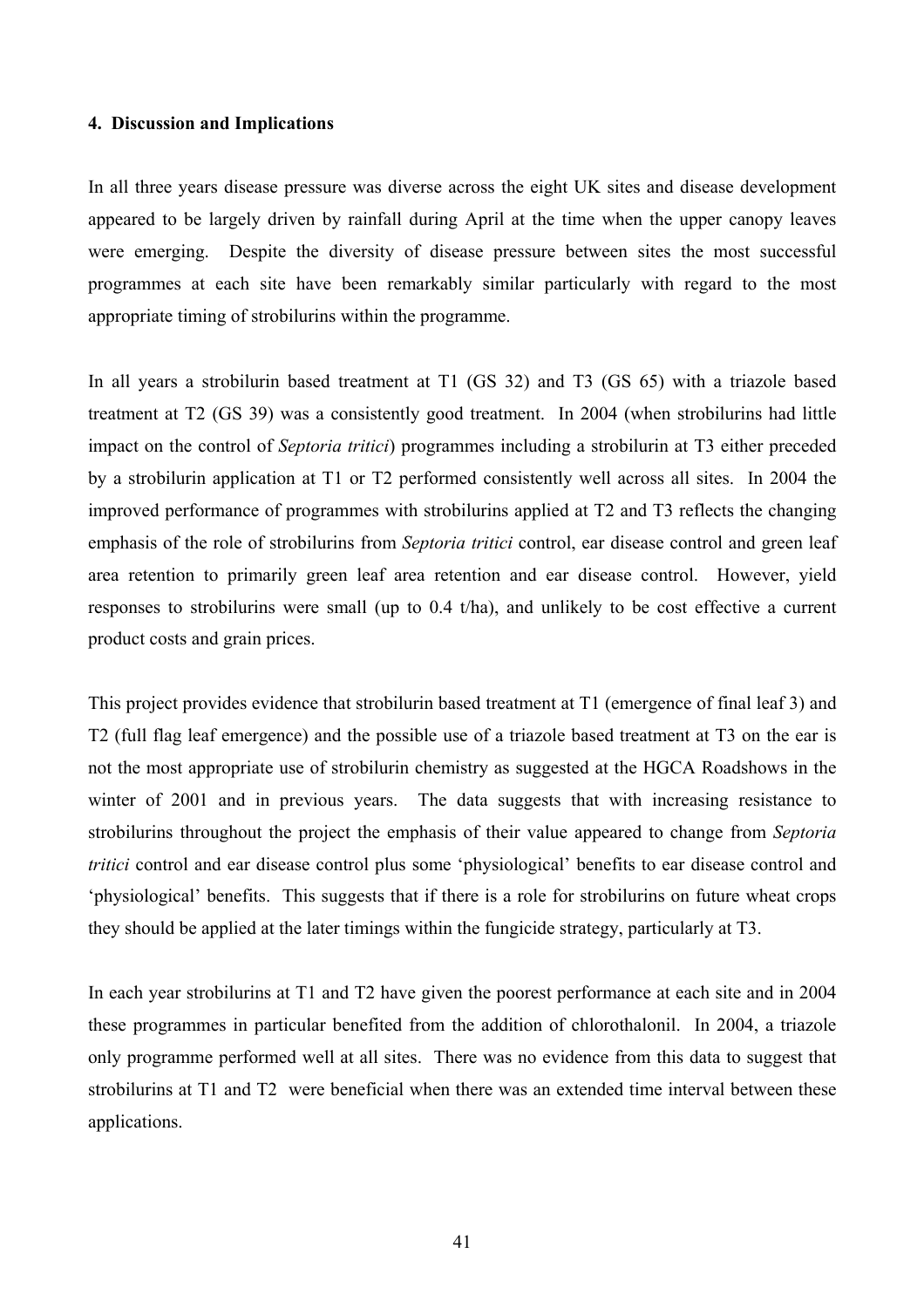In each region disease progression will be influenced by seasonal weather patterns. Whilst fungicide dose within programmes must be flexible and tailored according to variety susceptibility and disease pressure these experiments suggest a similar strategy can be employed in all major arable regions in the UK.

## **5. Acknowledgements**

The author would like to thank the collaborators (NIAB and SAC) and all the field teams involved in the conduct of these experiments.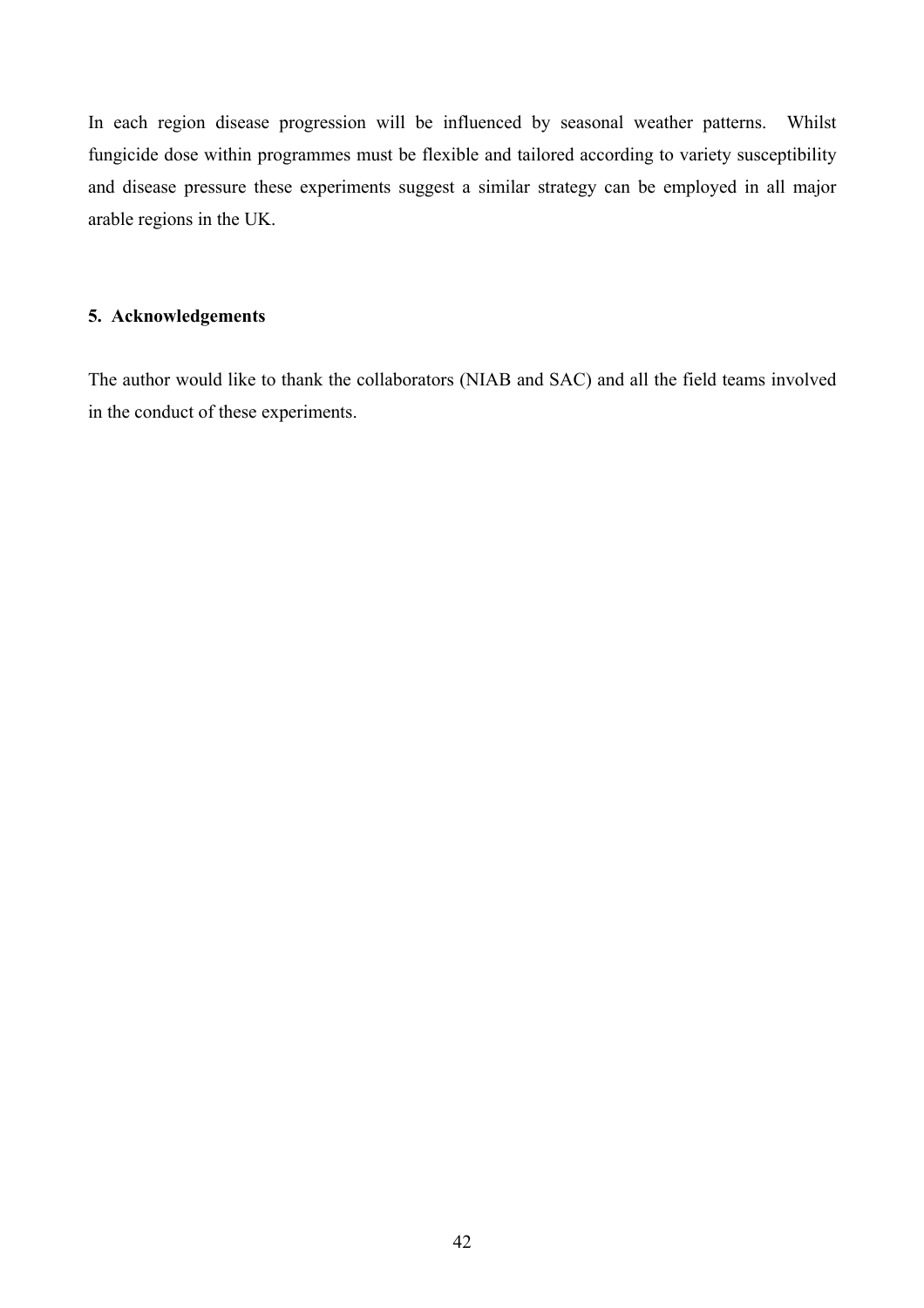## **Appendix**

## **Disease control and green leaf area retention - 2002**

Table 18a. The effect of treatment on *Septoria tritici,* leaf 2 during grain fill (GS 65-77), (% leaf cover) at each site in 2002

| Trt.           |                  | Berwickshire | Yorkshire | Norfolk | Suffolk |
|----------------|------------------|--------------|-----------|---------|---------|
| No.            | Treatment*       | 18 July      | 20 June   | 21 June | 5 July  |
|                |                  |              |           |         |         |
| $\mathbf{1}$   | Untreated        | 18.8         | 41.3      | 3.0     | 41.3    |
|                |                  |              |           |         |         |
| $\overline{2}$ | GS 32, 3-strobe  | 0.5          | 0.0       | 0.0     | 0.1     |
|                |                  |              |           |         |         |
| $\overline{3}$ | GS 31, T2 & T3   | 0.5          | 1.9       | 0.4     | 0.3     |
|                |                  |              |           |         |         |
| $\overline{4}$ | GS 31, T1 & T2   | 1.0          | 1.8       | 0.3     | 0.2     |
|                |                  |              |           |         |         |
| 5              | GS 32, T2 & T3   | 2.5          | 0.0       | 0.0     | 0.1     |
|                |                  |              |           |         |         |
| 6              | GS 32, T1 & T2   | 1.0          | 0.0       | 0.1     | 0.1     |
|                |                  |              |           |         |         |
| $\overline{7}$ | GS 32, T1 & T3   | 0.0          | 0.0       | 0.0     | 0.1     |
| 8              |                  |              |           |         |         |
|                | GS 31, T1 & T3   | 0.5          | $1.0\,$   | 0.3     | 0.2     |
|                | GS 32, two-spray |              |           |         |         |
| 9              | strobe based     | 0.5          | 0.0       | 0.0     | 0.4     |
|                | GS 32, two spray |              |           |         |         |
| 10             | Opera based      | 0.5          | 0.0       | 0.0     | 0.2     |
|                |                  |              |           |         |         |
|                | $LSD(P=0.05)$    | 3.42         | 3.30      | 0.70    | 1.19    |
| CV(%)          |                  | 91.6         | 49.5      | 116.9   | 19.0    |

\* Treatment describes the timing of strobilurin based treatments within a three spray programme. GS 31 or GS 32 denotes the timing of the first application.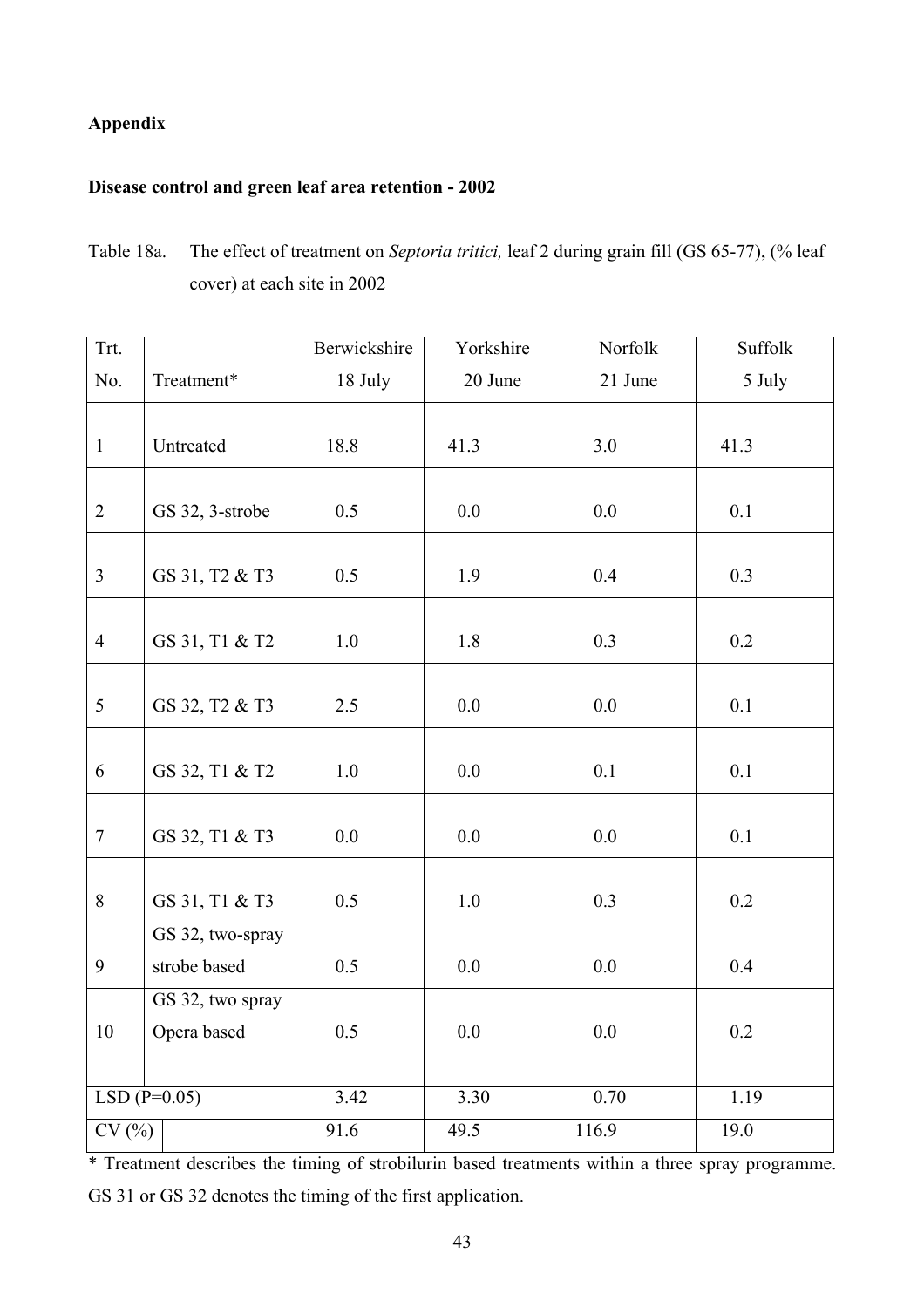| Trt.           |                  | Hampshire | Gloucestershire | Devon   |
|----------------|------------------|-----------|-----------------|---------|
| No.            | Treatment*       | 28 June   | 20 June         | 11 July |
|                |                  |           |                 |         |
| $\mathbf{1}$   | Untreated        | 78.8      | 6.0             | 100.0   |
|                |                  |           |                 |         |
| $\overline{2}$ | GS 32, 3-strobe  | 5.8       | 1.3             | 51.3    |
|                |                  |           |                 |         |
| $\mathfrak{Z}$ | GS 31, T2 & T3   | 4.5       | 1.5             | 53.8    |
|                |                  |           |                 |         |
| $\overline{4}$ | GS 31, T1 & T2   | 4.5       | 1.8             | 63.8    |
|                |                  |           |                 |         |
| 5              | GS 32, T2 & T3   | 6.8       | 1.8             | 36.3    |
|                |                  |           |                 |         |
| 6              | GS 32, T1 & T2   | 5.5       | 1.5             | 33.8    |
|                |                  |           |                 |         |
| $\tau$         | GS 32, T1 & T3   | 3.0       | 1.0             | 36.8    |
|                |                  |           |                 |         |
| 8              | GS 31, T1 & T3   | 4.0       | 1.3             | 56.3    |
|                | GS 32, two-spray |           |                 |         |
| 9              | strobe based     | 6.0       | 1.5             | 33.0    |
|                | GS 32, two spray |           |                 |         |
| 10             | Opera based      | 5.0       | 1.5             | 33.3    |
|                |                  |           |                 |         |
|                | $LSD(P=0.05)$    | 5.09      | 1.19            | 28.4    |
| CV(%)          |                  | 28.3      | 43.2            | 39.3    |

Table 18b. The effect of treatment on *Septoria tritici,* leaf 2 during grain fill (GS 65-77), (% leaf cover) at each site in 2002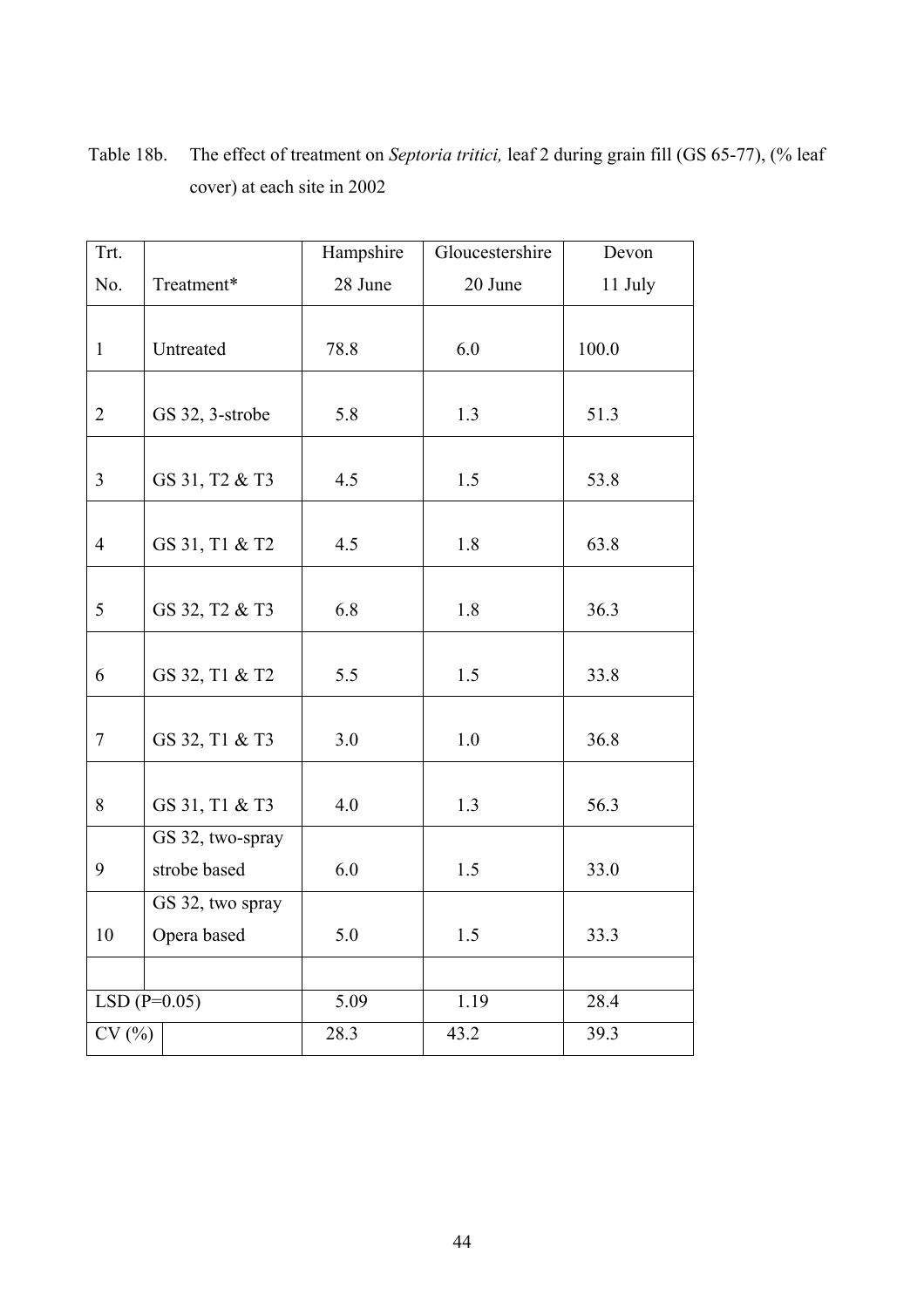| Trt.           |                  | Berwickshire | Yorkshire** | Norfolk** | Suffolk |
|----------------|------------------|--------------|-------------|-----------|---------|
| No.            | Treatment*       | 18 July      | 18 July     | 16 July   | 12 July |
|                |                  |              |             |           |         |
| $\mathbf{1}$   | Untreated        | 77.5         | $8.8\,$     | 6.3       | 3.8     |
|                |                  |              |             |           |         |
| $\overline{2}$ | GS 32, 3-strobe  | 91.3         | 67.5        | 73.5      | 82.5    |
|                |                  |              |             |           |         |
| $\overline{3}$ | GS 31, T2 & T3   | 91.3         | 51.3        | 71.8      | 81.0    |
|                |                  |              |             |           |         |
| $\overline{4}$ | GS 31, T1 & T2   | 88.8         | 55.0        | 76.0      | 73.8    |
|                |                  |              |             |           |         |
| 5              | GS 32, T2 & T3   | 91.3         | 63.8        | 73.8      | 79.5    |
|                |                  |              |             |           |         |
| 6              | GS 32, T1 & T2   | 93.8         | 67.5        | 75.5      | 77.3    |
|                |                  |              |             |           |         |
| $7\phantom{.}$ | GS 32, T1 & T3   | 95.8         | 73.8        | 75.8      | 80.8    |
|                |                  |              |             |           |         |
| 8              | GS 31, T1 & T3   | 95.3         | 61.3        | 69.8      | 79.0    |
|                | GS 32, two-spray |              |             |           |         |
| 9              | strobe based     | 88.8         | 70.0        | 72.8      | 13.0    |
|                | GS 32, two spray |              |             |           |         |
| 10             | Opera based      | 91.3         | 68.8        | 70.8      | 5.7     |
|                |                  |              |             |           |         |
|                | $LSD(P=0.05)$    | 4.80         | 10.9        | 5.16      | 4.91    |
| CV(%)          |                  | 3.7          | 12.8        | 5.4       | 5.9     |

Table 19a. The effect of treatment on green leaf area retention, leaf 2 (% leaf cover) in early to mid July at each site in 2002

\* Treatment describes the timing of strobilurin based treatments within a three spray programme. GS 31 or GS 32 denotes the timing of the first application.

\*\* Data from Yorkshire, Norfolk and Suffolk reflects a combined assessment of leaf layers 1, 2 and 3.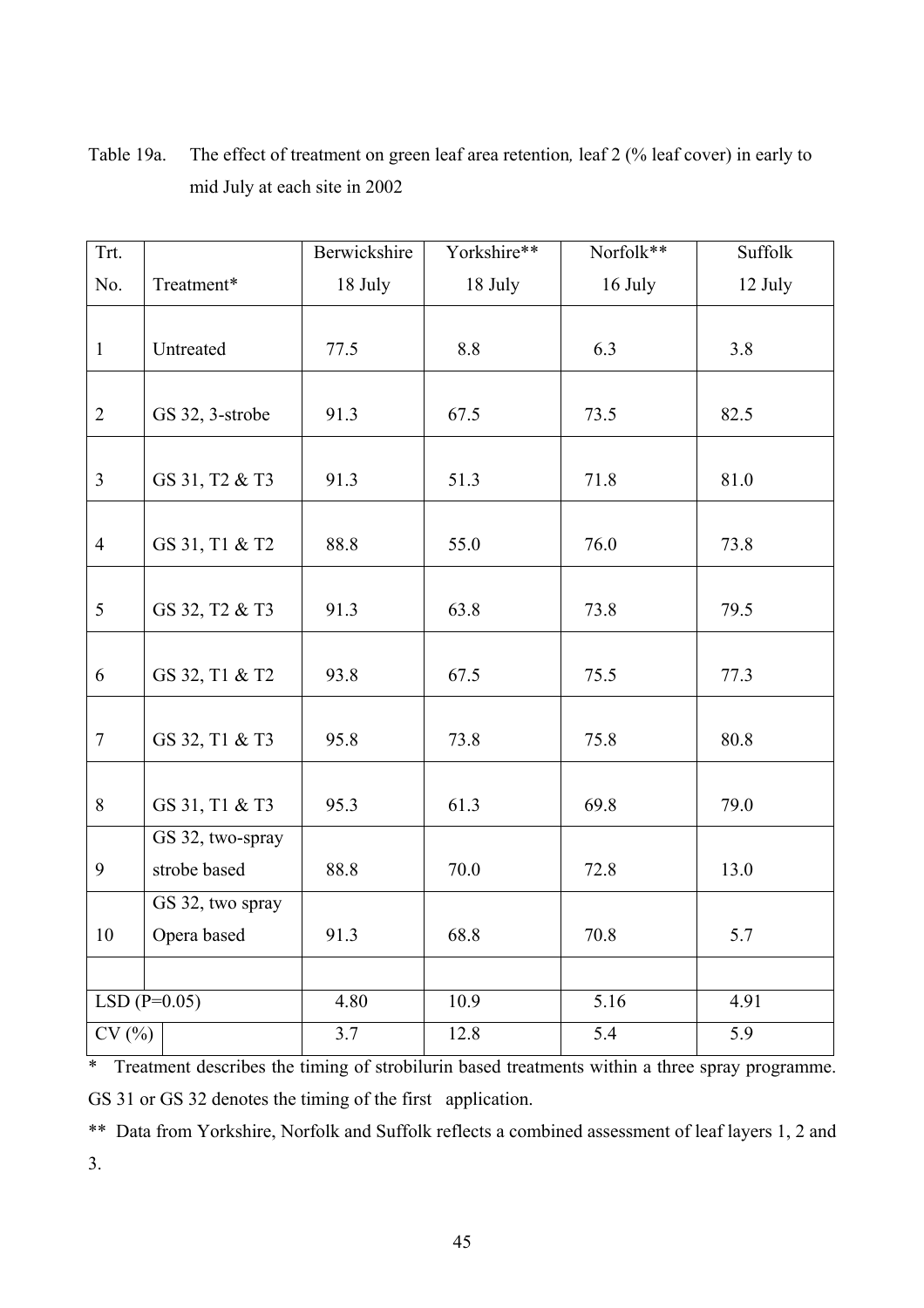| Trt.           |                  | Hampshire | Gloucestershire | Devon   |
|----------------|------------------|-----------|-----------------|---------|
| No.            | Treatment*       | 15 July   | 9 July          | 17 July |
|                |                  |           |                 |         |
| $\mathbf{1}$   | Untreated        | 0.0       | 6.3             | 0.0     |
|                |                  |           |                 |         |
| $\overline{2}$ | GS 32, 3-strobe  | 52.5      | 63.8            | 24.5    |
|                |                  |           |                 |         |
| $\overline{3}$ | GS 31, T2 & T3   | 60.0      | 75.0            | 14.3    |
|                |                  |           |                 |         |
| $\overline{4}$ | GS 31, T1 & T2   | 62.5      | 71.3            | 11.3    |
|                |                  |           |                 |         |
| 5              | GS 32, T2 & T3   | 62.5      | 77.5            | 18.8    |
|                |                  |           |                 |         |
| 6              | GS 32, T1 & T2   | 48.8      | 70.0            | 20.0    |
|                |                  |           |                 |         |
| $\tau$         | GS 32, T1 & T3   | 77.5      | 80.0            | 32.5    |
|                |                  |           |                 |         |
| 8              | GS 31, T1 & T3   | 75.0      | 81.3            | 12.0    |
|                | GS 32, two-spray |           |                 |         |
| 9              | strobe based     | 50.0      | 63.8            | 20.0    |
|                | GS 32, two spray |           |                 |         |
| 10             | Opera based      | 40.0      | 67.5            | 37.5    |
|                |                  |           |                 |         |
|                | $LSD(P=0.05)$    | 15.63     | 10.32           | 15.1    |
| $\mathrm{CV}$  |                  |           |                 |         |
| $(\%)$         |                  | 20.4      | 10.8            | 54.5    |

Table 19b. The effect of treatment on green leaf area retention, leaf 2 (% leaf cover) in early to mid July at each site in 2002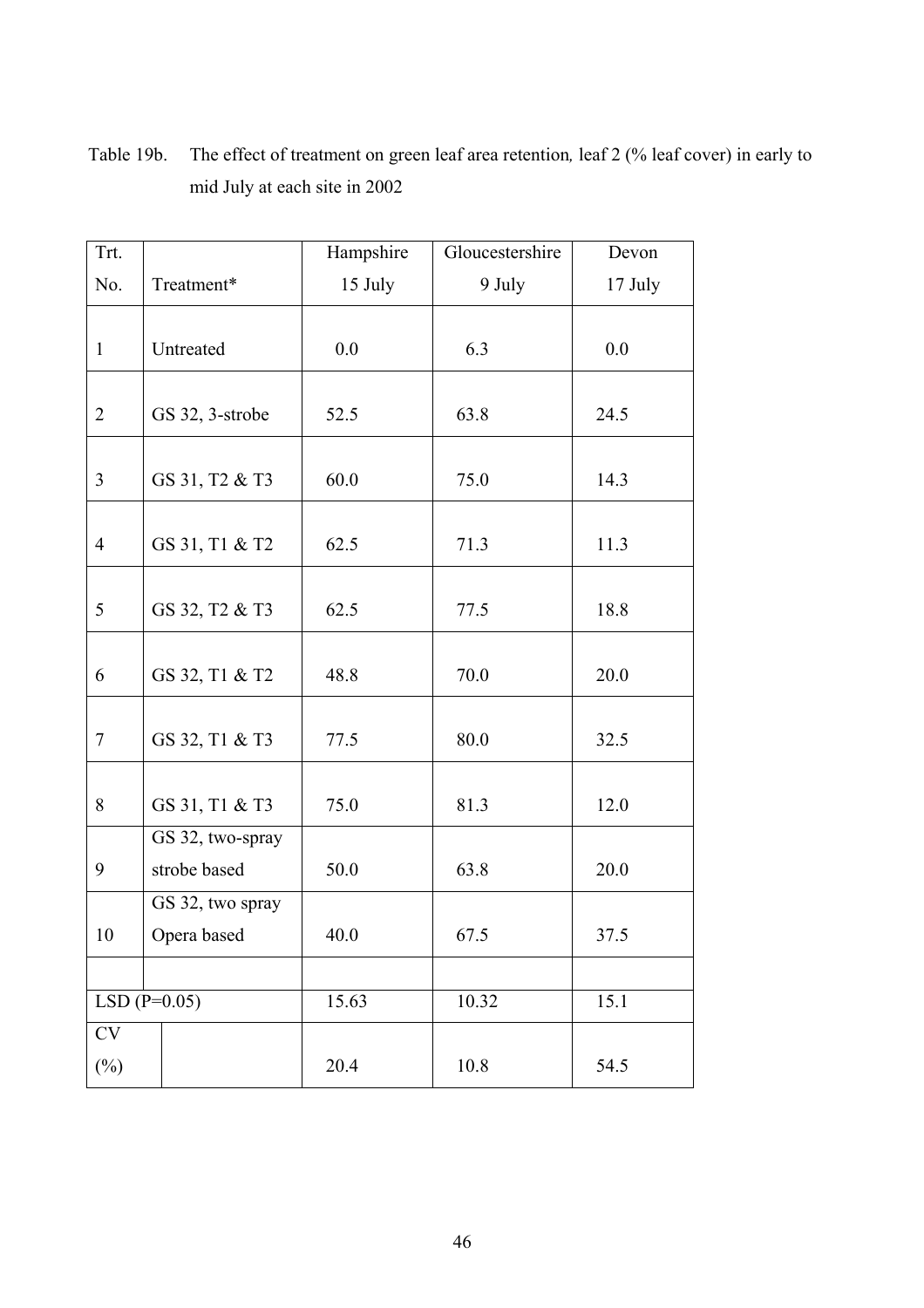## **Disease control and green leaf area retention - 2003**

Table 20a. The effect of treatment on *Septoria tritici,* leaf 2 during grain fill (GS 65-77), (% leaf cover) at each site in 2003

| Trt.           |                  | Berwickshire | Yorkshire | Norfolk | Suffolk |
|----------------|------------------|--------------|-----------|---------|---------|
| No.            | Treatment*       | 17 July      | 7 July    | 27 June | 26 June |
|                |                  |              |           |         |         |
| $\mathbf{1}$   | Untreated        | 35.1         | 17.5      | 7.5     | 3.5     |
|                |                  |              |           |         |         |
| $\overline{2}$ | GS 31, 3-strobe  | 2.3          | 16.3      | 0.4     | 0.3     |
|                |                  |              |           |         |         |
| $\overline{3}$ | GS 32, 3-strobe  | 2.3          | 13.8      | 0.9     | 0.3     |
|                |                  |              |           |         |         |
| $\overline{4}$ | GS 31, T2 & T3   | 2.5          | $10.0$    | 0.2     | 0.3     |
|                |                  |              |           |         |         |
| 5              | GS 32, T2 & T3   | 2.8          | 20.0      | 0.3     | 0.2     |
|                |                  |              |           |         |         |
| 6              | GS 31, T1 & T3   | 2.3          | 4.5       | 0.2     | 0.2     |
|                |                  |              |           |         |         |
| $\overline{7}$ | GS 32, T1 & T3   | 0.0          | 3.3       | 0.1     | 0.2     |
| 8              | GS 31, T1 & T2   | 2.3          | 13.8      | 0.4     | 0.3     |
|                |                  |              |           |         |         |
| 9              | GS 32, T1 & T2   | 3.0          | 11.3      | $0.8\,$ | 0.3     |
|                | GS 32, two-spray |              |           |         |         |
| 10             | strobe based     | 6.0          | 21.3      | 0.7     | 0.4     |
|                |                  |              |           |         |         |
|                | $LSD(P=0.05)$    | 12.69        | 15.06     | 1.63    | 0.27    |
| CV(%)          |                  | 149.7        | 79.0      | 99.8    | 32.7    |

\* Treatment describes the timing of strobilurin based treatments within a 3 spray programme. GS 31 or GS 32 denotes the timing of the first application.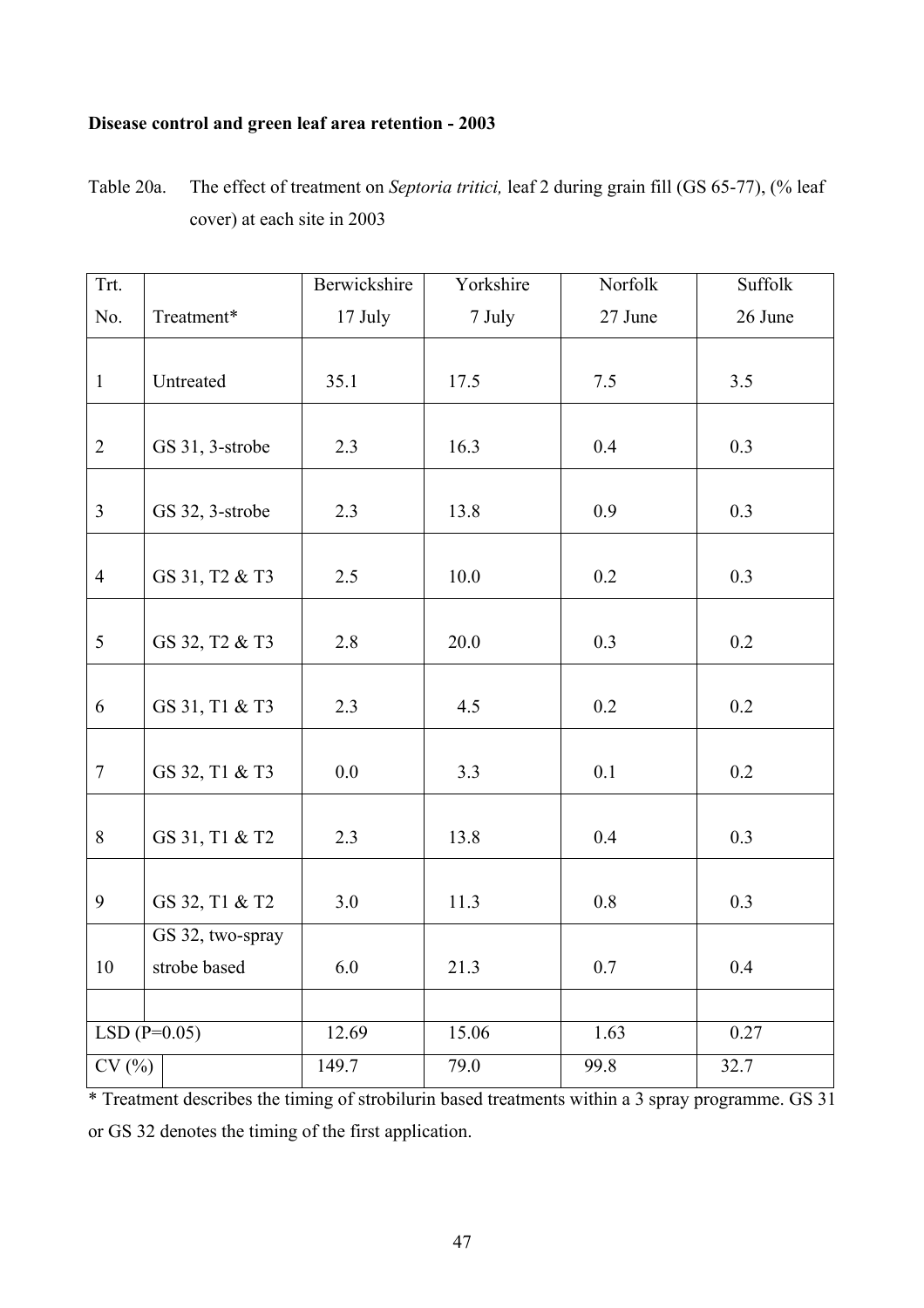| Trt.           |                  | Cambridgeshire | Hampshire | Gloucestershire | Devon   |
|----------------|------------------|----------------|-----------|-----------------|---------|
| No.            | Treatment*       | 20 June        | 10 July   | 19 June         | 21 June |
|                |                  |                |           |                 |         |
| $\mathbf{1}$   | Untreated        | 5.0            | 61.3      | 7.8             | 10.0    |
|                |                  |                |           |                 |         |
| $\overline{2}$ | GS 31, 3-strobe  | 0.1            | 3.8       | 0.0             | 0.4     |
|                |                  |                |           |                 |         |
| $\overline{3}$ | GS 32, 3-strobe  | 0.2            | 3.3       | 0.0             | 0.1     |
|                |                  |                |           |                 |         |
| $\overline{4}$ | GS 31, T2 & T3   | 0.2            | 3.0       | 0.0             | 0.0     |
|                |                  |                |           |                 |         |
| 5              | GS 32, T2 & T3   | 0.1            | 2.8       | $0.0\,$         | 0.0     |
|                |                  |                |           |                 |         |
| 6              | GS 31, T1 & T3   | 0.1            | 1.8       | 0.0             | 0.0     |
|                |                  |                |           |                 |         |
| $\tau$         | GS 32, T1 & T3   | 0.2            | 2.5       | $0.0\,$         | 0.0     |
|                |                  |                |           |                 |         |
| 8              | GS 31, T1 & T2   | 0.2            | 4.5       | 0.0             | 0.4     |
|                |                  |                |           |                 |         |
| 9              | GS 32, T1 & T2   | 0.3            | 3.8       | 0.0             | $0.0\,$ |
|                | GS 32, two-spray |                |           |                 |         |
| 10             | strobe based     | 0.1            | 4.3       | 1.3             | 3.6     |
|                |                  |                |           |                 |         |
|                | $LSD(P=0.05)$    | 1.66           | 5.23      | 2.13            | 2.18    |
| CV(%)          |                  | 176.2          | 39.7      | 244.5           | 103.4   |

Table 20b. The effect of treatment on *Septoria tritici,* leaf 2 during grain fill (GS 65-77), (% leaf cover) at each site in 2003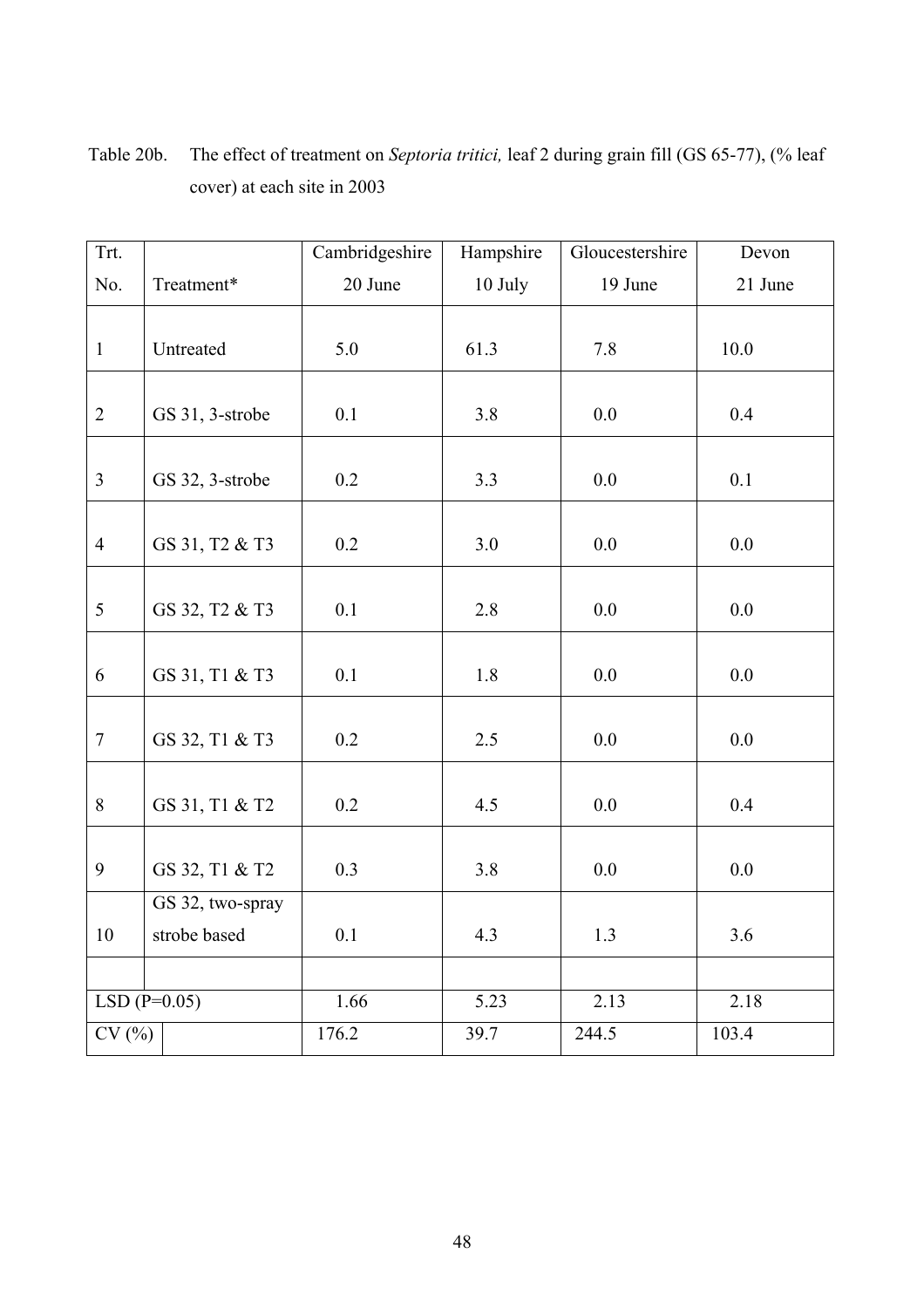| Trt.           |                  | Berwickshire | Yorkshire | Norfolk | Suffolk |
|----------------|------------------|--------------|-----------|---------|---------|
| No.            | Treatment*       | 17 July      | 16 July   | 9 July  | 10 July |
|                |                  |              |           |         |         |
| $\mathbf{1}$   | Untreated        | 30.0         | 23.8      | 13.8    | 38.8    |
|                |                  |              |           |         |         |
| $\overline{2}$ | GS 31, 3-strobe  | 93.5         | 26.3      | 79.5    | 75.8    |
|                |                  |              |           |         |         |
| $\overline{3}$ | GS 32, 3-strobe  | 89.0         | 28.8      | 82.8    | 79.5    |
|                |                  |              |           |         |         |
| $\overline{4}$ | GS 31, T2 & T3   | 95.3         | 46.3      | 87.8    | 81.3    |
|                |                  |              |           |         |         |
| 5              | GS 32, T2 & T3   | 96.3         | 35.0      | 89.0    | 78.8    |
|                |                  |              |           |         |         |
| 6              | GS 31, T1 & T3   | 96.5         | 48.8      | 92.8    | 79.3    |
|                |                  |              |           |         |         |
| $7\phantom{.}$ | GS 32, T1 & T3   | 98.0         | 51.3      | 93.5    | 82.8    |
|                |                  |              |           |         |         |
| 8              | GS 31, T1 & T2   | 95.8         | 31.3      | 85.0    | 76.8    |
|                |                  |              |           |         |         |
| 9              | GS 32, T1 & T2   | 94.8         | 38.8      | 81.3    | 76.3    |
|                | GS 32, two-spray |              |           |         |         |
| 10             | strobe based     | 82.0         | 37.5      | 84.0    | 77.5    |
|                |                  |              |           |         |         |
|                | $LSD(P=0.05)$    | 5.64         | 15.03     | 6.07    | 6.05    |
| CV(%)          |                  | 4.5          | 28.2      | 5.3     | 5.6     |

Table 21a. The effect of treatment on green leaf area retention*,* leaf 2, (% leaf cover) in early to mid July at each site in 2003

\* Treatment describes the timing of strobilurin based treatments within a 3 spray programme. GS 31 or GS 32 denotes the timing of the first application.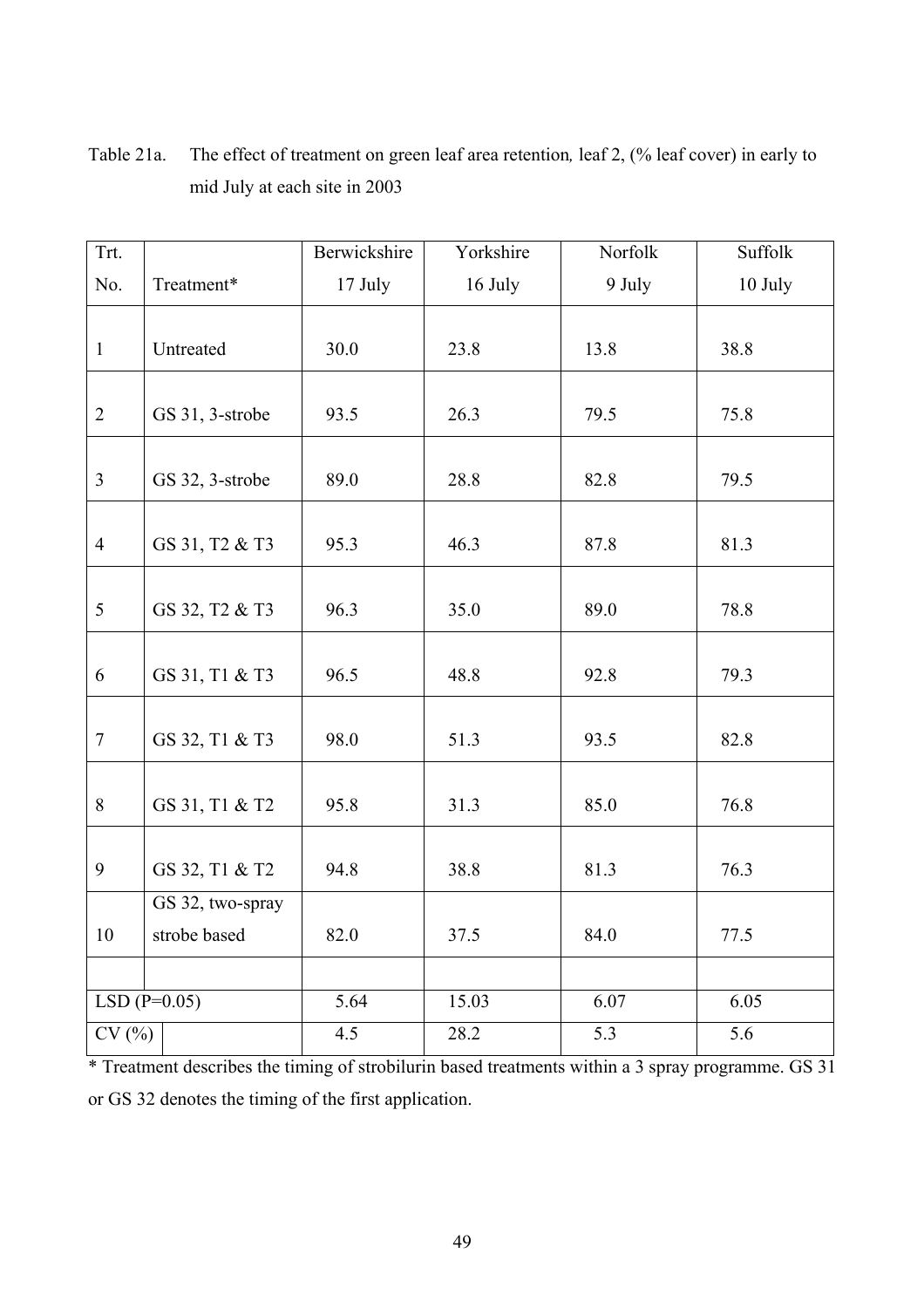| Trt.           |                  | Cambridgeshire | Hampshire      | Gloucestershire              | Devon   |
|----------------|------------------|----------------|----------------|------------------------------|---------|
| No.            | Treatment*       | 18 July        |                |                              | 16 July |
|                |                  |                |                |                              |         |
| $\mathbf{1}$   | Untreated        | 0.0            |                |                              | $0.0\,$ |
|                |                  |                |                |                              |         |
| $\overline{2}$ | GS 31, 3-strobe  | $0.8\,$        |                |                              | 47.5    |
|                |                  |                |                |                              |         |
| $\mathfrak{Z}$ | GS 32, 3-strobe  | 1.8            |                |                              | 38.8    |
|                |                  |                |                |                              |         |
| $\overline{4}$ | GS 31, T2 & T3   | 1.3            |                |                              | 35.0    |
|                |                  |                |                |                              |         |
| 5              | GS 32, T2 & T3   | 2.0            |                |                              | 43.8    |
|                |                  |                |                |                              |         |
| 6              | GS 31, T1 & T3   | 1.1            |                |                              | 46.3    |
|                |                  |                |                |                              |         |
| $\tau$         | GS 32, T1 & T3   | 2.3            |                |                              | 48.8    |
|                |                  |                |                |                              |         |
| 8              | GS 31, T1 & T2   | 1.6            |                |                              | 38.8    |
|                |                  |                |                |                              |         |
| 9              | GS 32, T1 & T2   | $2.0\,$        | -              | $\qquad \qquad \blacksquare$ | 47.5    |
|                | GS 32, two-spray |                |                |                              |         |
| 10             | strobe based     | 1.3            |                |                              | 28.8    |
|                |                  |                |                |                              |         |
|                | $LSD(P=0.05)$    | 1.36           | $\overline{a}$ | $\overline{\phantom{0}}$     | 10.97   |
| CV(%)          |                  | 67.4           | -              | $\overline{\phantom{0}}$     | 20.2    |

Table 21b. The effect of treatment on green leaf area retention*,* leaf 2, (% leaf cover) in early to mid July at each site in 2003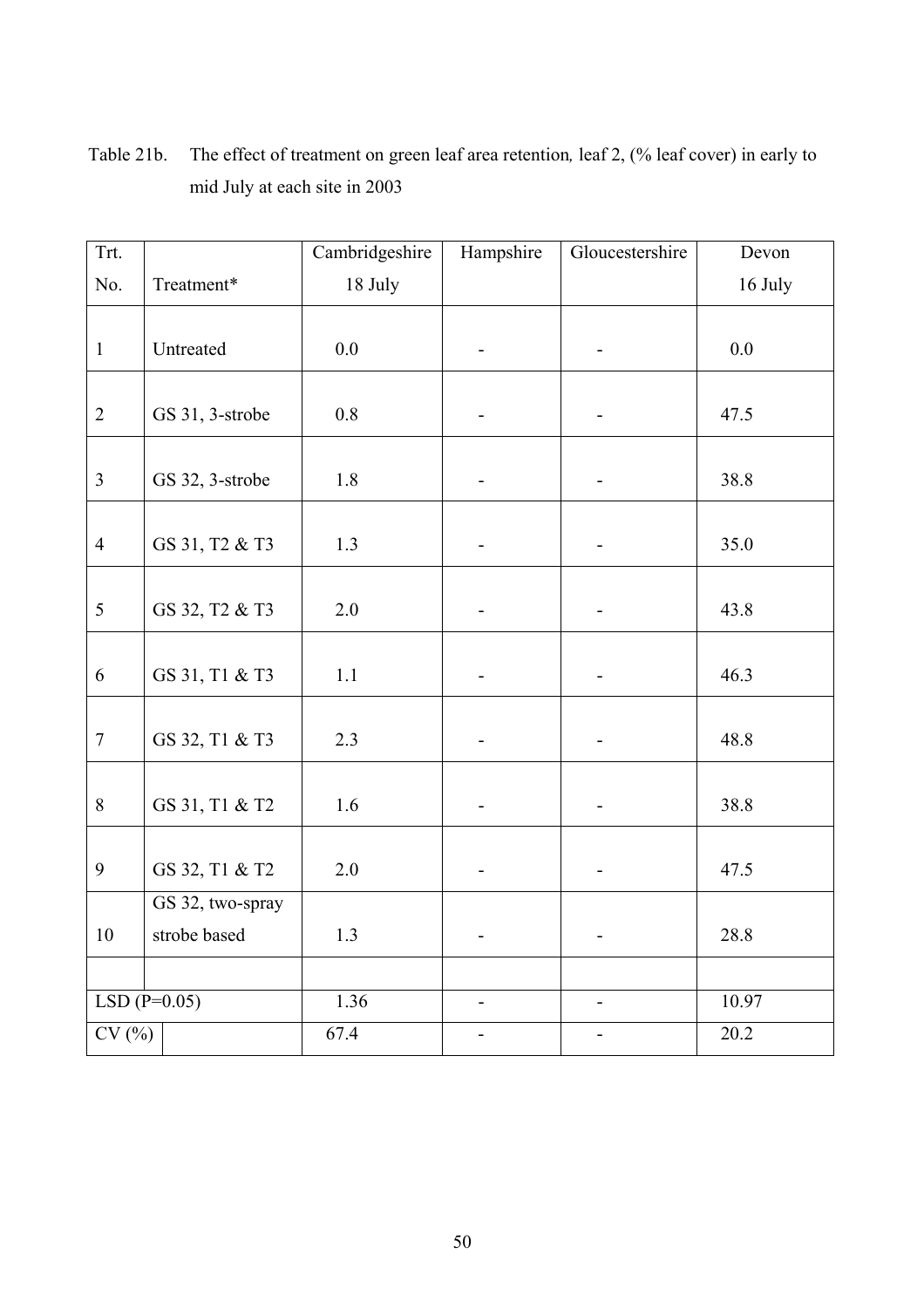## **Disease control and green leaf area retention - 2004**

| Table 22a. | The effect of treatment on <i>Septoria tritici</i> , leaf 2 during grain fill (GS 71-77), (% leaf |
|------------|---------------------------------------------------------------------------------------------------|
|            | cover) at each site in 2004                                                                       |

| $Trt$ .        |                                                         | Berwickshire | Yorkshire | Norfolk | Suffolk |
|----------------|---------------------------------------------------------|--------------|-----------|---------|---------|
| No.            | Treatment*                                              | 8 July       | 19 July   | 6 July  | 7 July  |
| $\mathbf{1}$   | Untreated                                               | 41.3         | 55.0      | 25.0    | 19.5    |
| $\overline{2}$ | Triazole based                                          | 1.5          | 3.3       | 1.4     | 0.8     |
| $\overline{3}$ | T1 & T2                                                 | 10.0         | 3.0       | 5.0     | 3.4     |
| $\overline{4}$ | T1B & T2                                                | 3.8          | 3.3       | 2.3     | $3.5$   |
| 5              | T1B & T2B                                               | 3.0          | 1.0       | 1.1     | 1.6     |
| 6              | T0 fb T2 & T3                                           | $1.0\,$      | 1.6       | 2.0     | 0.7     |
| $\overline{7}$ | T <sub>2</sub> & T <sub>3</sub>                         | 1.5          | 2.5       | 2.6     | 1.7     |
| $8\,$          | T <sub>2</sub> B fb T <sub>3</sub>                      | 5.5          | 1.4       | $1.5\,$ | 0.6     |
| 9              | T <sub>2</sub> B fb T <sub>3</sub><br>lower triazole T2 | 3.0          | 3.1       | 1.1     | 0.7     |
| $10\,$         | T0 fb T1B & T3                                          | 2.5          | 0.3       | 0.9     | 0.8     |
| 11             | T1B & T3                                                | 4.3          | 0.9       | 1.6     | 1.7     |
| 12             | Two-spray<br>strobe based                               | 11.8         | 2.5       | 7.5     | 5.8     |
| $LSD(P=0.05)$  |                                                         | 7.56         | 4.03      | 1.82    | 1.55    |
| CV(%)          |                                                         | 70.6         | 43.1      | 29.1    | 33.0    |

\* Treatment describes the timing of strobilurin based treatments within a 3 spray programme. B at T1 and T2 denotes the addition of Bravo at 1.0 l/ha. Treatments began at GS 32 unless preceded by Bravo 1.0 l/ha at GS 30 as indicated.

\*\* Data from Gloucestershire reflects a combined assessment of leaf layers 1 and 2. Disease pressure was very low at this site throughout the season.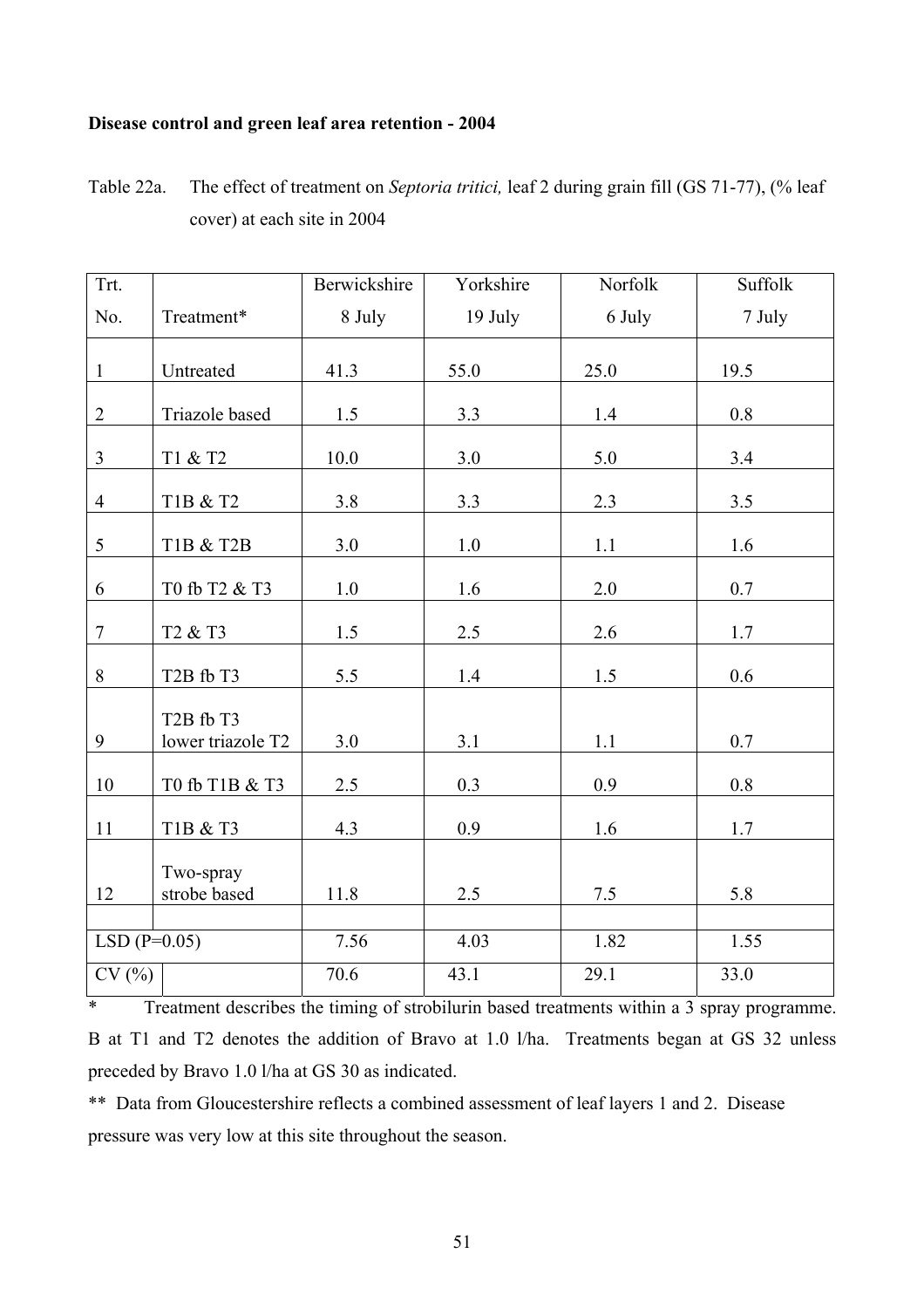| Trt.           |                                                         | Cambridgeshire | Hampshire | Gloucestershire | Devon   |
|----------------|---------------------------------------------------------|----------------|-----------|-----------------|---------|
| No.            | Treatment*                                              | 5 July         | 28 June   | $7$ July**      | 28 June |
| $\mathbf{1}$   | Untreated                                               | 10.0           | 15.0      | 9.7             | 25.0    |
| $\overline{2}$ | Triazole based                                          | $0.1\,$        | 2.3       | 0.4             | 12.5    |
| $\overline{3}$ | T1 & T2                                                 | 0.2            | 2.3       | 0.4             | 10.0    |
| $\overline{4}$ | $T1B~\&~T2$                                             | 0.6            | 4.5       | $0.8\,$         | 12.5    |
| 5              | T1B & T2B                                               | 0.1            | 1.3       | 0.3             | 9.3     |
| 6              | T0 fb T2 & T3                                           | 0.1            | $1.8\,$   | 0.4             | 10.0    |
| $\tau$         | T <sub>2</sub> & T <sub>3</sub>                         | 0.3            | 3.8       | 0.9             | 10.0    |
| $8\,$          | T <sub>2</sub> B fb T <sub>3</sub>                      | 0.1            | 1.5       | 0.5             | 17.5    |
| 9              | T <sub>2</sub> B fb T <sub>3</sub><br>lower triazole T2 | 0.1            | 2.0       | 0.3             | 10.0    |
| 10             | T0 fb T1B & T3                                          | 0.1            | $2.0\,$   | 0.3             | 5.0     |
| 11             | T1B & T3                                                | 0.1            | $3.5$     | 0.3             | $7.5\,$ |
| 12             | Two-spray<br>strobe based                               | $1.0\,$        | $7.3$     | $0.7\,$         | 15.0    |
|                |                                                         |                |           |                 |         |
| $LSD(P=0.05)$  |                                                         | 1.70           | 3.05      | 2.88            | 8.70    |
| CV(%)          |                                                         | 112.1          | 54.0      | 161.2           | 50.1    |

Table 22b. The effect of treatment on *Septoria tritici,* leaf 2 during grain fill (GS 71-77), (% leaf cover) at each site in 2004

\*Treatment describes the timing of strobilurin based treatments within a 3 spray programme. B at T1 and T2 denotes the addition of Bravo at 1.0 l/ha. Treatments began at GS 32 unless preceded by Bravo 1.0 l/ha at GS 30 as indicated.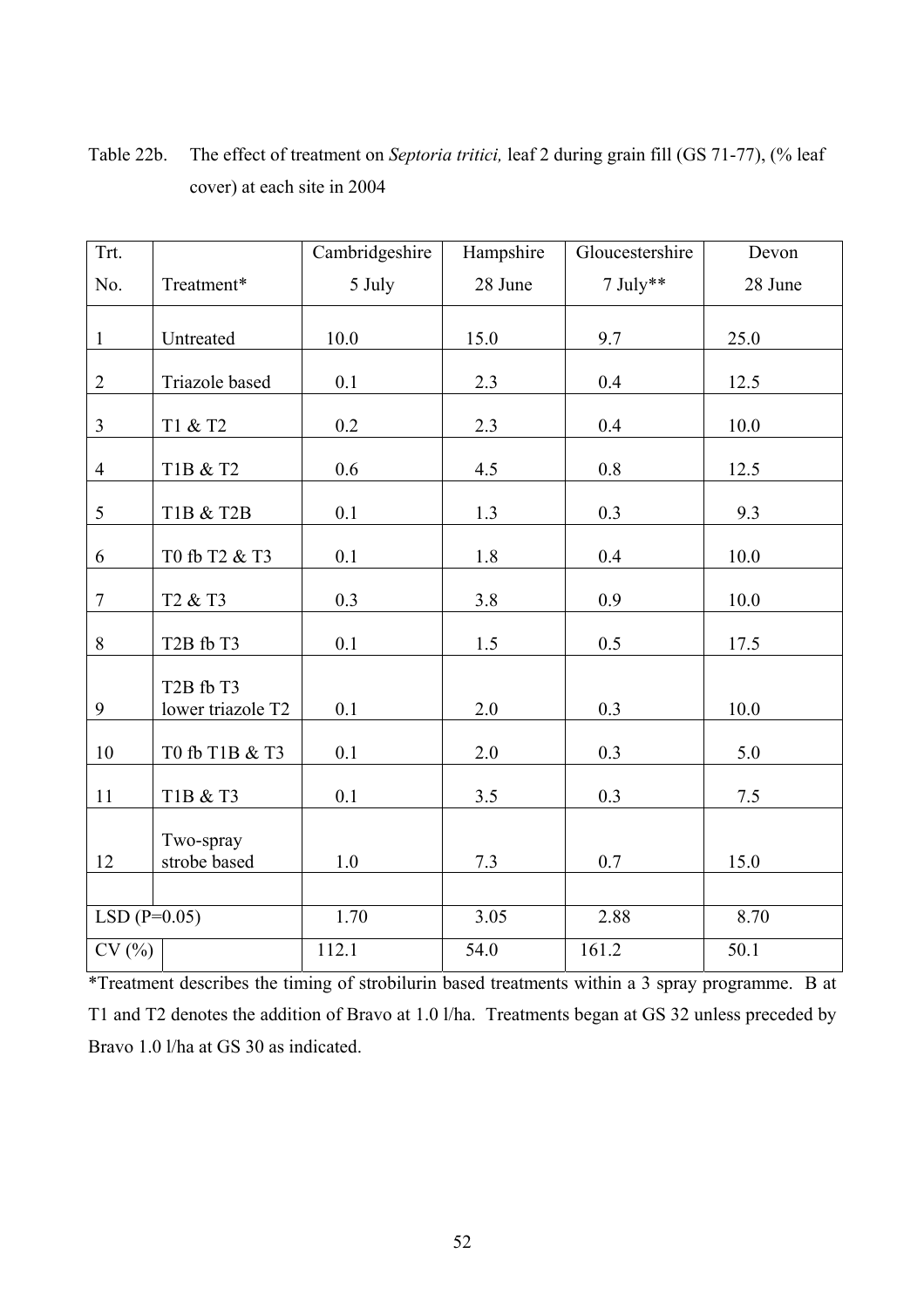| Trt.           |                                                         | Berwickshire | Yorkshire | Norfolk | Suffolk |
|----------------|---------------------------------------------------------|--------------|-----------|---------|---------|
| No.            | Treatment*                                              | 21 July      | 19 July   | 6 July  | 21 July |
| $\mathbf{1}$   | Untreated                                               | 7.5          | 37.5      | 13.8    | 0.0     |
| $\overline{2}$ | Triazole based                                          | 88.8         | 63.8      | 75.0    | 57.3    |
| $\overline{3}$ | T1 & T2                                                 | 63.8         | 66.3      | 72.5    | 31.5    |
| $\overline{4}$ | T1B & T2                                                | 83.8         | 62.5      | 75.0    | 25.3    |
| 5              | T1B & T2B                                               | 89.5         | 65.0      | 76.3    | 46.5    |
| 6              | T0 fb T2 & T3                                           | 86.3         | 61.3      | 76.3    | 60.0    |
| $\tau$         | T <sub>2</sub> & T <sub>3</sub>                         | 88.3         | 68.8      | 72.5    | 47.8    |
| $8\,$          | T <sub>2</sub> B fb T <sub>3</sub>                      | 92.3         | 67.5      | 75.0    | 60.8    |
| 9              | T <sub>2</sub> B fb T <sub>3</sub><br>lower triazole T2 | 88.3         | 67.5      | 75.0    | 57.5    |
| 10             | T0 fb T1B & T3                                          | 87.0         | 71.3      | 78.8    | 52.0    |
| 11             | T1B & T3                                                | 80.8         | 57.5      | 77.5    | 45.0    |
| 12             | Two-spray<br>strobe based                               | 65.0         | 65.0      | 55.0    | 31.2    |
| $LSD(P=0.05)$  |                                                         | 13.51        | 15.39     | 7.71    | 10.27   |
| CV(%)          |                                                         | 12.2         | 17.0      | 7.8     | 16.6    |

Table 23a. The effect of treatment on green leaf area retention*,* leaf 2, (% leaf cover) in early to mid July at each site in 2004

\*Treatment describes the timing of strobilurin based treatments within a 3 spray programme. B at T1 and T2 denotes the addition of Bravo at 1.0 l/ha. Treatments began at GS 32 unless preceded by Bravo 1.0 l/ha at GS 30 as indicated.